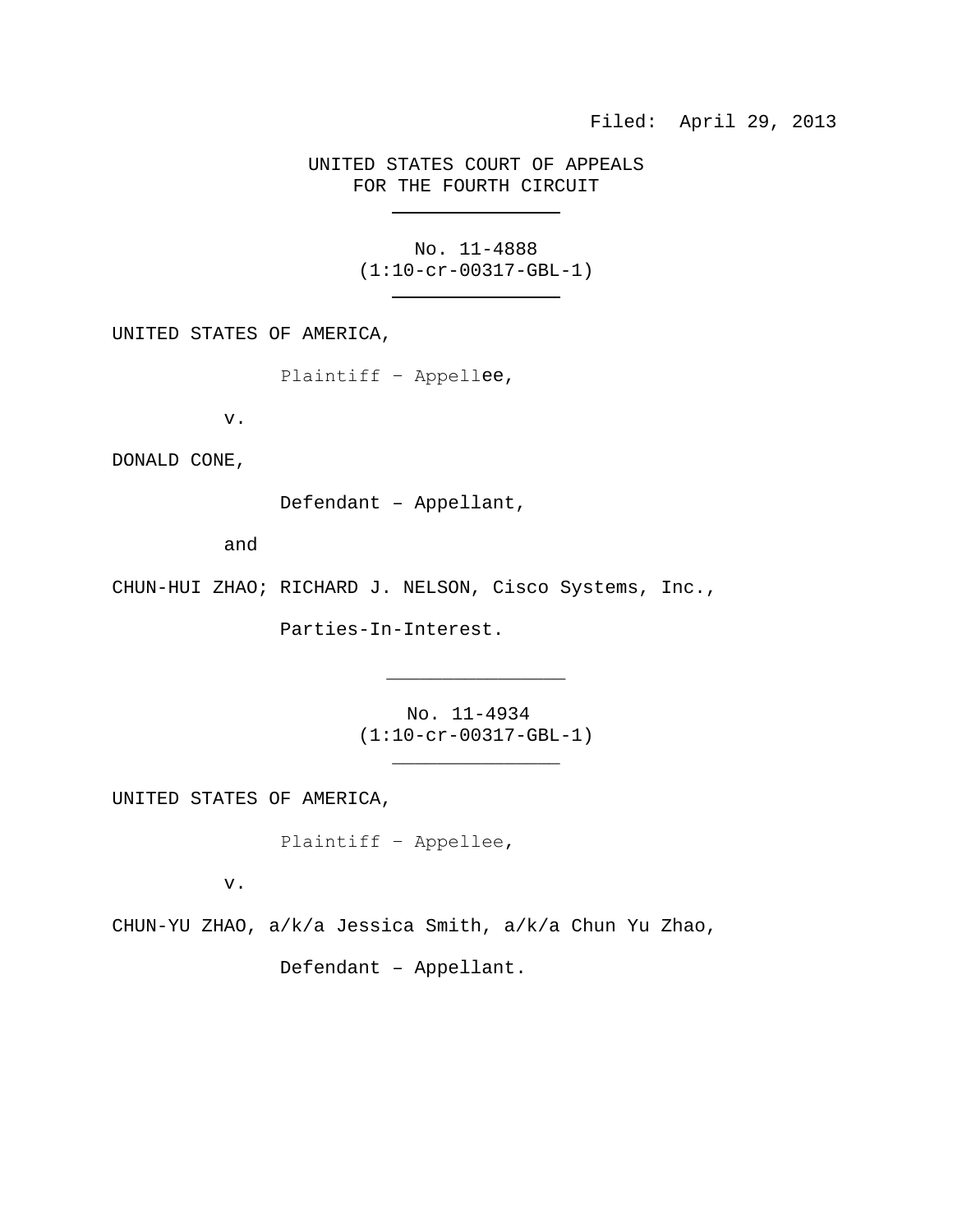#### O R D E R

The Court amends its opinion filed April 15, 2013, as follows:

On page 6, second full paragraph, line 2 –- the word "left" is substituted for the word "fled."

On page 40, first full paragraph, line 6 –- the word "not" preceding the word "manufactured" is deleted.

For the Court – By Direction

/s/ Patricia S. Connor Clerk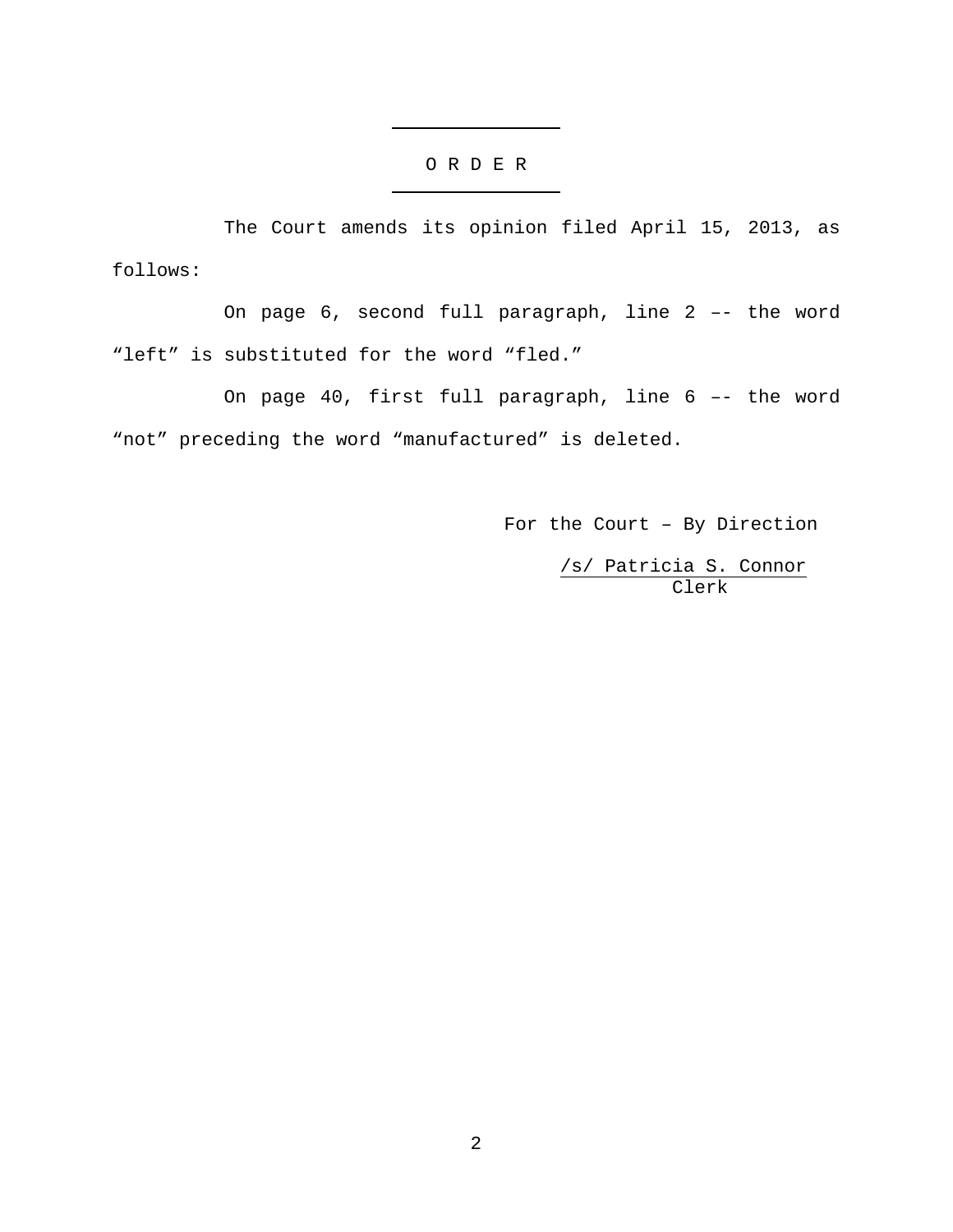## **PUBLISHED**

# **UNITED STATES COURT OF APPEALS FOR THE FOURTH CIRCUIT**

| <b>UNITED STATES OF AMERICA,</b>                                                               |             |
|------------------------------------------------------------------------------------------------|-------------|
| Plaintiff - Appellee,                                                                          |             |
| V.                                                                                             |             |
| DONALD CONE,                                                                                   |             |
| Defendant-Appellant,                                                                           | No. 11-4888 |
| and                                                                                            |             |
| CHUN-HUI ZHAO; RICHARD J.<br>NELSON, Cisco Systems, Inc.,                                      |             |
| <i>Parties-In-Interest.</i>                                                                    |             |
| <b>UNITED STATES OF AMERICA,</b><br>Plaintiff - Appellee,<br>V.<br>CHUN-YU ZHAO, a/k/a Jessica | No. 11-4934 |
| Smith, a/k/a Chun Yu Zhao,<br>Defendant-Appellant.                                             |             |

Appeals from the United States District Court for the Eastern District of Virginia, at Alexandria. Gerald Bruce Lee, District Judge. (1:10-cr-00317-GBL-1)

Argued: October 26, 2012

Decided: April 15, 2013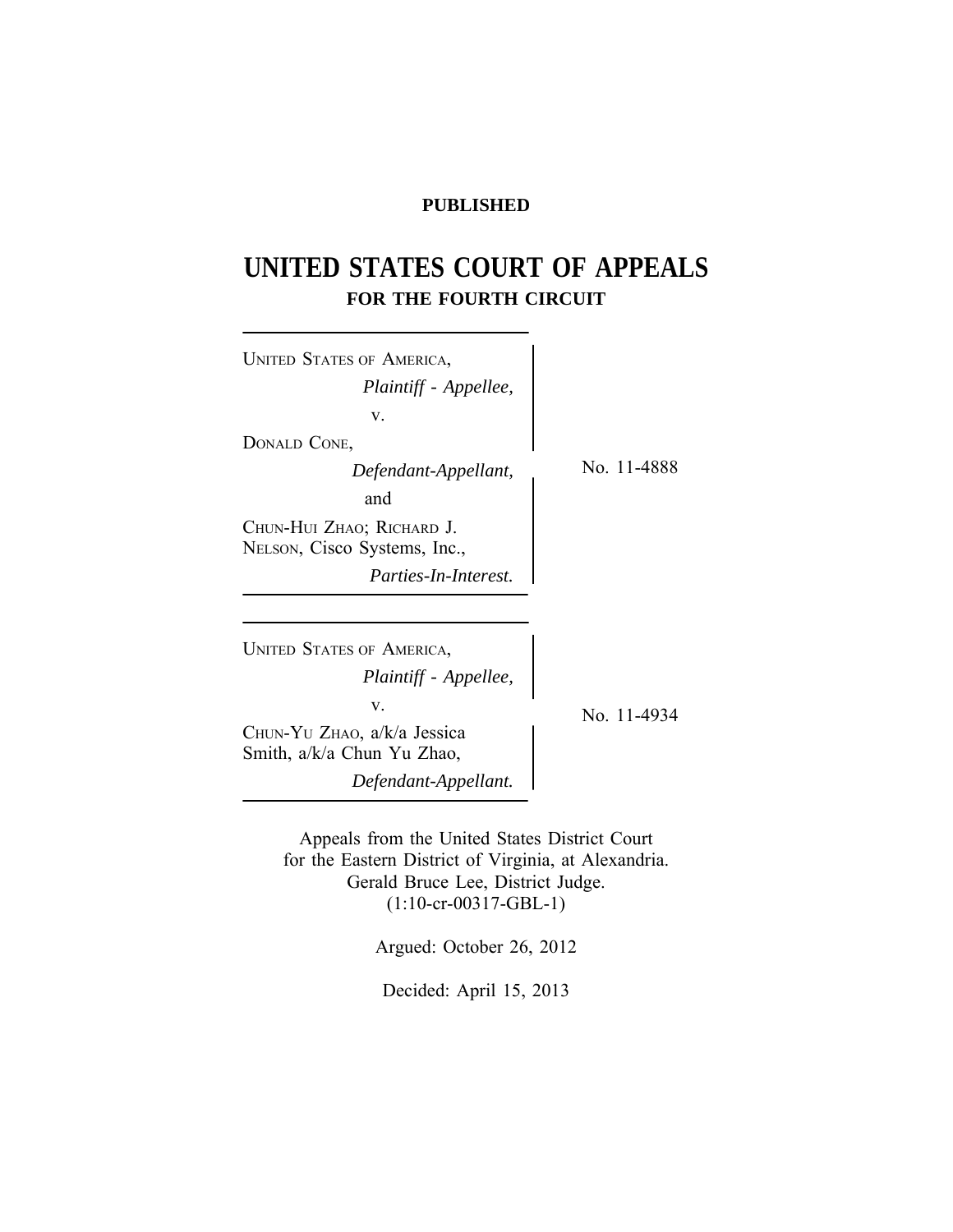Before AGEE, WYNN, and FLOYD, Circuit Judges.

Affirmed in part, vacated in part, and remanded by published opinion. Judge Agee wrote the majority opinion, in which Judge Floyd joined. Judge Wynn wrote an opinion concurring in part and dissenting in part.

## **COUNSEL**

**ARGUED:** Lisa Hertzer Schertler, SCHERTLER & ONORATO, LLP, Washington, D.C., for Appellants. Lindsay Androski Kelly, OFFICE OF THE UNITED STATES ATTORNEY, Alexandria, Virginia, for Appellee. **ON BRIEF:** Justin A. Torres, GIBSON, DUNN & CRUTCHER, LLP, Washington, D.C.; Geremy C. Kamens, OFFICE OF THE FEDERAL PUBLIC DEFENDER, Alexandria, Virginia, for Appellant Donald Cone. Neil H. MacBride, United States Attorney, Jay V. Prabhu, Assistant United States Attorney, OFFICE OF THE UNITED STATES ATTORNEY, Alexandria, Virginia, for Appellee.

#### **OPINION**

AGEE, Circuit Judge:

Donald Cone and Chun-Yu Zhao were convicted of various charges under an indictment arising out of a scheme to import and resell counterfeit pieces of computer networking equipment, some of which bore the trademark of Cisco Systems, Inc. ("Cisco"). On appeal, they challenge certain evidentiary rulings made at their joint trial and whether some of the criminal acts alleged can support a conviction for criminal counterfeiting under 18 U.S.C. § 2320. Additionally, Cone challenges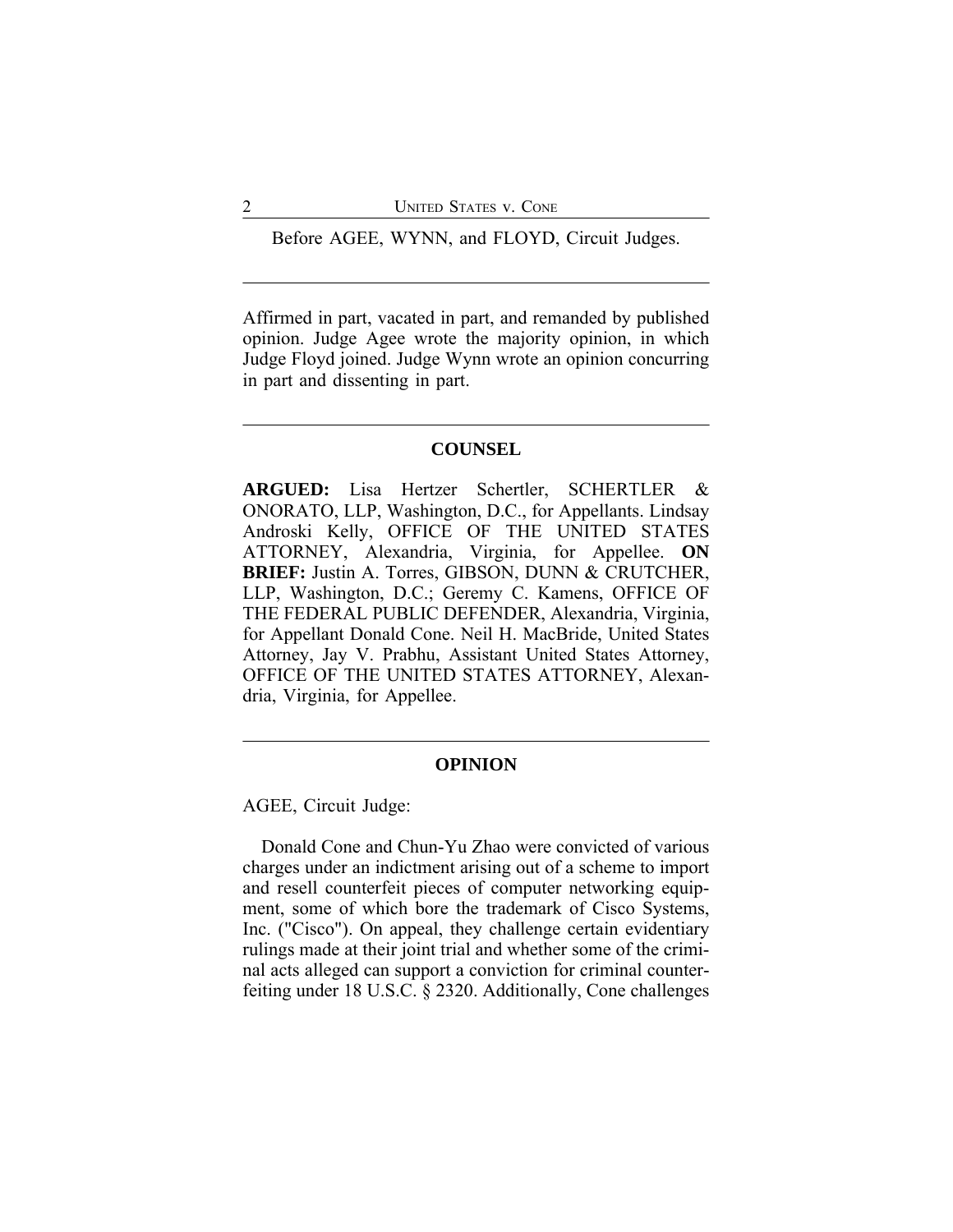|  | <b>UNITED STATES V. CONE</b> |  |
|--|------------------------------|--|
|  |                              |  |

whether sufficient evidence supports his conviction for conspiracy and Zhao challenges the sufficiency of the evidence on certain substantive counts upon which she was convicted. For the reasons set forth below, we reject Zhao and Cone's attack on the district court's evidentiary rulings and Cone's argument that his conviction was not supported by sufficient evidence. However, the government's theory of prosecution based on a "material alteration" theory of counterfeiting trademarks is not cognizable under the criminal counterfeiting statute based on the facts of this case. Further, the government's evidence on Count 10 was insufficient as a matter of law to sustain Zhao's conviction. We therefore vacate the judgment of the district court on certain counts of conviction, affirm the judgment of the district court in all other respects, and remand for resentencing.

## I.

#### Background and Material Proceedings Below

#### A. The Factual Background

Zhao, then a recent immigrant from the People's Republic of China ("China"), was recently divorced from Junling Yang, an indicted co-conspirator in this case who remains at large, when she married Cone.**<sup>1</sup>** While living and working in the United States, Zhao and Cone formed JDC Networking, Inc. ("JDC"), a licensed distributor of products made by and for Cisco. JDC conducted frequent business with a company known as Han Tong Technology ("Han Tong"), a Hong Kong-based business alleged to be operated by members of Zhao's family. As a Cisco "registered partner," JDC was contractually prohibited from purchasing Cisco products for resale from outside of the United States, yet records intro-

**<sup>1</sup>**Based on the jury's verdict, we recite the facts in the light most favorable to the government. *United States v. Cloud*, 680 F.3d 396, 399 n.1 (4th Cir. 2012).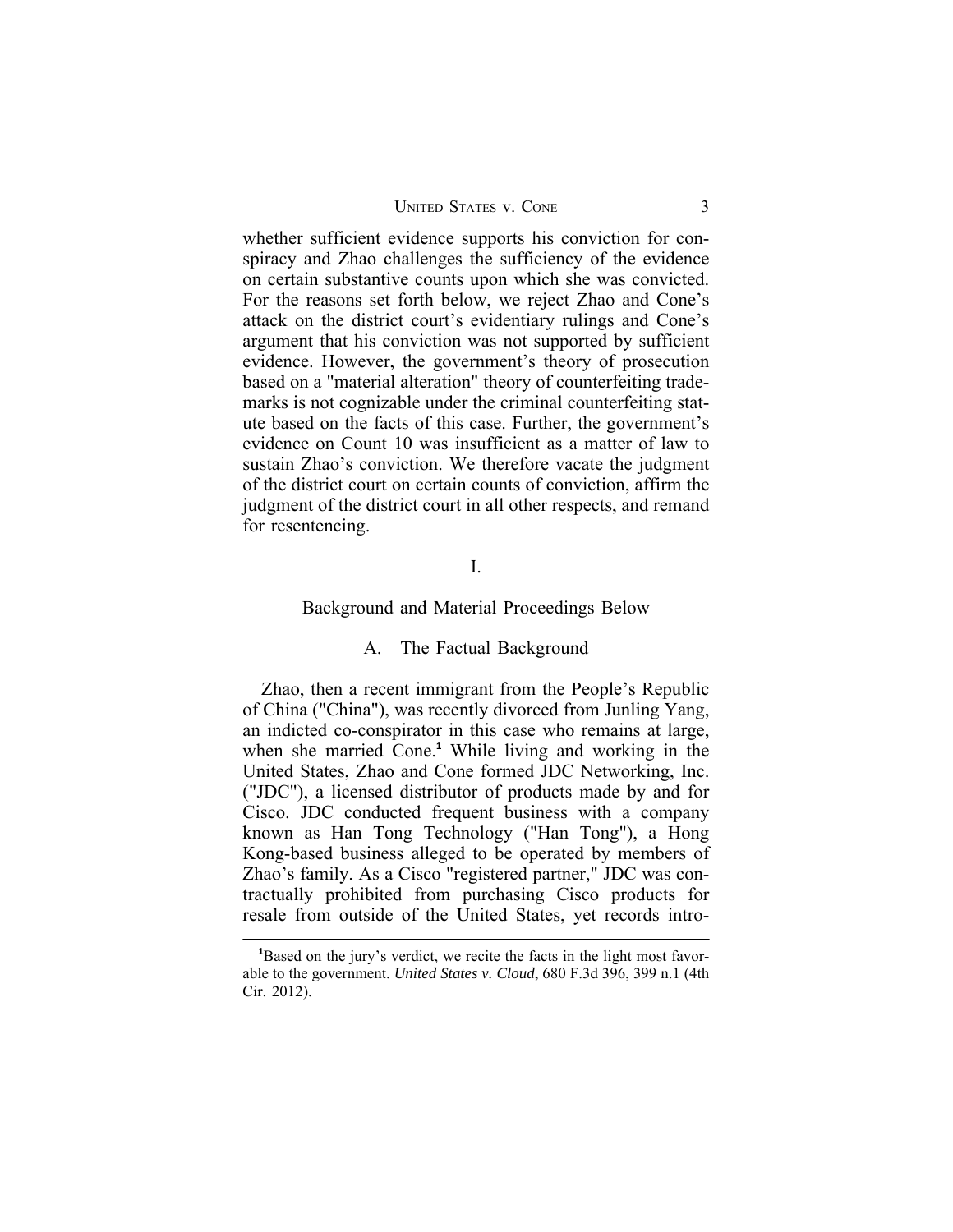duced at trial reflect that, from 2004 through 2010, JDC imported over 200 shipments from Han Tong and companies associated with Han Tong in China containing both genuine Cisco products and fake imitations.

In 2005 and 2006, while Zhao and Cone were living together in Rockville, Maryland, U.S. Customs and Border Patrol ("CBP") agents began intercepting and seizing shipments of highly sophisticated counterfeit computer networking products sent from Han Tong to "Lucy" and "Donald," at addresses in Rockville, Maryland. The investigation went cold, however, when the shipper of the counterfeit goods began declaring a very low value for the goods shipped and using variant spellings of the destination address, thus foiling CBP's tracking techniques.

From 2004 to 2010, JDC marketed computer equipment bearing a Cisco mark to consumers and resale outlets. Several of JDC's customers, however, were dissatisfied with some of the products they purchased from JDC. E-mails introduced at trial from JDC customers revealed that some clients believed they had been sold counterfeit or fake products.

Zhao filed income tax returns indicating that JDC was struggling and that she was only earning a small salary. In fact, JDC was thriving and producing significant income for her. JDC records reflect that it was purchasing Cisco products (or purported Cisco products) in China for resale at considerably below the expected market price for such products and then reselling the products with a high markup.

As JDC thrived, however, Zhao's marriage to Cone deteriorated. In late 2007, Cone moved out of the couple's home, and Zhao moved into a condominium with her ex-husband Yang. Upset with Zhao over their faltering marriage, Cone sent Zhao a series of e-mails demanding his share of JDC proceeds. In one, he stated "I won't let my life get ruined. I will make sure everyone knows the truth about everything. IRS, DOJ, Cus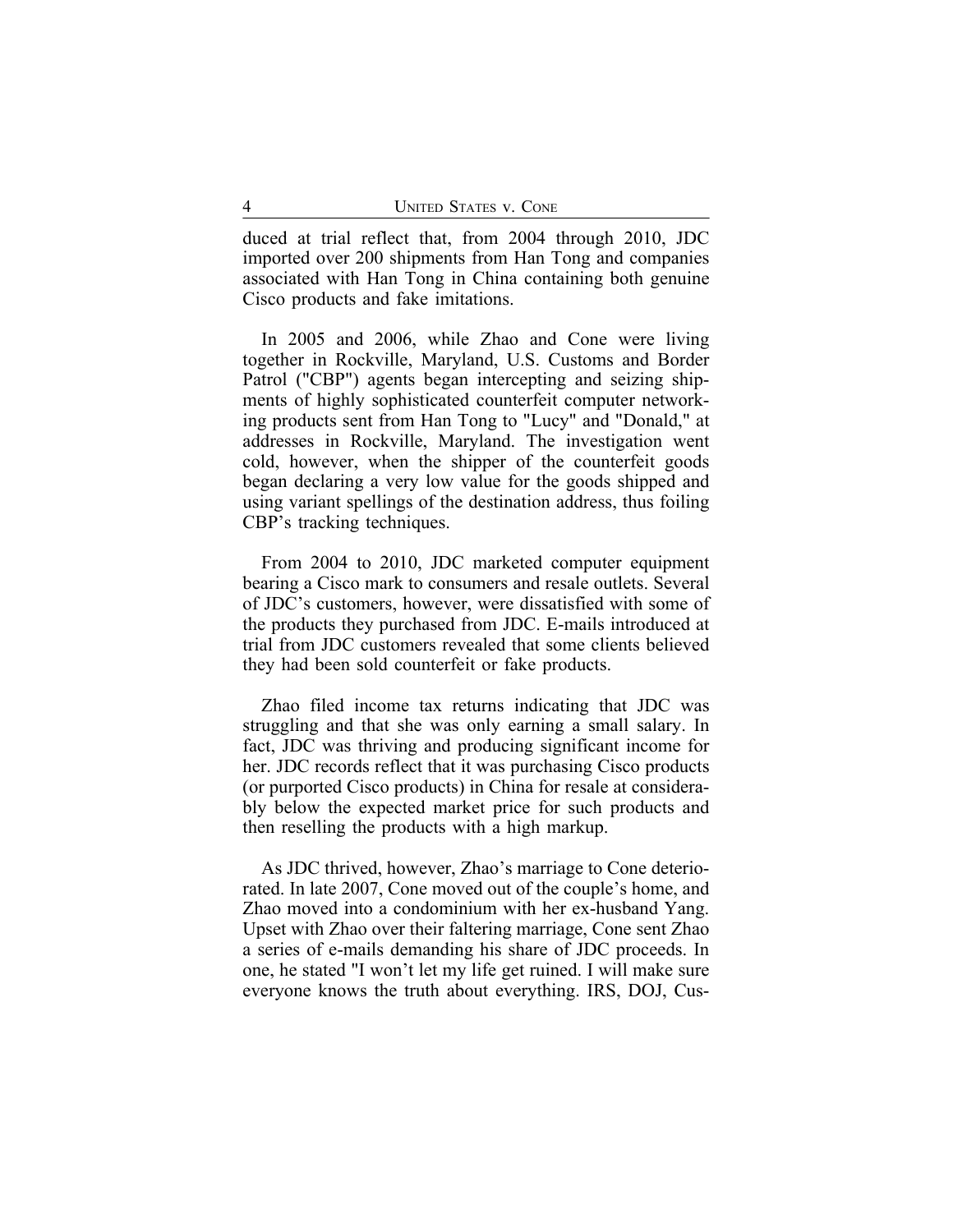toms, Immigration, et cetera. . . . I have proof of everything." (J.A. 1651.) In another e-mail, Cone indicated that "other companies were returning products to us because they were counterfeit." (J.A. 1653.) Zhao and Cone later divorced.

In 2010, CBP was notified that four pieces of "highly sophisticated, very expensive" counterfeit networking technology ("routers") bearing Cisco marks were seized upon entry from China into the United States, bound for a Parcel Plus retail storefront in Northern Virginia and with an estimated value of thousands of dollars per piece of equipment. CBP agents compared the attributes of this shipment with those in the 2005-06 investigation and concluded that the 2010 shipments were similar and likely related to the same counterfeiting scheme.

Coordinating its efforts with DHL (a shipping company) and Immigration and Customs Enforcement ("ICE"), CBP intercepted the next package sent from China to the address in Virginia. When CBP and ICE agents opened the package, they discovered over 300 labels bearing a Cisco mark that agents suspected to be counterfeit. CBP and ICE forwarded the package to an ICE facility in Washington, where agents coordinated a controlled delivery of the package to the Parcel Plus retail storefront. Agents observed Zhao retrieving the package and followed her to her home. CBP and ICE agents then executed an anticipatory search warrant at the residence.

In the course of searching Zhao's home, federal agents discovered, in addition to the shipment of suspected counterfeit Cisco labels that led them to Zhao, unlabeled transceivers that matched the labels found in the shipment, labeled transceivers, business and financial records, torn labels and label backing, and instructions on how to convert Cisco equipment into different models.

As investigators were executing the search warrant at Zhao's home, a FedEx delivery driver attempted to deliver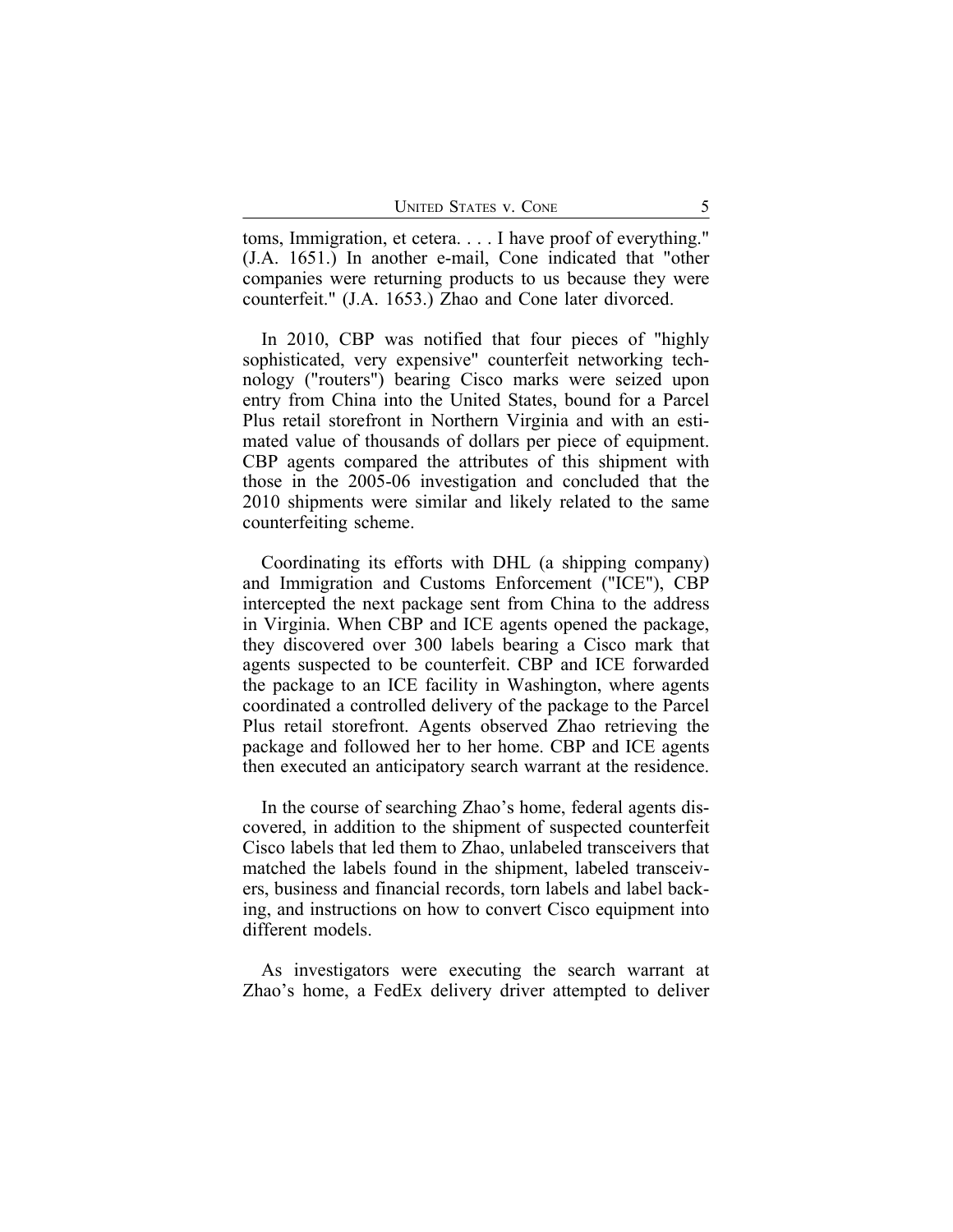two packages to her. The delivery driver revealed to the agents executing the warrant that Zhao maintained a storage unit across the street. Although Zhao initially denied the existence of the storage unit (and later provided law enforcement agents with a false unit number and a false entry code to the storage facility), agents were eventually able to gain access. Agents found quantities of boxes filled with equipment bearing a Cisco mark filling "at least half" the storage unit. (J.A. 614.)

After being arrested, Zhao was interviewed by ICE Agent Julie Hilario for approximately 45 minutes. Although Zhao initially denied any involvement with counterfeiting (and even denied receiving the package that was the subject of the controlled delivery), she eventually admitted that she sold "fake" Cisco products to make a greater profit than with a legitimate product.

As ICE and CBP pursued the investigation, agents interviewed Cone by telephone (he had left the United States and was living in China). Cone admitted that JDC received and resold both real and counterfeit Cisco products from Han Tong (which he described as a "fake" company). (Vol. V J.A. 1990.) With respect to "authentic" Cisco products, Cone informed agents that he and Zhao altered authentic Cisco products obtained from China and sold them to clients, representing that they were higher end products than they actually were. Cone was later arrested when he returned from China in December 2010.

#### B. District Court Proceedings

Cone and Zhao were both indicted by a grand jury (along with Yang and Chun-Yan Zhao, defendant Zhao's sister) in 2010 in the United States District Court for the Eastern District of Virginia on one count of conspiracy in violation of 18 U.S.C. § 371, with three objects: (1) trafficking in counterfeit goods and labels; (2) importation and sale of improperly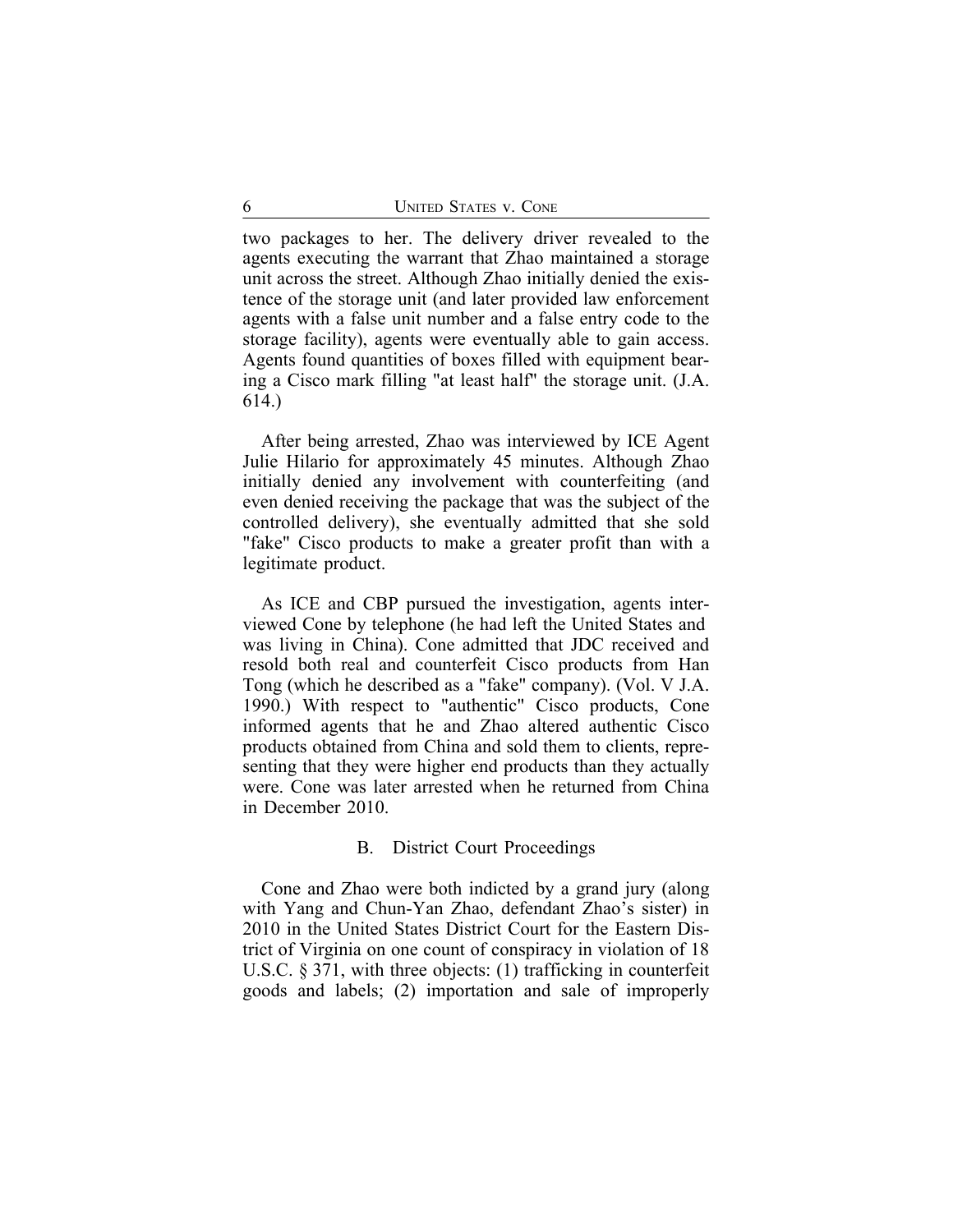declared goods; and (3) wire fraud (Count 1); and three counts of wire fraud in violation of 18 U.S.C. § 1343 (Counts 16-17, 23).**<sup>2</sup>**

As relevant to that part of the Count 1 conspiracy charge alleging trafficking in counterfeit goods and labels, the government presented at trial three theories underlying the alleged objects of that conspiracy. First, that some of the products seized from Zhao's residence or sold to end-users were represented to be Cisco products but in fact were "pure" counterfeits (i.e., the products were never made by or for Cisco). Second, other products (acquired from legitimate Cisco resellers in the United States and abroad) were indeed made by or for Cisco, but were converted by Zhao and Cone into a different type of Cisco product and represented to buyers as the original of that item (the "material alteration" theory). Third, other products acquired from China that were originally made by or for Cisco but were relabeled and mislabeled by Zhao and Cone with new serial numbers to deceive customers into believing that the products were eligible for Cisco warranty and services in the United States, when, in fact, such products were not so eligible.**<sup>3</sup>**

**<sup>2</sup>** In addition, Zhao was individually indicted on five counts of importation and sale of improperly declared goods in violation of 18 U.S.C. § 545 (Counts 2-6); four counts of trafficking in counterfeit goods and labels in violation of 18 U.S.C. § 2320 (Counts 7-10); three counts of making false statements to federal law enforcement officials in violation of 18 U.S.C. § 1001(a)(2) (Counts 11-13); two counts of false statements in naturalization in violation of 18 U.S.C. § 1425(a) (Counts 14-15); seven individual counts of wire fraud (Counts 18-2, 24-25); three counts of money laundering in violation of 18 U.S.C. § 1956(a) (Count 26-28); and one count of monetary transaction with criminally derived proceeds in violation of 18 U.S.C. § 1957(a) (Count 29).

**<sup>3</sup>**For purposes of this appeal, only Counts 1 and 9 are affected by the second object of the conspiracy, which we address as the material alteration theory. The first and third objects are not at issue on appeal as part of the material alteration theory challenge. The convictions related to the first object, importation of misdeclared goods (and underlying substantive counts) are unaffected by our analysis of the material alteration theory, and the third object, wire fraud, was dismissed by the district court.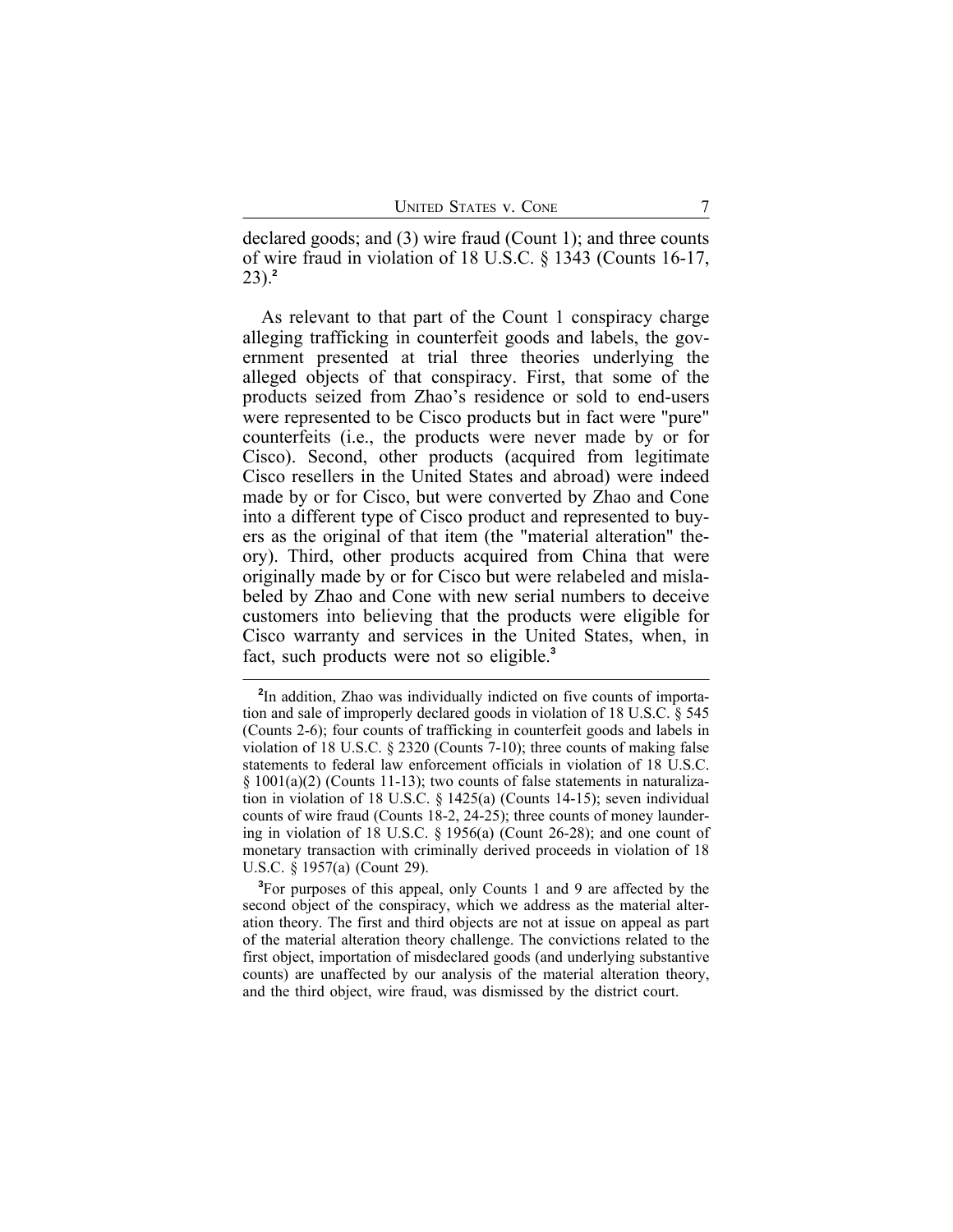In support of Count 8 (counterfeiting) the government introduced testimony from its expert, Cisco engineer Michael Heidecker, who testified that the four routers seized by CBP in 2010 each contained a unique Cisco "MAC address," but that the MAC addresses found on the routers were actually assigned to other Cisco products. Thus, Heidecker was able to establish that the four routers were not actually manufactured by Cisco. Furthermore, they were shipped in packaging that, although displaying a Cisco mark, was, according to Heidecker, counterfeit. Defense expert Richard Krebs, however, opined that the routers were manufactured by or for Cisco, because the MAC addresses for each were actually consistent with the MAC addresses assigned to Cisco and because counterfeiters could not have created the switches due to the prohibitive cost.

Craig Grant, a manager at Vology, a Cisco equipment reseller, testified regarding Cisco-marked transceivers that are the subject of Count 10 (counterfeiting). Grant testified that Vology purchased ten Cisco transceivers from JDC, but returned them to JDC because Vology was unable to verify the transceivers' authenticity. Specifically, Grant stated that the Vology inventory team noted that the transceivers were not packaged in standard Cisco packaging. The exact items JDC sold to Vology were not available at trial (having been returned to JDC and resold). Heidecker told the jury that Cisco does not sell unlabeled transceivers and packages them in a certain specific manner not followed in the case of Vology.

During the government's case in chief, Zhao lodged timely objections to several items of evidence. First, Zhao moved to exclude statements made by Cone which she argued incriminated her and therefore required exclusion under *Bruton v. United States*, 391 U.S. 123 (1968) (holding that admission of a statement inculpating a co-defendant in a joint trial violates the co-defendant's rights under the Confrontation Clause). The district court denied the motion, although it did require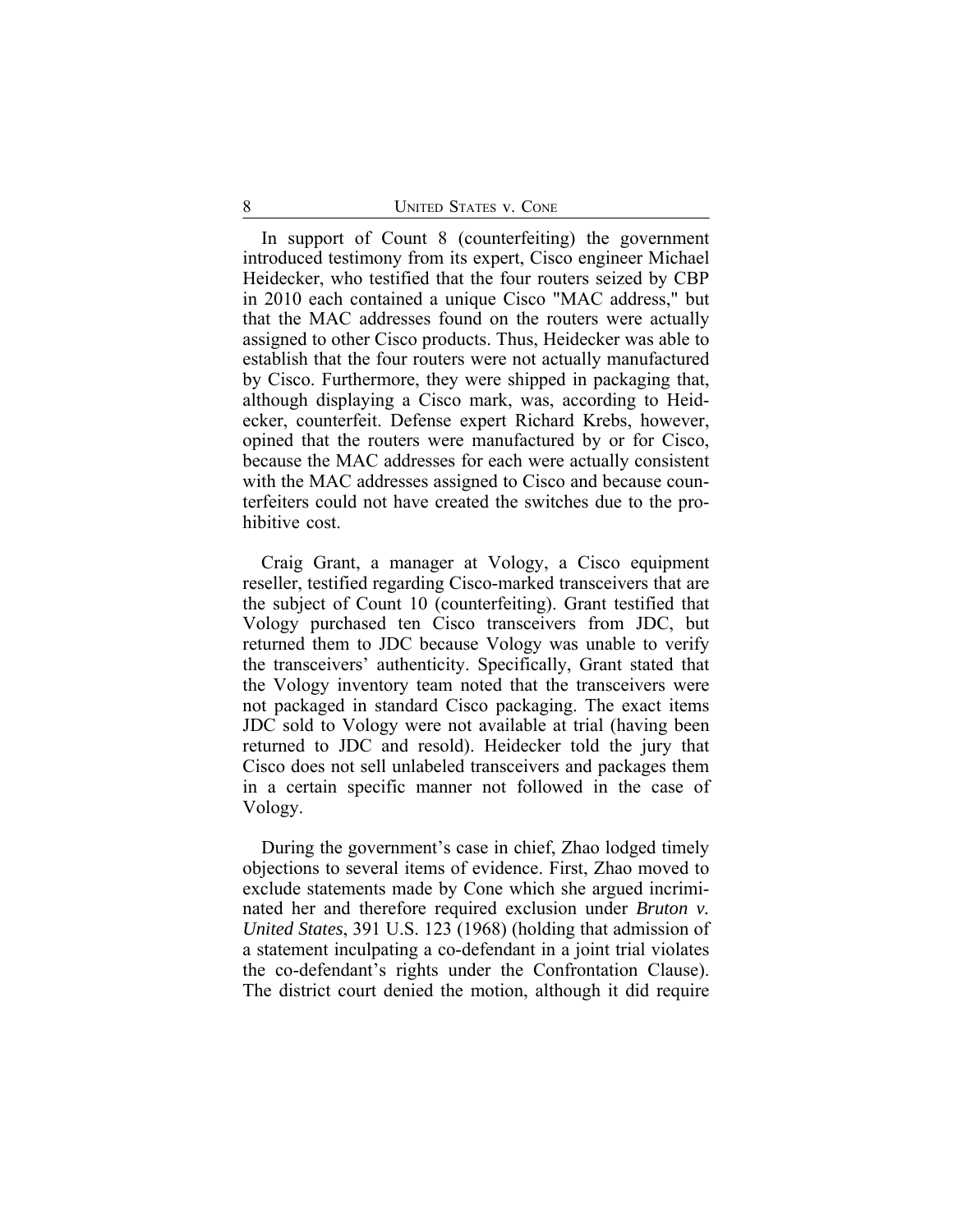the government to excise any mention of Zhao's name when Cone's statements were presented to the jury and replace her name with a gender-neutral noun. The court reasoned that "there are multiple individuals involved [in the conspiracy]" and therefore, Zhao's rights under the Confrontation Clause would not be prejudiced by use of a gender-neutral substitute. Accordingly, when Cone's statements were read into evidence, "another individual" was substituted for Zhao's name.

Zhao also filed a motion in limine to exclude e-mails from JDC customers characterizing certain Cisco products purchased from JDC as "fake" or "counterfeit." She argued that the e-mails constituted inadmissible hearsay. The district court denied the motion on the grounds that the e-mails were to be admitted not for their truth, but rather, as evidence that Zhao and Cone were on notice that the products JDC sold were not authentic. After the e-mails were introduced at trial, Zhao requested a limiting instruction from the court that the e-mail statements were not to be considered by the jury for their truth. The court replied as follows but did not give the requested limiting instruction.

I believe I've said that multiple times to the jury. I'll say it again. The jury is going to decide what is counterfeit or not. They make up the definition. The e-mails say what they say, and the jury will have to decide if they're believable or not. That's their job.

## (J.A. 1673-74.)

At the close of the evidence, Cone moved pursuant to Federal Rule of Criminal Procedure 29 for judgment of acquittal on the charges against him. The district court granted the motion with respect to the wire fraud counts (16-17, 23), granted it in part to the extent that Count 1 (conspiracy) related to wire fraud, but denied the motion for the remainder of Count 1 charging a counterfeiting and importation of misdeclared goods conspiracy.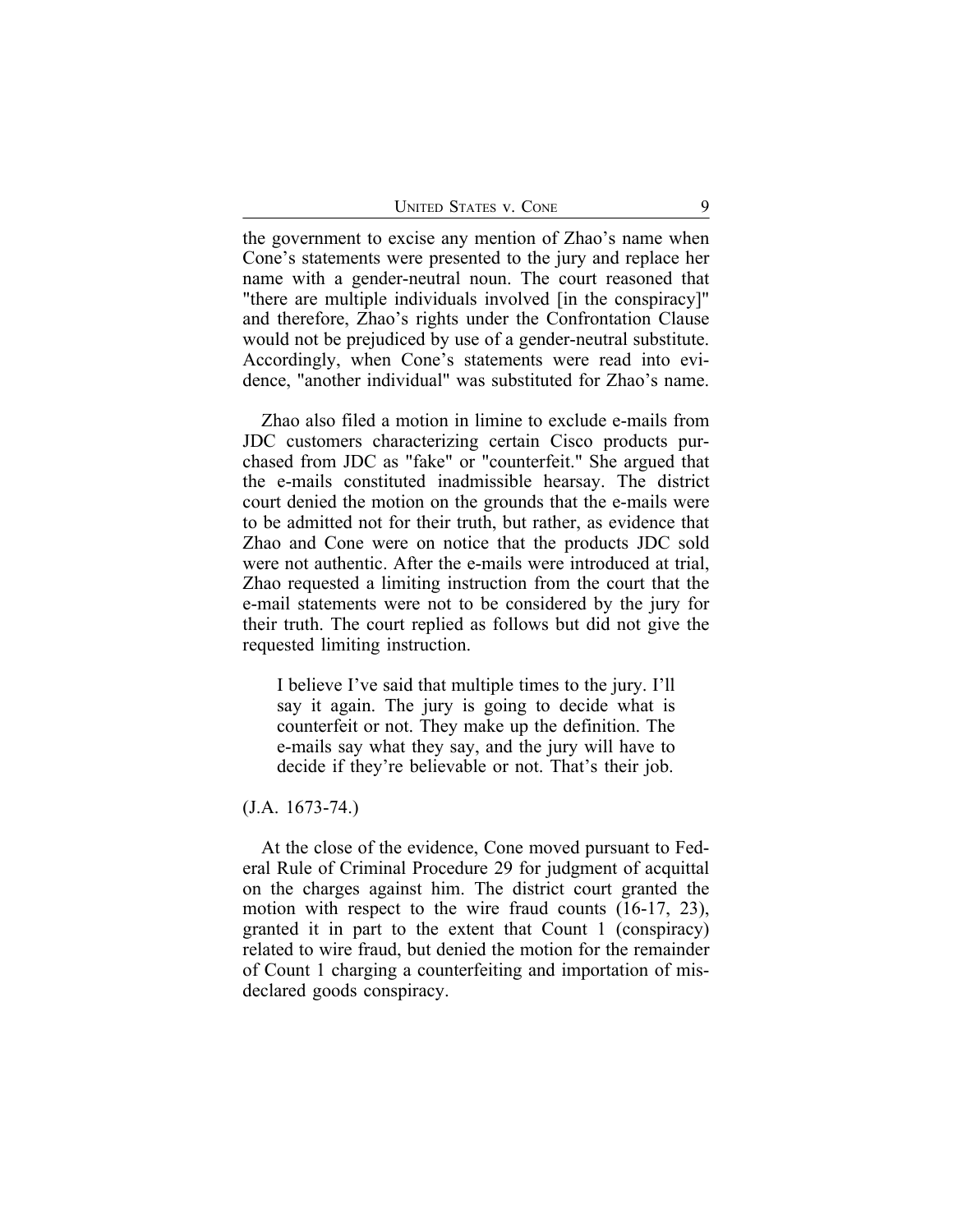Zhao similarly filed a Rule 29 motion as to all of the wire fraud counts, as well as a motion to dismiss Counts 1 through 6 (the conspiracy charge and the improperly declared goods charges). The district court granted the motion with respect to the wire fraud charges and denied it in all other respects.**<sup>4</sup>**

In denying the Rule 29 motions on the remaining counts, the district court briefly discussed Cone and Zhao's argument that the government's "material alteration" theory exceeded the scope of the federal criminal counterfeiting statute. The court reasoned:

the issue of whether the marks appear on the serial numbers and the various labels including barcodes are encompassed in the definition [of spurious mark] because labels are being applied to Cisco products to give the end[ ]user an impression that the goods that were of a higher grade than when they originated from the factory. . . .

The statute has to be interpreted in the light of the meaning, and the presentation of an item as new when it has been altered under a mark is likely to cause confusion and lead the consumer to believe the product was made by the genuine owner of the trademark in the fashion in which it left the factory even though it was not.

#### (J.A. 2344.)

The jury returned a mixed verdict, convicting Cone of conspiracy (the only remaining charge against him), convicting Zhao of conspiracy, all four improperly declared goods charges, all four trafficking in counterfeit goods and labels charges, two counts of money laundering, one count of mak-

<sup>&</sup>lt;sup>4</sup>The district court also dismissed Count 15, false statements in naturalization, on the government's motion.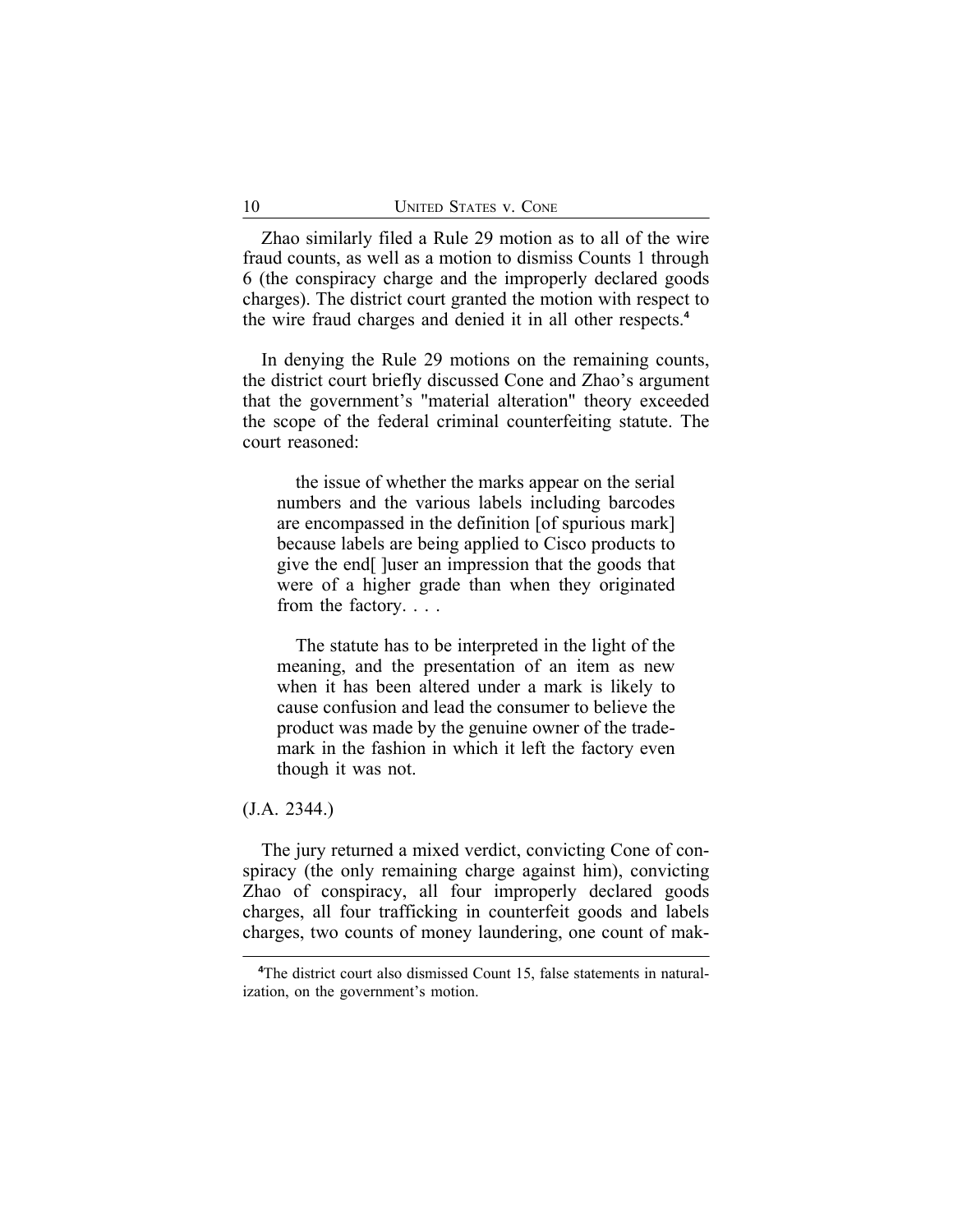ing a monetary transaction with criminally derived proceeds, and three charges not relevant to this appeal. Zhao was acquitted on one false statement to law enforcement charge and one money laundering charge.

The district court imposed a thirty-month sentence upon Cone and a sixty-month sentence upon Zhao. Both noted timely appeals and we have jurisdiction pursuant to 28 U.S.C. § 1291.

## II.

#### A. Counterfeiting Charges

## 1. "Material Alteration" as Counterfeiting a Mark Under 18 U.S.C. § 2320

Zhao and Cone raise a pointed challenge on appeal to their convictions under Count 1 (conspiracy to counterfeit) and by Zhao on the underlying substantive counterfeit charge in Count 9. Their argument is that material alteration, one of the government's theories of criminal liability under the federal criminal counterfeiting statute, 18 U.S.C. § 2320 (2011, West  $2012)$ <sup>5</sup> is not a crime as defined by that statute.

We emphasize at the outset of our analysis, as we noted earlier, that the government alleged several distinct activities as separate acts of counterfeiting (and similarly types of conspiracies to counterfeit). In Count 7, for example, the government alleged that the Cisco labels found in Zhao's home and storage locker were completely fake, that is, never manufactured by or for Cisco resulting in "pure" counterfeit labels. As we explain below, that act of counterfeiting is plainly cognizable as violating § 2320. What Zhao and Cone challenge is

**<sup>5</sup>**Section 2320 has been amended in 2011 and 2012. We cite to the prior version of the statute which was the version in effect during all times relevant to this appeal.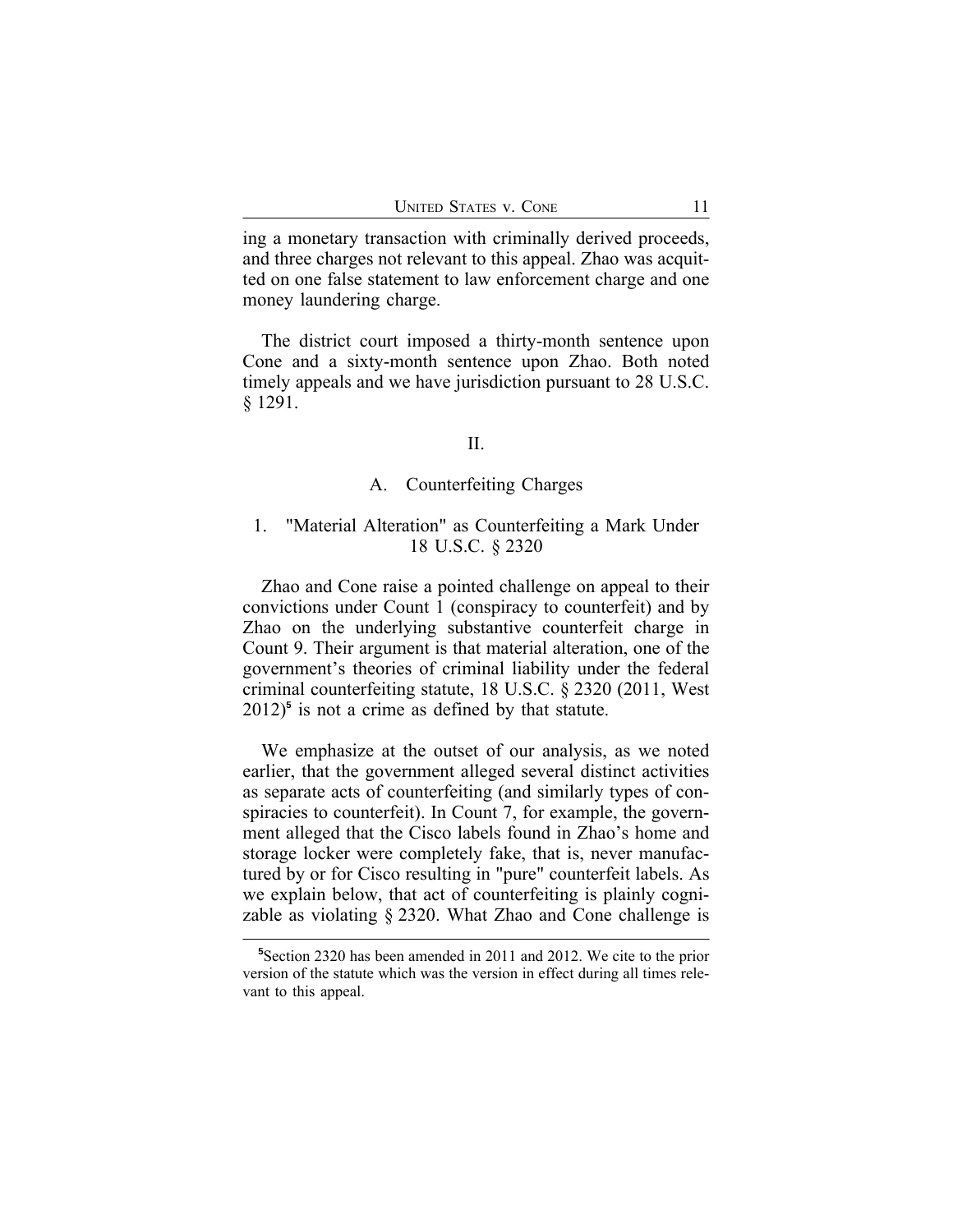the government's theory of prosecution for "material alteration" counterfeiting. That is, the government contends § 2320 counterfeiting of marks includes transactions in which a good bears a genuine and authentic mark, but is altered to be a different product than the one to which the mark was originally fixed. Cone and Zhao not surprisingly disagree with the government and argue that "the [criminal counterfeiting] statute eliminates from the universe of 'counterfeit marks' any mark that was placed on a good by its authorized manufacturer and confirms that goods that have been marked in that fashion are not 'counterfeit.'" Opening Br. of Appellants at 25.**<sup>6</sup>** As the statute is written, we conclude that Cone and Zhao have the better argument.

Where, as here, we are asked to interpret the language of a criminal statute, we are guided by the relevant canons of construction.

"The starting point for any issue of statutory interpretation . . . is the language of the statute itself." "In that regard, we must first determine whether the language at issue has a plain and unambiguous meaning with regard to the particular dispute . . . and our inquiry must cease if the statutory language is unambiguous and the statutory scheme is coherent and consistent." "We determine the 'plainness or ambiguity of statutory language . . . by reference to the language itself, the specific context in which that language is used, and the broader context of the statute as a whole.'"

*Ignacio v. United States*, 674 F.3d 252, 254 (4th Cir. 2012)

**<sup>6</sup>**Zhao and Cone argue, in the alternative, that § 2320 would be unconstitutionally vague if applied to them in the context of material alteration counterfeiting. Because we agree that the material alteration theory of criminal counterfeit lacks statutory foundation, we do not address their alternative vagueness argument.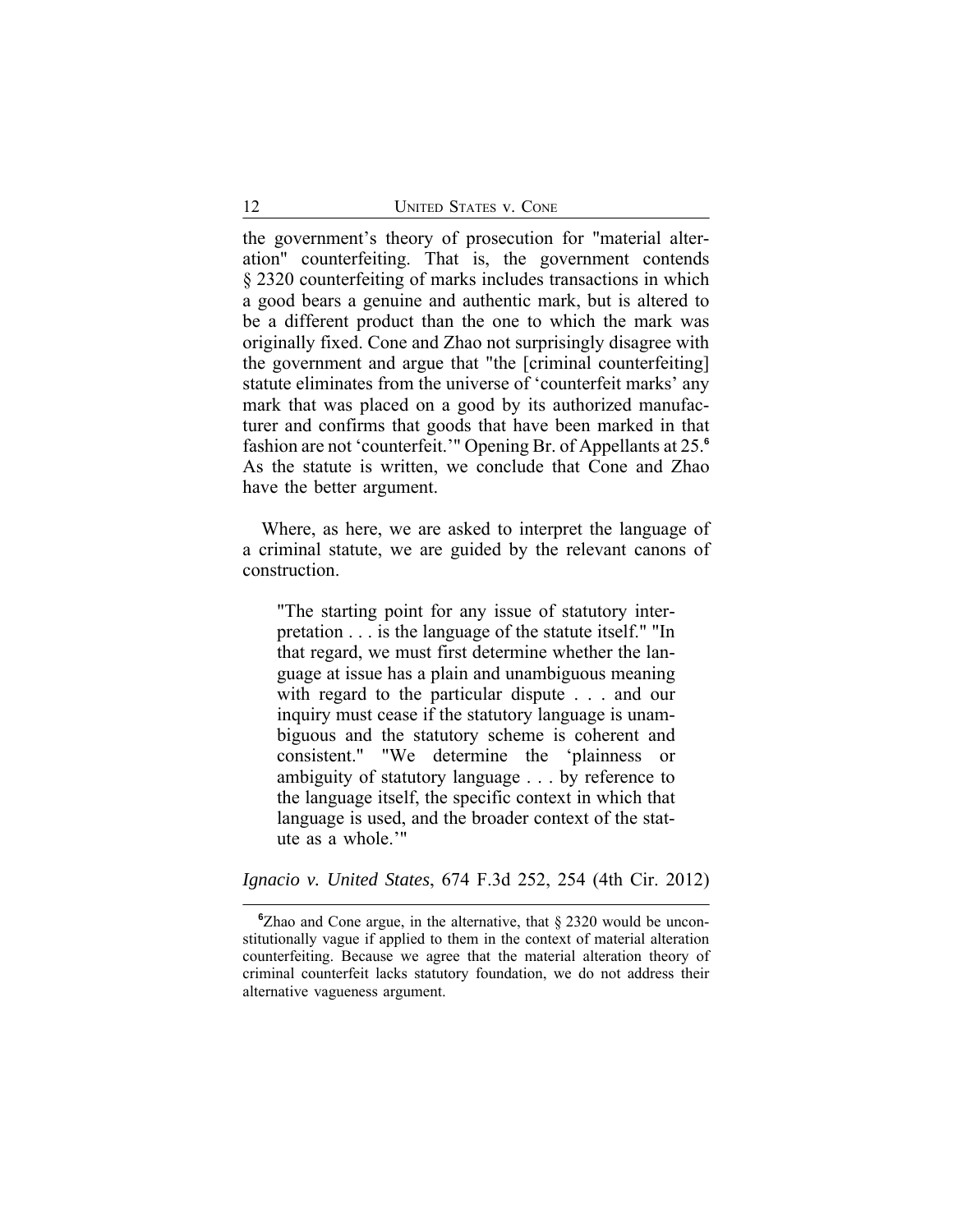UNITED STATES V. CONE 13

(citations omitted). In interpreting a criminal statute, we must be certain that its language clearly identifies the act which is rendered a trespass of the law. "[I]n the interest of providing fair warning of what the law intends to do if a certain line is passed, we will construe . . . criminal statute[s] strictly and avoid interpretations not clearly warranted by the text." *WEC Carolina Energy Solutions LLC v. Miller*, 687 F.3d 199, 204 (4th Cir. 2012) (internal quotation marks and citations omitted).

We look first, therefore, to the plain language of the statute. Under  $\S 2320(a)$  the act made a crime is defined, in relevant part, as "intentionally traffic[king] or attempt[ing] to traffic in goods or services and knowingly us[ing] a counterfeit mark on or in connection with such goods or services" and "intentionally traffic[king] or attempt[ing] to traffic in labels,  $\dots$ boxes, containers, . . . or packaging of any type or nature, knowing that a counterfeit mark has been applied thereto, the use of which is likely to cause confusion, to cause mistake, or to deceive." Put succinctly, to obtain a conviction under § 2320(a), the government was required to prove that Cone and Zhao "(1) trafficked or attempted to traffic in goods or services; (2) did so intentionally; (3) used a counterfeit mark on or in connection with such goods and services; and (4) knew the mark was counterfeit." *United States v. Lam*, 677 F.3d 190, 197-98 (4th Cir. 2012) (quoting *United States v. Habegger*, 370 F.3d 441, 444 (4th Cir. 2004) (internal quotation marks omitted).

The key issue regarding the material alteration theory is what constitutes a "counterfeit mark" under the statute. A "counterfeit mark" is defined in  $\S 2320(e)(1)$  as "a spurious mark." That is, a trademark used in connection with goods or labels, "that is identical with, or substantially indistinguishable from, a [registered] mark . . . the use of which is likely to cause confusion, to cause mistake, or to deceive." *Id.*  $\S 2320(e)(1)(A)(i)$ . The statute provides no further definition of what constitutes a "spurious" mark; however, we recently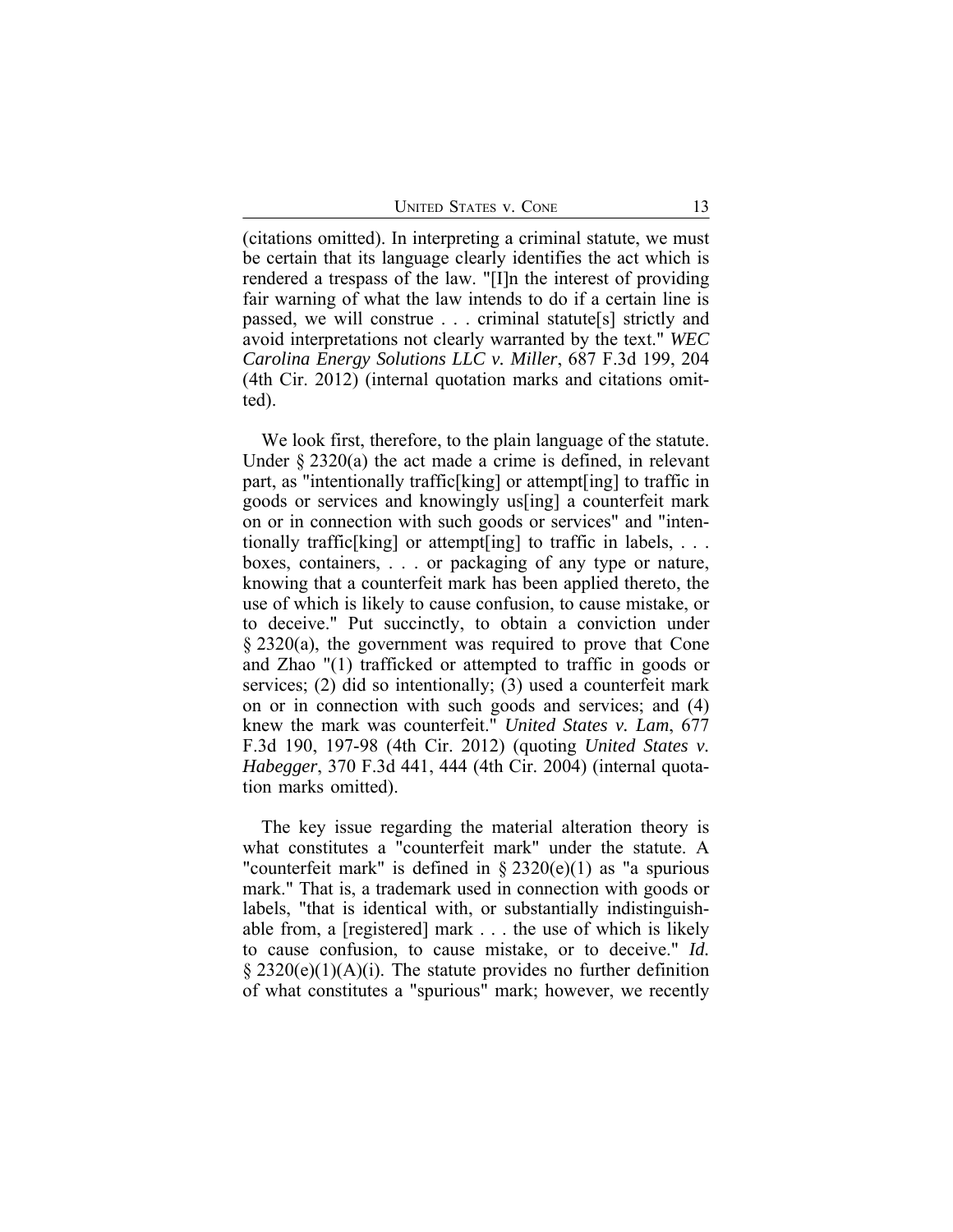relied on the definition provided by *Black's Law Dictionary* to define the term as "deceptively suggesting an erroneous origin; fake." *Lam*, 677 F.3d at 202 (quoting *Black's Law Dictionary*, 1533 (9th ed. 2009) (brackets omitted)).

In order to subject a defendant to criminal liability under § 2320, the government must therefore show that the defendant knowingly trafficked in goods or labels bearing a *spurious* mark. The requirement of a spurious mark is problematic for the government's "material alteration" theory that Cone and Zhao obtained a genuine Cisco product bearing a genuine mark; modified the product, but not the mark; then sold the modified product bearing the genuine mark. The government's contention is that the modification (the material alteration) of the Cisco product to something other than the exact device Cisco originally manufactured transforms not only the genuine product into a counterfeit product but also the genuine mark into a spurious mark. We do not find that § 2320 can be properly read as the government contends without rewriting the statute: an act the Congress, but not this court, can undertake.

The concept put forth by the government, that product modification can transform an unaltered genuine mark into a spurious one, does not appear in the plain language of § 2320, and is not "clearly warranted by the text" of that statute. *See Crandon v. United States*, 494 U.S. 152, 160 (1990). Indeed, Congress could have explicitly criminalized in § 2320 the practice of modifying genuine goods that bear a genuine, unaltered mark, but it did not do so. Rather, Congress made criminal the practice of "using a *counterfeit* mark" in connection with "traffic[king] of goods or services," and "trafficking" in containers and labels with knowledge "that a counterfeit [i.e., fake] mark has been applied thereto." *See* 18 U.S.C. § 2320(a). Congress has simply not criminalized in § 2320 the acts that the defendants are accused of committing under the material alteration theory in this case: altering a product with a genuine mark but not altering the mark.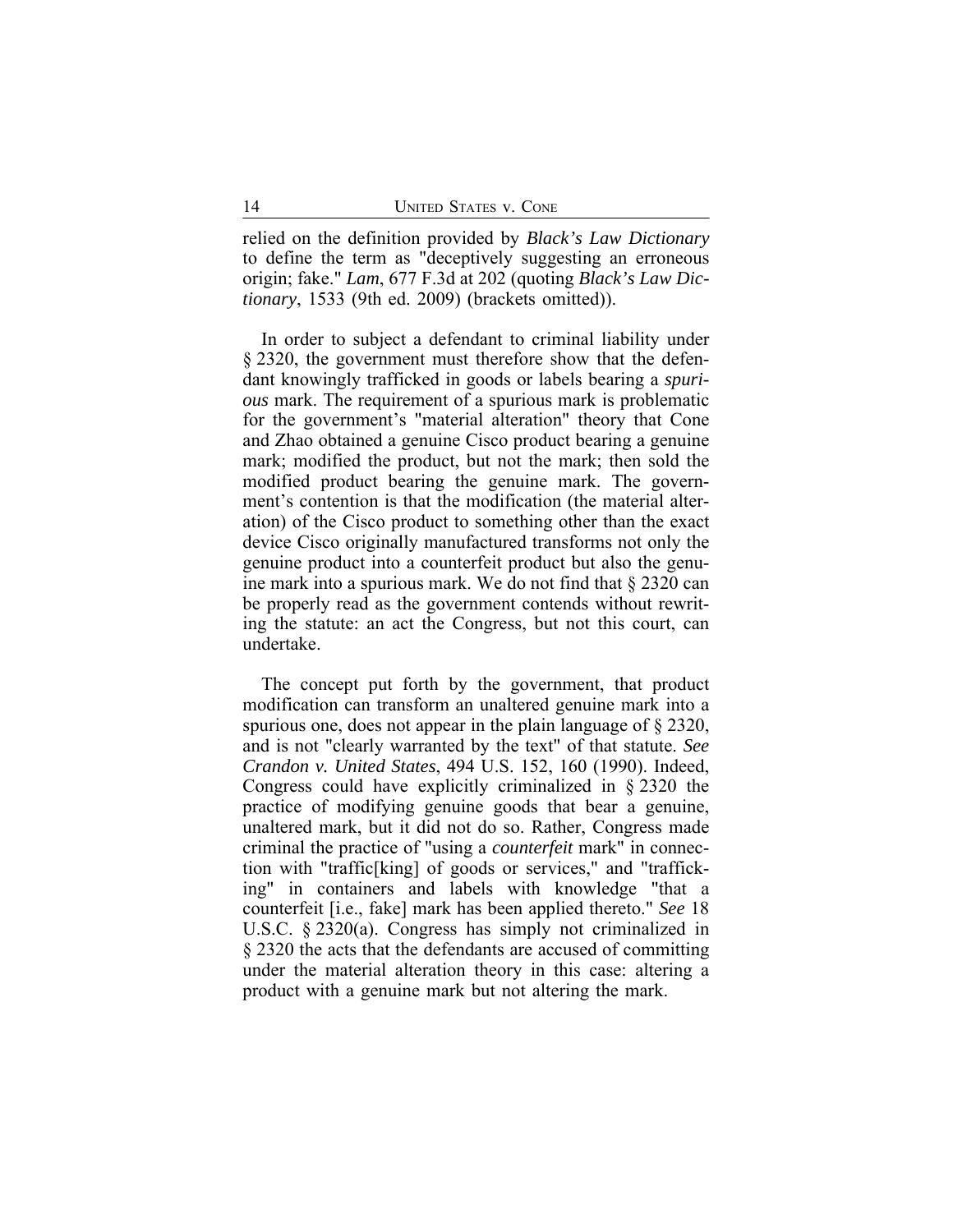While we are confident that the text of  $\S 2320(a)$ , standing on its own, does not support the government's material alteration counterfeit theory, our conclusion is significantly bolstered by the existence of the so-called "authorized use" exception found at  $\S 2320(e)(1)(B)$ . That subsection provides that:

such term ["counterfeit mark"] does not include any mark or designation used in connection with goods or services . . . of which the manufacturer or producer was, at the time of the manufacture or production in question, authorized to use the mark or designation for the type of goods or services so manufactured or produced, by the holder of the right to use such mark or designation.

18 U.S.C. § 2320(e)(1)(B).

This subsection makes clear that Congress did not intend to criminalize, in the statute it adopted, the use of genuine and unaltered marks on goods that were manufactured by or for the mark holder. As one commentator has explained, "[a] plain reading and literal interpretation of [the authorized use exclusion] excludes from [the statute's] definition of counterfeit goods those products which have their genesis in authorized production." Brian J. Kearney, Note, *The Trademark Counterfeiting Act of 1984: A Sensible Legislative Response to the Ills of Commercial Counterfeiting*, 14 Fordham Urb. L.J. 115, 142 n.154 (1986).

Our conclusion rejecting the government's material alteration theory is further underscored by the novelty of the material alteration approach as posited by the government. Indeed, the government cites no case, and we can identify none, where a criminal conviction under the counterfeiting statute has been sustained for the type of "material alteration" conduct alleged here. The cases the government does cite are significantly distinguishable.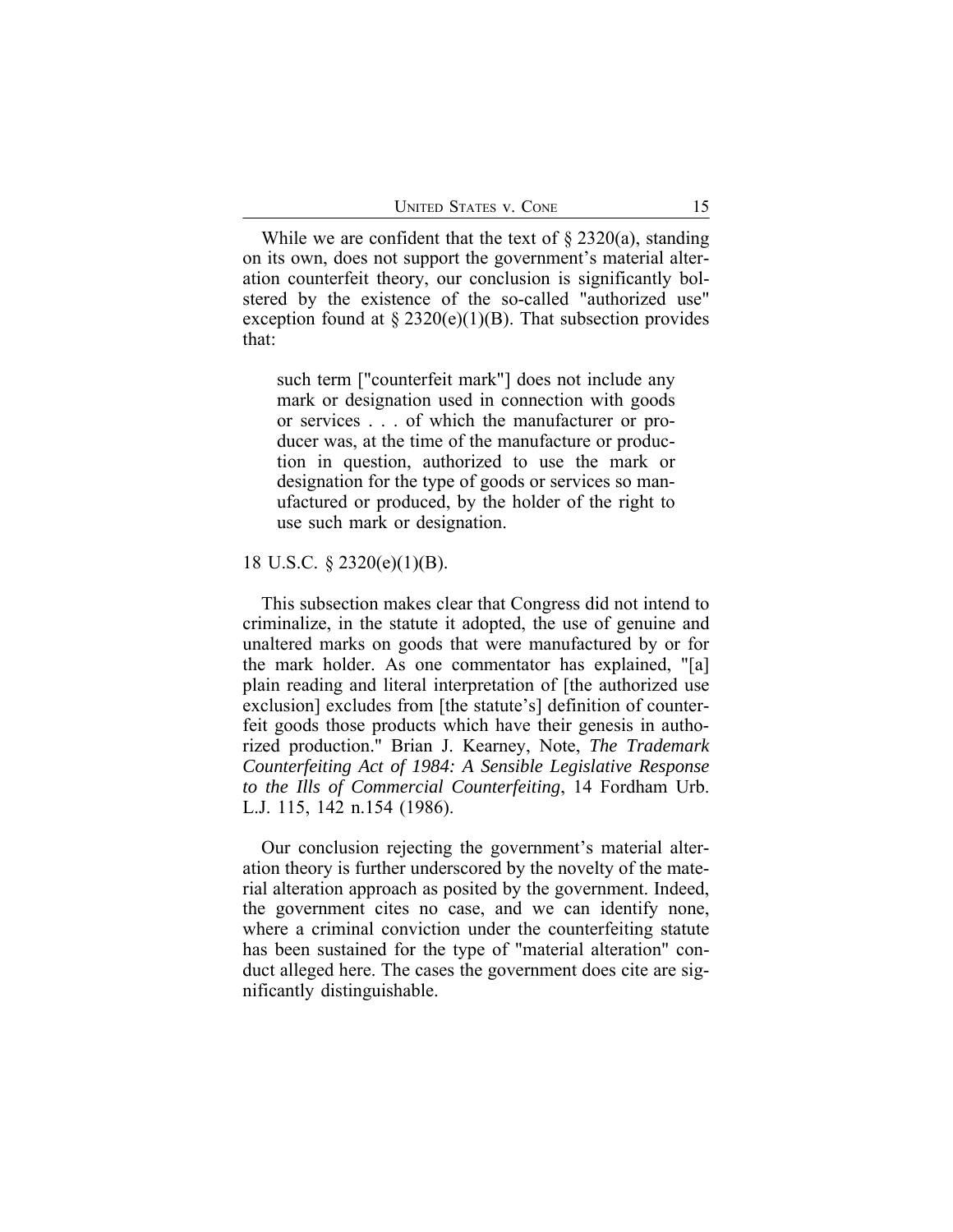The government asks us to follow *United States v. Milstein*, 401 F.3d 53 (2d Cir. 2005), a case in which the Second Circuit affirmed the counterfeiting conviction of a defendant accused of purchasing drugs manufactured for foreign markets, repackaging them for sale in the United States without the consent of the manufacturers, and representing to the public that the drugs were FDA approved when they were not. *Id.* at 62. *Milstein*, however, is inapposite because the defendant "obscured the fact that the drugs had been repackaged, and, with his package design, fraudulently conveyed that the foreign drugs had been manufactured as FDA-approved products." *Id.* at 63. The *Milstein* defendant manufactured counterfeit packaging "designed to resemble . . . authentic packaging." *Id.* In this case, by contrast, the Cisco mark was and remained a genuine mark. *Milstein*, which involved an actual spurious, i.e., fake mark, provides no support for the proposition that genuine marks can lose their genuine character by virtue of alteration only of the good to which the mark was correctly attached when that good was produced.

The government also relies on *United States v. Farmer*, 370 F.3d 435 (4th Cir. 2004), for the proposition that because after-market alteration removes a measure of quality assurance from the original manufacturer, marketing the altered products as genuine is prohibited under § 2320(a). In *Farmer*, this court upheld the counterfeiting conviction of a defendant accused of "purchasing blank t-shirts and sweatshirts manufactured for companies like Nike and Hilfiger, placing those companies' logos on the shirts without authorization, and then passing along the shirts to the public as brand-name goods." *Id.* at 436. The defendant in that case purchased authentic shirts from authorized manufacturers, and then affixed the unauthorized brand-name mark to represent the good as being brand-name marked.

*Farmer*, however, is materially different from the case at bar. Critically, the mark that was affixed to the goods at issue was not genuine, being fraudulently affixed by the defendant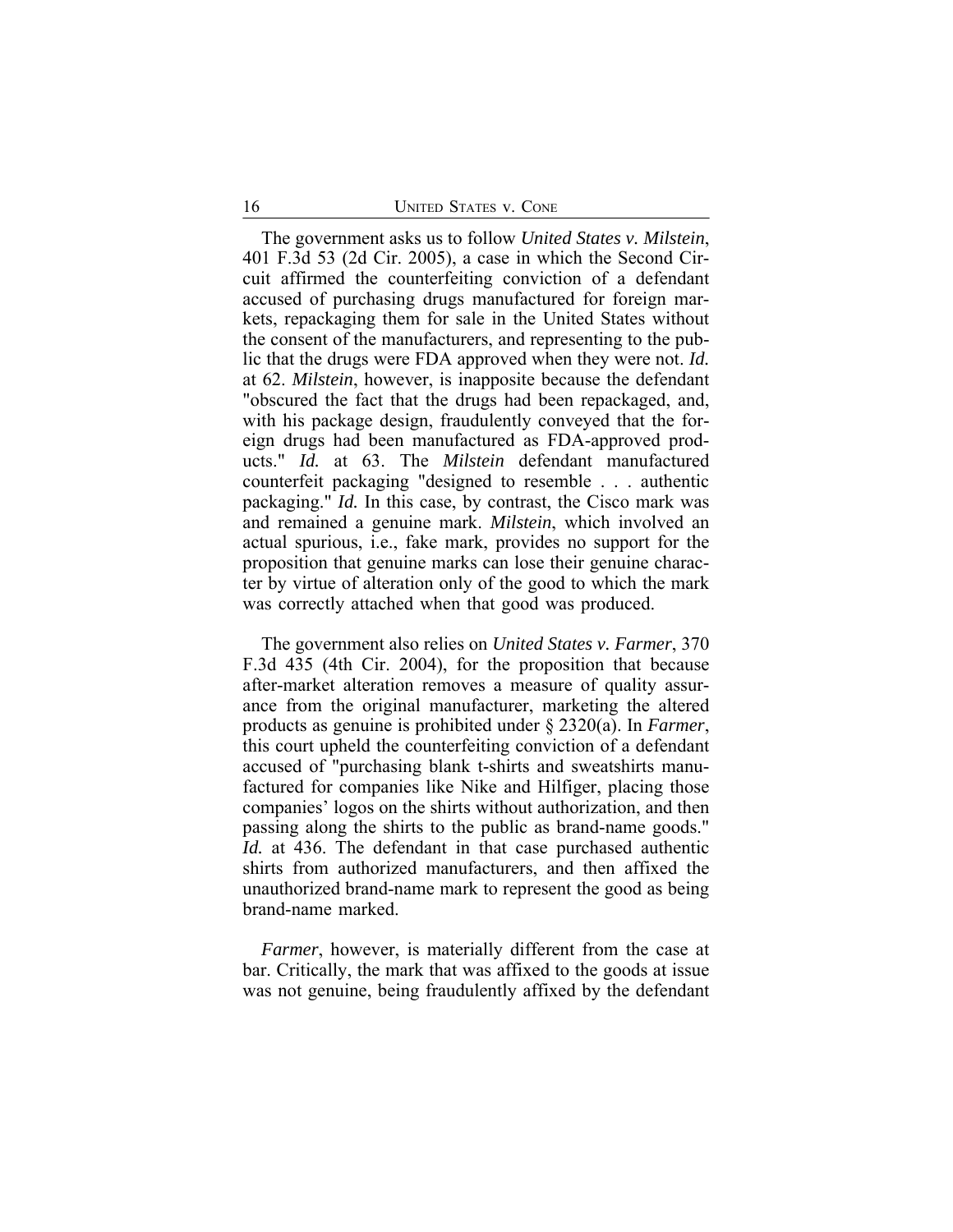| <b>UNITED STATES V. CONE</b> |  |  |
|------------------------------|--|--|
|------------------------------|--|--|

himself, thereby rendering the mark a "spurious mark." In contrast to the marks genuinely affixed by Cisco to the goods before being acquired by JDC, the placement of the marks in *Farmer* was never authorized by the manufacturer at any time during the manufacture of the goods in question. *See id.* at 440 ("[i]t was Farmer rather than the trademark holder who oversaw the construction of the shirts."). *Farmer* therefore does not support the government's material alteration theory of counterfeiting that genuine marks lose their genuine character solely from product alteration.

Additionally, the government argues that we should adopt, for purposes of the criminal counterfeiting statute, certain trademark applications under the Lanham Act, 15 U.S.C. § 1051 *et seq*., the statute governing civil trademark disputes.**<sup>7</sup>** The government argues that cases under the Lanham Act support the proposition that a genuine mark becomes counterfeit when the product is altered in a way not approved by the original manufacturer. *See Intel Corp. v. Terabyte Int'l, Inc.*, 6 F.3d 614, 620 (9th Cir. 1993) ("by the time the Intel markings had been scraped off or printed over, Intel did make the chip but it was no longer the source of the *product* which was being sold.").

As the government correctly notes, we recently stated that, "[b]ecause of the similarity between [the Lanham Act] definition [of counterfeit] and the § 2320 definition of 'counterfeit

**<sup>7</sup>***E.g.*, *Rolex Watch USA v. Meece*, 158 F.3d 816, 827 (5th Cir. 1998) (upholding civil counterfeiting judgment against defendant who modified "new, genuine Rolex watches" with "non-genuine parts to make them resemble more expensive Rolex watches"); *Westinghouse Elec. Corp. v. Gen. Circuit Breaker & Elec. Supply Inc.*, 106 F.3d 894, 896 (9th Cir 1997) (defendant is liable for civil counterfeit where defendant purchased genuine, used Westinghouse Circuit breakers, refurbished them, and reattached genuine labels); *Intel Corp. v. Terabyte Int'l, Inc.*, 6 F.3d 614, 619 (9th Cir. 1993) (affirming civil judgment against defendant who purchased "slow" Intel-brand microchips and relabeled them as "fast" and more expensive chips.).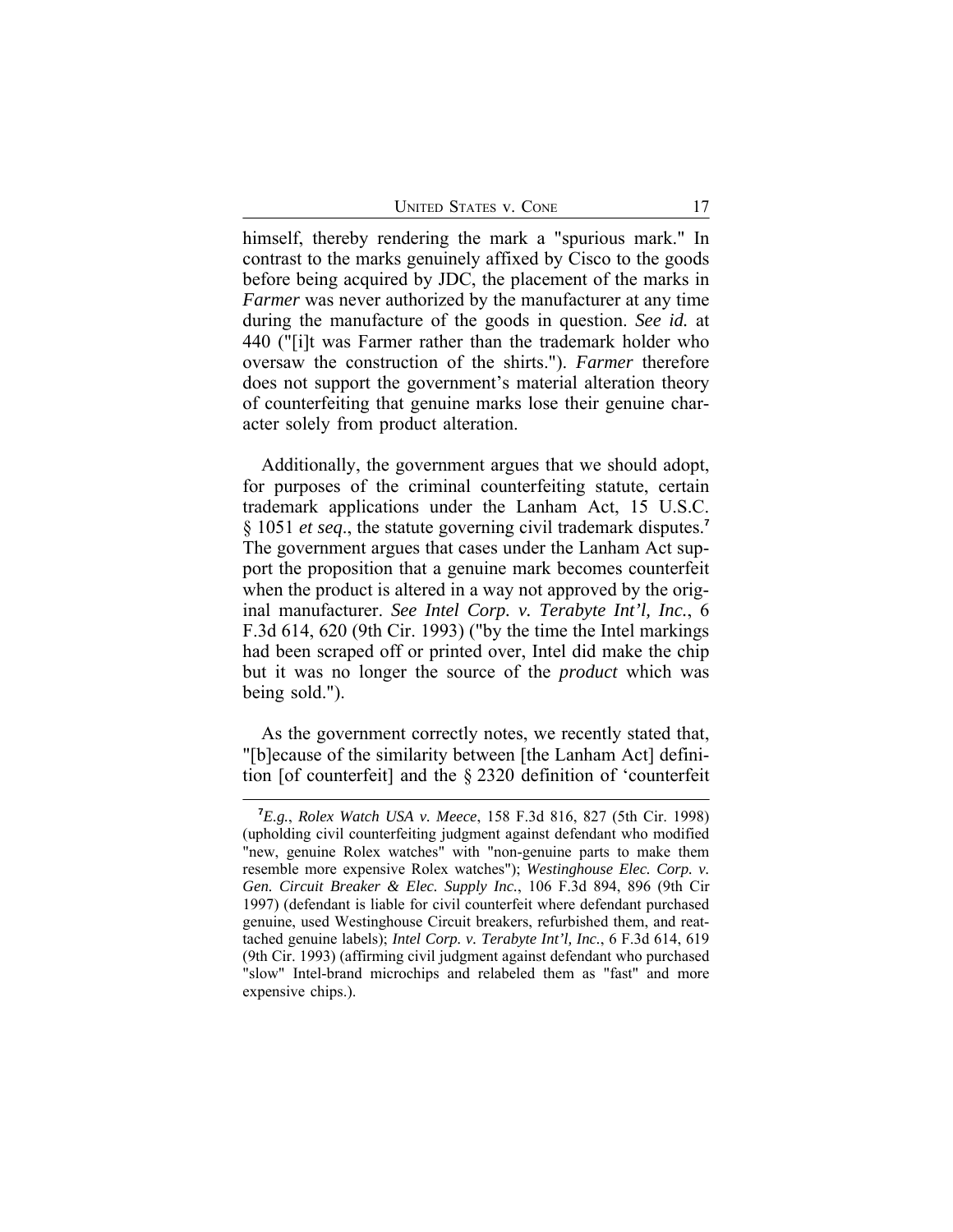mark,' we find Lanham Act civil counterfeiting cases helpful to our analysis of criminal counterfeiting cases brought under § 2320(a)." *Lam*, 677 F.3d at 199 n.8.**<sup>8</sup>** Helpful though these cases may be, it does not necessarily follow that we import every aspect of civil counterfeiting jurisprudence into the criminal counterfeiting context. Indeed, as we recognized in *Lam*, "the standard may 'be construed more narrowly in a criminal context than in a civil context.'" *Id.* (quoting *United States v. Guerra*, 293 F.3d 1279, 1288 (11th Cir. 2002)).

As a number of courts have recognized, § 2320 must be construed more narrowly than the civil law definition of counterfeit acts contained in the Lanham Act. *See United States v. Giles*, 213 F.3d 1247, 1250 (10th Cir. 2000) ("[W]e must construe [the criminal counterfeiting statute more] narrowly [than the Lanham Act]."); *United States v. Hanafy*, 302 F.3d 485, 489 (5th Cir. 2002) ("Lanham Act precedent is of little value in a § 2320 case because the Lanham Act deals with civil liability.") (citing *Giles*, 213 F.3d at 1250); *Guerra*, 293 F.3d at 1288 ("The 'identical or substantially indistinguishable' standard [in the counterfeit context] is to be construed more narrowly in a criminal context than in a civil context.").

Indeed, even the civil cases to have found Lanham Act liability based on material alteration have acknowledged that such a theory of liability strays from a strict statutory definition of "counterfeit." *See Rolex Watch USA*, 158 F.3d at 826 ("The original . . . labels are not themselves 'counterfeits' in the literal sense.") (quoting *Westinghouse Elec. Corp. v. Gen. Circuit Breaker & Elec. Supply Inc.*, 106 F.3d 894, 899 (9th Cir 1997)). In doing so, those courts relied upon a rationale critical in the civil trademark infringement context: "the important test is whether the practice of the defendant is likely

**<sup>8</sup>**The Lanham Act defines "counterfeit" in a manner similar to the criminal counterfeiting statute: "A 'counterfeit' is a spurious mark which is identical with, or substantially indistinguishable from, a registered mark." 15 U.S.C. § 1127.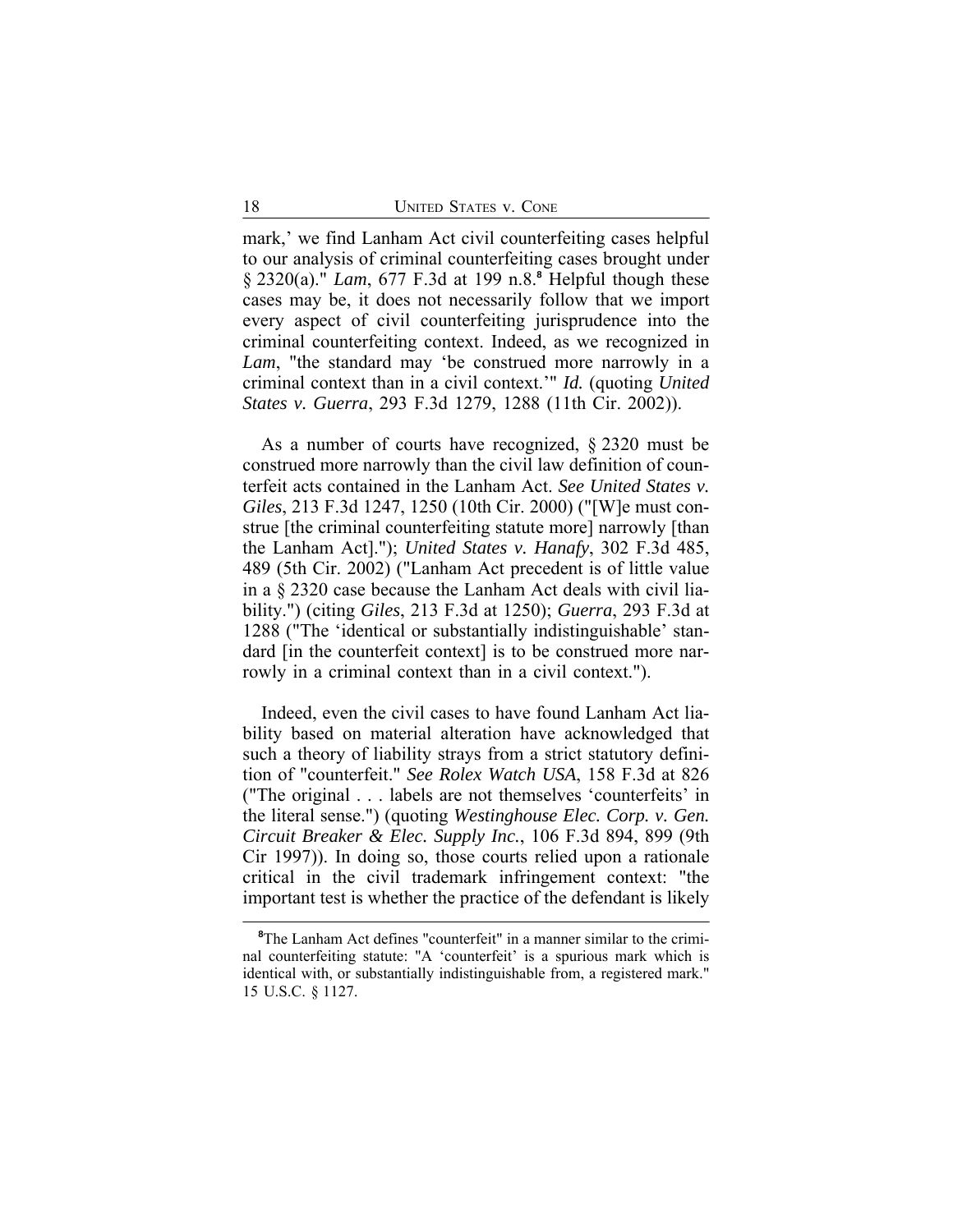UNITED STATES V. CONE 19

to cause confusion, *not whether the defendant duplicated the plaintiff's mark*." *Westinghouse*, 106 F.3d at 899 (citing *Continental Motors Corp. v. Continental Aviation Corp.*, 375 F.2d 857, 861 (5th Cir. 1967) ("Confusion, or the likelihood of confusion . . . is the real test of trademark infringement."). In applying a criminal statute, however, we do not have the freedom to disregard an element of the crime: that the defendant did, in fact, employ a counterfeit mark. *See* 18 U.S.C.  $§$  2320(a).

Moreover, Zhao and Cone have correctly identified a second material difference between the Lanham Act and § 2320: the Lanham Act lacks an authorized use exception. Thus, our conclusion that under the  $\S 2320(e)(1)(B)$  authorized use exception Congress did not intend to criminalize the use of genuine marks used on goods that were manufactured by or for the mark holder distinguishes this case from those civil cases cited by the government. No court, in interpreting the Lanham Act to allow material alteration liability, has even had the opportunity to opine on whether an authorized use exception (such as that codified at  $\S 2320(e)(1)(B)$ ), would preclude such liability in the civil context of trademark infringement.

For all the reasons just discussed, we find that criminal liability under § 2320 cannot be based on the alteration of a product to which a genuine mark was affixed and the mark itself has not been altered. The Congress can certainly rewrite that statute to cover a material alteration theory, but the statute as now written does not do so.

We must now apply our holding on the scope of § 2320 to the facts of this case and determine what, if any relief is available to Cone and Zhao. Based on our review of the indictment, and the evidence adduced at trial, we first conclude that Zhao's conviction under Count 9, a substantive counterfeiting charge against her, must be vacated.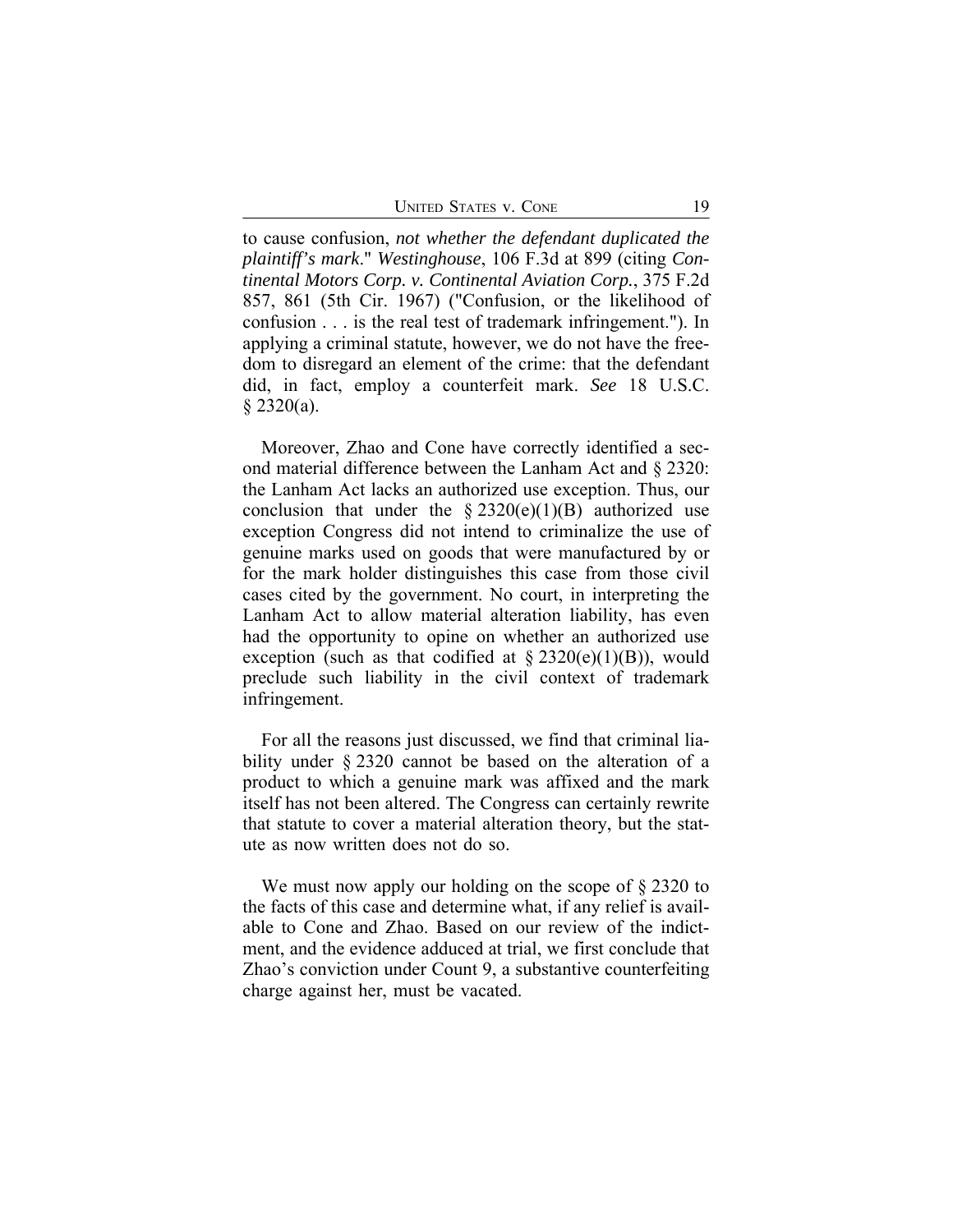Count 9 charged Zhao with, "on June 16, 2010, . . . intentionally traffic[king] in . . . a counterfeit Cisco unit." (J.A. 74.) The evidence adduced at trial showed that in 2010 the U.S. Fish and Wildlife Service ("FWS") purchased an "enhanced" Cisco switch from Memorydealers.com, which in turn had purchased the switch from JDC. When the switch arrived, officials at FWS became aware that they had received a "standard" model, rather than the enhanced version they had purchased. The MAC address**<sup>9</sup>** of the switch was assigned to a standard model, while the serial number on the chassis was assigned to an "enhanced" switch. Thus, the government adduced evidence that a standard model switch was purchased from Cisco, which had a proper and genuine Cisco mark affixed to it. Zhao, through JDC, later upgraded the product to resemble an enhanced model switch, and sold it to Memorydealers.com as an enhanced switch. The mark, however, was genuinely affixed to the good when manufactured by or for Cisco and the mark itself was never altered. That conduct is not, we conclude, criminal counterfeiting because the unaltered genuine mark is not a spurious mark, a required element of the crime under § 2320. Thus, Zhao's conviction for Count 9 cannot stand and must be vacated.

Cone and Zhao argue that their convictions for conspiracy under Count 1 must also be vacated. This is so, they contend, because the jury's verdict was a general one and it is impossible to determine whether the conspiracy convictions rested upon the invalid material alteration theory as opposed to the valid theory of improperly declared goods also charged under Count 1.

Zhao and Cone are correct to state that "reversal is required when a case is submitted to a jury on two or more alternate theories, one of which is legally (as opposed to factually) inadequate, the jury returns a general verdict, and it is impos-

<sup>&</sup>lt;sup>9</sup>A "MAC address" is an identification feature, unique to each item, imprinted by the manufacturer on networking equipment.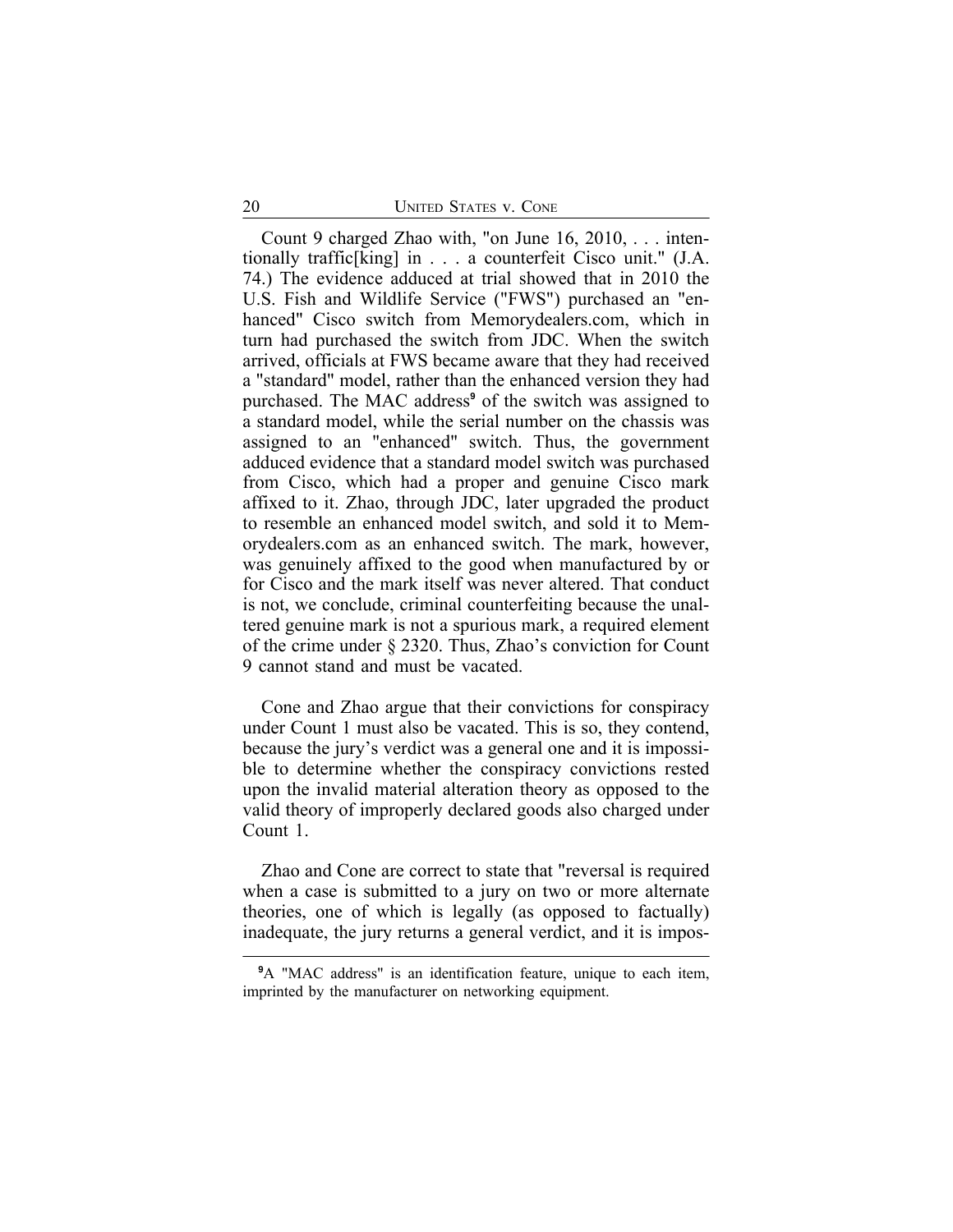sible to discern the basis on which the jury actually rested its verdict." *United States v. Moye*, 454 F.3d 390, 400 n.10 (4th Cir. 2006) (en banc) (citing *Yates v. United States*, 354 U.S. 289, 311–12 (1957)).

In this case, however, the jury returned a special, not a general verdict as to Count 1. Indeed, the jury was given and utilized, without objection, a special verdict form. On that verdict form the jury found Cone and Zhao guilty of conspiracy to traffic in counterfeit goods and labels, *and* separately found them guilty of conspiracy to import and sell improperly declared goods. We recently addressed a similar situation in *United States v. Lawson*, 677 F.3d 629 (4th Cir. 2012). In that case, after determining that certain juror misconduct rendered a conviction for conspiracy to violate the Animal Welfare Act invalid, we determined whether the defendants' convictions for a single count of conspiracy could nevertheless be affirmed where the indictment alleged a multi-object conspiracy in the conjunctive. We reasoned that

in contrast to the general verdict rendered in *Yates*, the verdict in the present case reveals that the jury had two separate bases for convicting the ... defendants of the conspiracy charges. Although the indictment alleged both objects in a single count, the jury's verdict forms with respect to each of the . . . defendants listed separate guilty verdicts for "Count 1—Conspiracy (Animal Welfare Act: June 18, 2008 through April 18, 2009)" and "Count 1—Conspiracy (illegal gambling business: May 2007 through April 18, 2009)." Thus, we are not confronted with a situation in which we are uncertain whether a jury's verdict was solely attributable to an underlying conviction which we have set aside on legal grounds. *Cf. Yates*, 354 U.S. at 311–12. Accordingly, the conspiracy convictions for the . . . defendants are supported by a valid and independent legal basis that is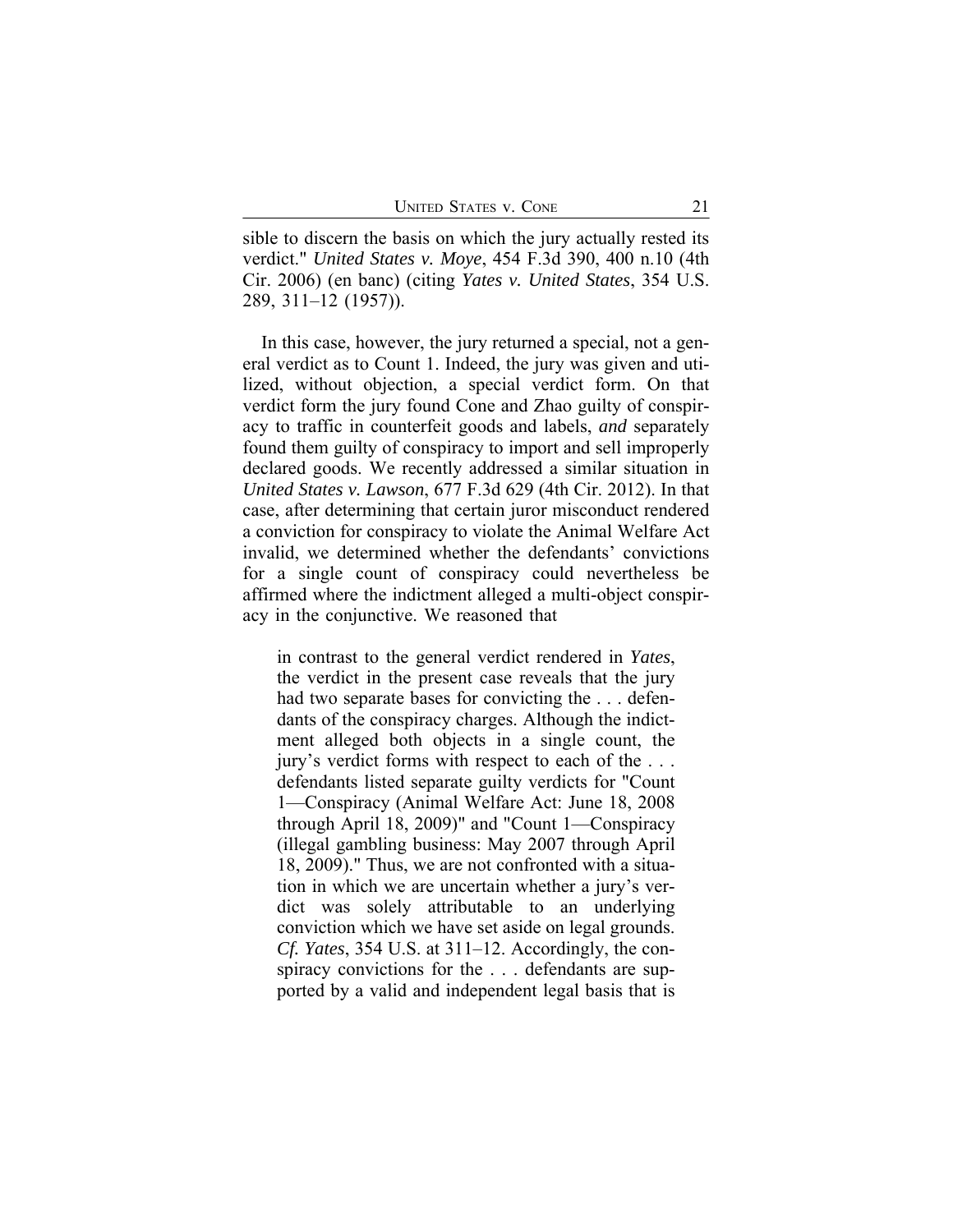apparent from the record, and we therefore affirm those convictions.

*Id.* at 655. Likewise, the conspiracy convictions in this case are supported by a "valid and independent legal basis," *id.*, because of the separate verdict form, and we accordingly affirm the conspiracy convictions of both Cone and Zhao.**<sup>10</sup>**

Our review of the presentence investigation report ("PSR") and the record of the sentencing hearing, however, plainly demonstrates that the district court relied on the counterfeiting object of the conspiracy convictions in fashioning the sentences for Cone and Zhao. Because the district court may have utilized what we have now determined would be noncriminal acts under the material alteration theory of counterfeiting conspiracy in arriving at the sentences, we must also vacate the sentences of both Cone and Zhao and remand for resentencing.

- B. Sufficiency of the Evidence
- i. Counts 8 and 10 against Zhao

In addition to her challenges to Count 1 and Count 9, Zhao also argues that Counts 8 and 10 should be vacated because the evidence was insufficient, as a matter of law, to prove that she engaged in § 2320 criminal counterfeiting. We agree with Zhao as to Count 10, but not Count 8.

"A defendant challenging the sufficiency of the evidence faces a heavy burden." *United States v. Foster*, 507 F.3d 233, 245 (4th Cir. 2007). In a sufficiency of the evidence chal-

**<sup>10</sup>**While we have determined that the acts charged to Zhao under Count 9, and to both Zhao and Cone under the material alteration portion of Count 1, are not criminal acts under § 2320, nothing in our opinion should be construed to affect their prosecution under any other state or federal statute which may apply to these acts.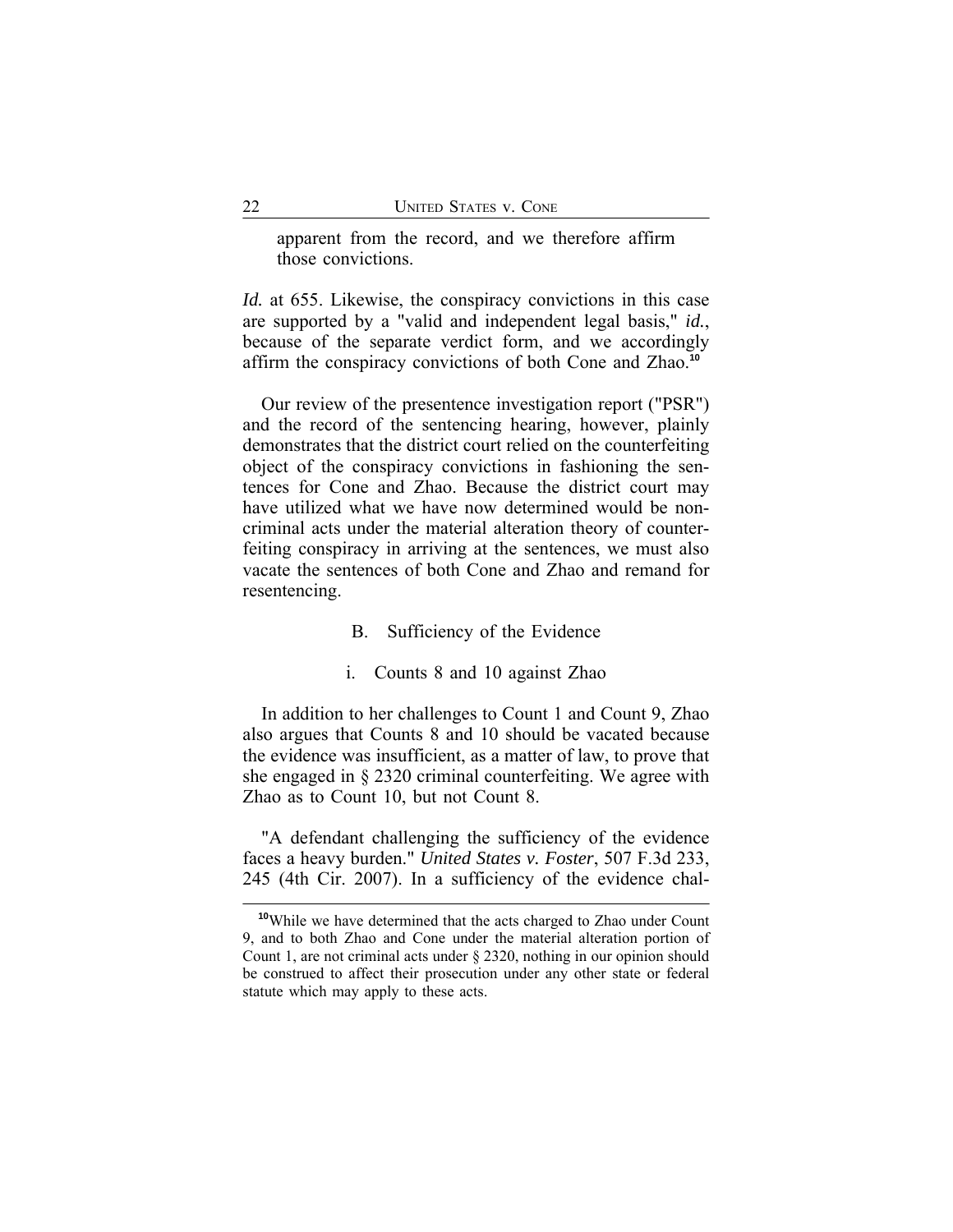UNITED STATES V. CONE 23

lenge, we view the evidence on appeal in the light most favorable to the government in determining whether any rational trier of fact could find the essential elements of the crime beyond a reasonable doubt. *United States v. Collins*, 412 F.3d 515, 519 (4th Cir. 2005). We review both direct and circumstantial evidence, and accord the government all reasonable inferences from the facts shown to those sought to be established. *United States v. Harvey*, 532 F.3d 326, 333 (4th Cir. 2008). We do not review the credibility of the witnesses and assume that the jury resolved all contradictions in the testimony in favor of the government. *United States v. Kelly*, 510 F.3d 433, 440 (4th Cir. 2007). We will uphold the jury's verdict if substantial evidence supports it and will reverse only in those rare cases of clear failure by the prosecution. *Foster*, 507 F.3d at 244–45.

With respect to the products at issue in Count 8, four routers seized by CBP in 2010, prosecution expert and Cisco engineer Michael Heidecker opined that the MAC addresses found on the routers matched physically different products manufactured by Cisco. (*See* J.A. 1052-54.) Furthermore, Heidecker opined that the labels applied to the routers were nongenuine. Thus, Heidecker was able to conclude that the routers at issue were not manufactured by or for Cisco and could not be genuinely marked. While Zhao's expert reached a different conclusion, this conflicting evidence was for a jury to weigh. The jury had ample evidence on which to conclude that Zhao was guilty as charged in Count 8.

On Count 10, however, the Government did not carry its burden to show that Zhao engaged in the criminal counterfeiting of marks. Count 10 charges that JDC sold counterfeit Cisco transceivers to Vology, a reseller of network equipment. The government alleges that these transceivers were not made by or for Cisco, but identifies only two pieces of evidence in support of this claim.

First, the government points to testimony from Craig Grant, a Vology manager, who testified that, upon receipt of the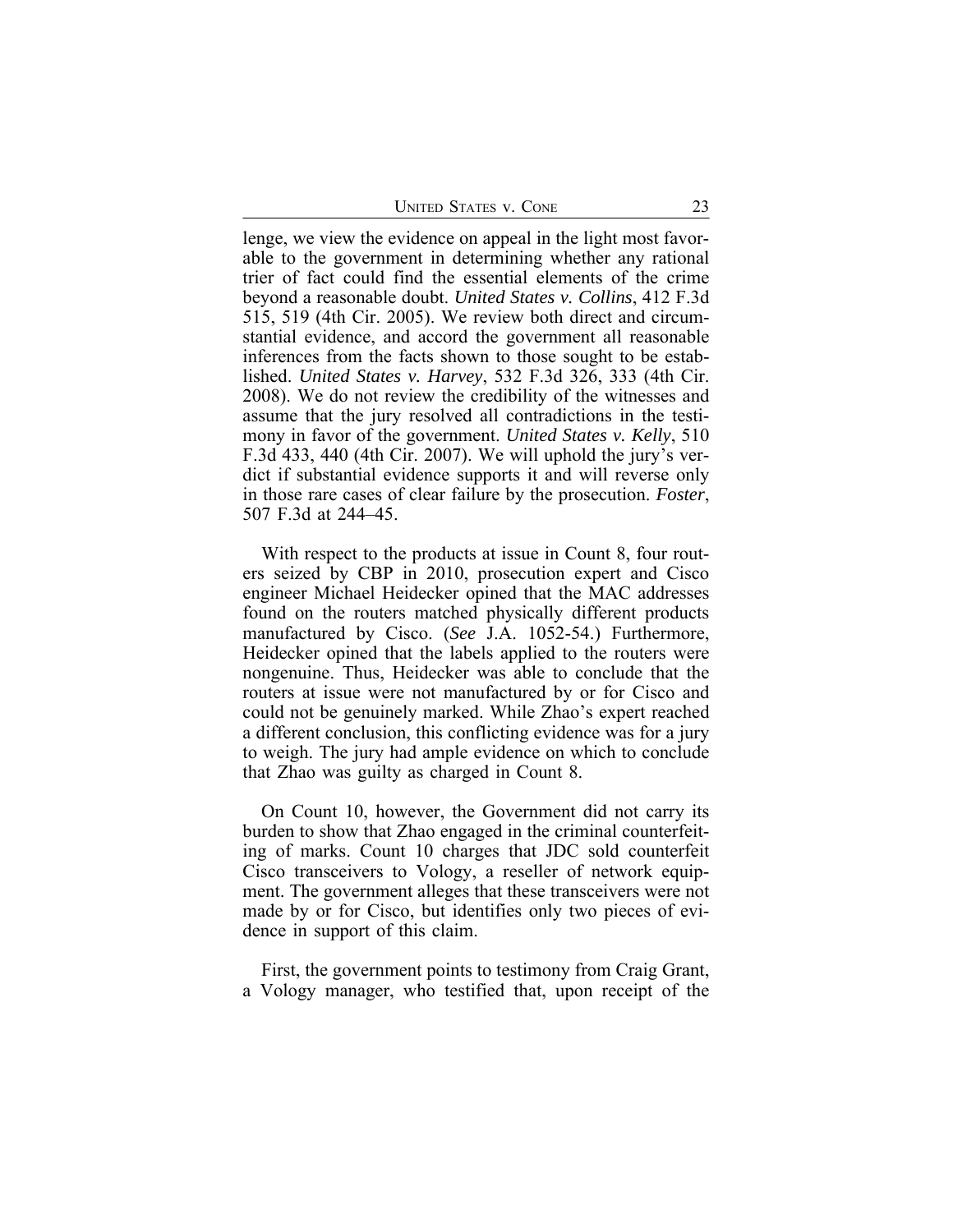transceivers, he was able to tell from his experience that the *packaging* was not genuine. Congress, however, has chosen to bar the government from bringing "a criminal cause of action . . . for the repackaging of genuine goods or services not intended to deceive or confuse." 18 U.S.C. § 2320(g). Evidence of repackaging, therefore, is not enough standing alone to prove the goods within that packaging bear a counterfeit mark. The government must come forth with some other evidence that the mark on the actual good is spurious.

To that end, the government's second piece of evidence for Count 10 is that law enforcement seized "additional versions" of the transceivers at issue in Count 10 from Zhao's residence, which Heidecker opined were not made by or for Cisco. However, the Vology transceivers were not introduced at trial, having been returned to JDC and resold. Whatever marks the "additional versions" of the transceivers may (or may not) have borne does not prove the status of the marks on the long gone Vology transceivers. No evidence at trial established what marks were on the Vology transceivers; a burden which fell to the government to bear.

Heidecker opined only that the packaging of the transceivers found at Zhao's home was inauthentic. (J.A. 1024.) He gave no testimony about the marks on the Vology transceivers.

Since the "repackaging" evidence cannot, under the plain terms of  $\S 2320(g)$ , sustain a conviction under the statute for a counterfeit mark on the goods in the package, and as the government adduced no evidence on the marks on the Vology transceivers, the government failed to prove a violation of § 2320 for the acts charged in Count 10. The evidence was insufficient as a matter of law to sustain Zhao's conviction.

Accordingly, while we find that the government adduced sufficient competent evidence to sustain Zhao's conviction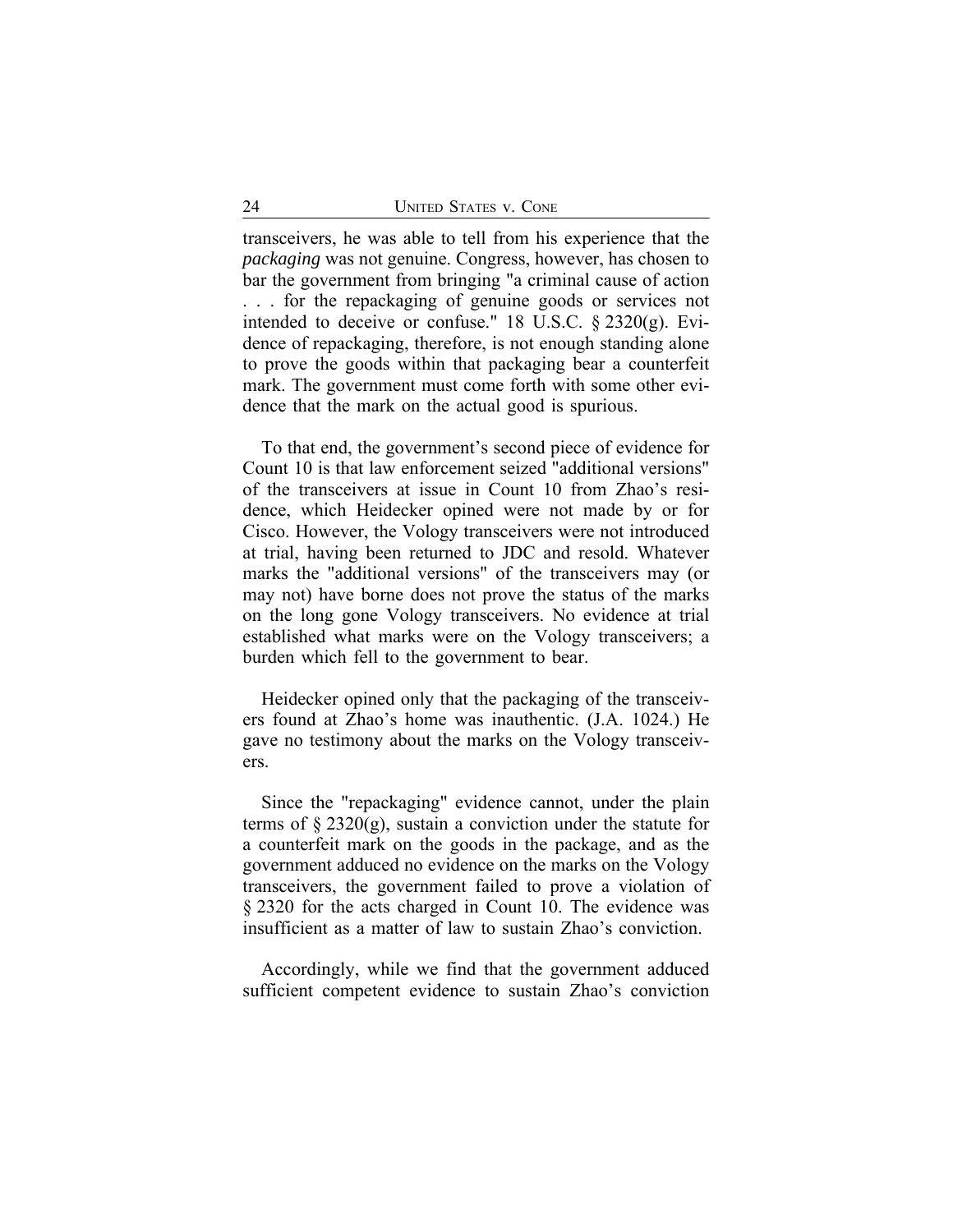under Count 8, we find that the government did not do so with respect to Count 10, and vacate that count of conviction.

#### ii. Sufficiency of the Evidence Against Cone

Cone individually challenges his conviction for conspiracy to import misdeclared goods (Count 1) by arguing that the evidence was insufficient and the district court accordingly erred in denying his Rule 29 motion for judgment of acquittal. We review the district court's denial of a Rule 29 motion de novo. *Lam*, 677 F.3d at 198. The legal standard for a sufficiency of the evidence claim is set forth above at p. 22.

In Count 1, the government alleged Cone participated in a conspiracy to violate 18 U.S.C. § 545, which criminalizes "fraudulently or knowingly import[ing] or bring[ing] into the United States, any merchandise contrary to law." *Id.* Cone was alleged to have conspired to import goods without taking reasonable care to ensure that the goods were properly declared, in violation of 19 U.S.C. § 1484(a).

To establish a conspiracy under § 371, the Government must prove "(1) an agreement between two or more people to commit a crime, and (2) an overt act in furtherance of the conspiracy." *United States v. Ellis*, 121 F.3d 908, 922 (4th Cir. 1997). "The existence of a tacit or mutual understanding between conspirators is sufficient evidence of a conspiratorial agreement." *Id.* (internal quotation marks omitted). Proof of the agreement may be established by circumstantial evidence. *Burgos*, 94 F.3d at 857. It is no defense to a conspiracy charge that one's role in the conspiracy is minor. *See United States v. Laughman*, 618 F.2d 1067, 1076 (4th Cir. 1980) ("Once the existence of a conspiracy is established, evidence establishing beyond a reasonable doubt a connection of a defendant with the conspiracy, even though the connection is slight, is sufficient to convict him with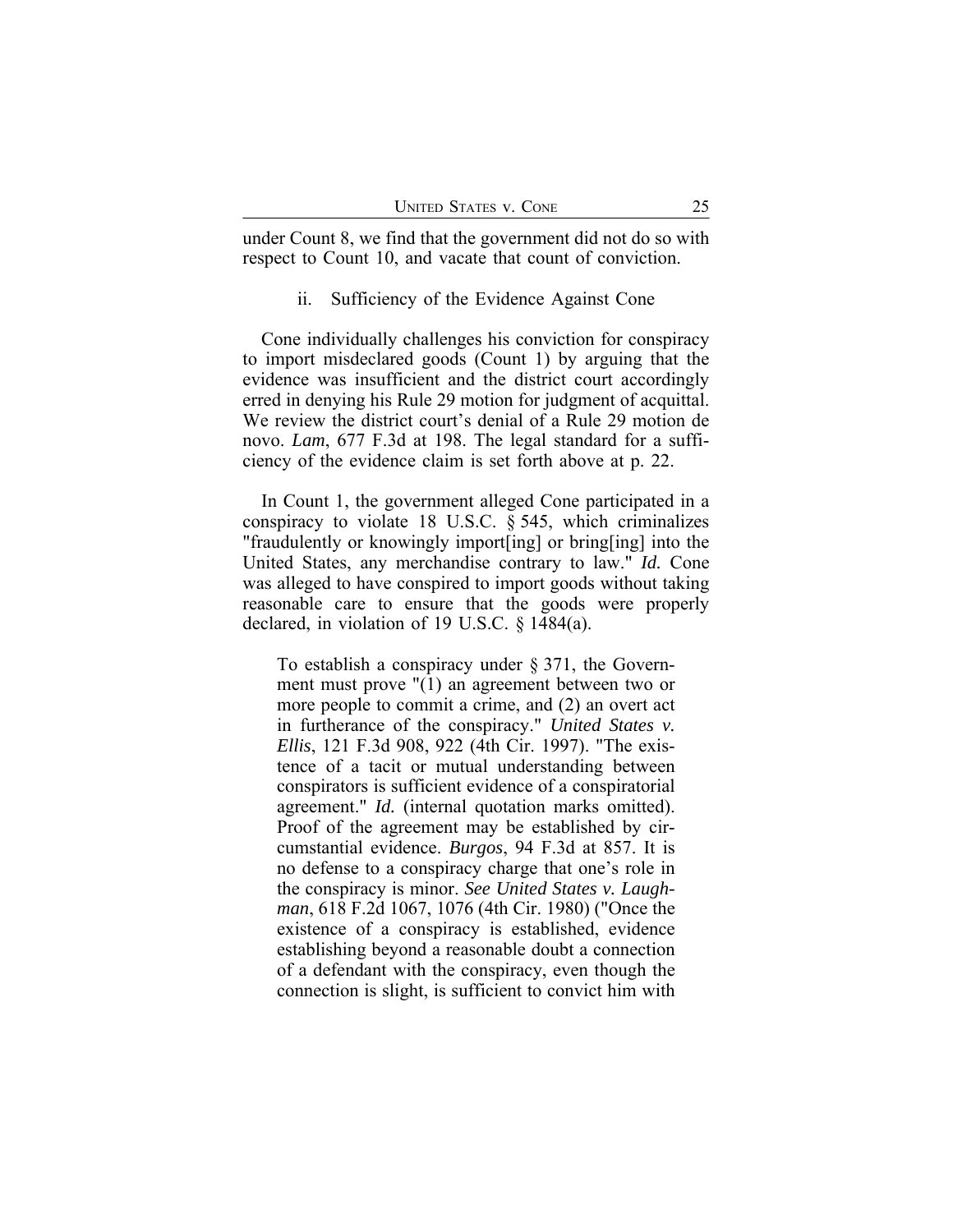knowing participation in the conspiracy." (internal quotation marks omitted)).

## *United States v. Kingrea*, 573 F.3d 186, 195 (4th Cir. 2009).

With the standards of review in mind, we have little difficulty concluding that the government adduced sufficient evidence from which the jury could properly convict Cone under Count 1. Cone was unquestionably an active participant in the scheme to sell counterfeit, mislabeled, or undeclared Cisco products. The evidence adduced at trial showed that Cone confessed to law enforcement that he was a member of that conspiracy. He acknowledged in his confession that he was aware that Han Tong employees were misdeclaring goods to avoid detection by CBP. Furthermore, when he became estranged from Zhao, he sent e-mails to her demanding his share of proceeds from the conspiracy.

This is not a case, as Cone suggests, where an innocent spouse is implicated solely by his marriage to a conspirator. *See United States v. Dozie*, 27 F.3d 95, 98 (4th Cir. 1994) (vacating conspiracy conviction against co-defendant's spouse who "was never tied to the conspiracy by any of the other persons involved"). Rather, the record contains ample evidence from which the jury could have properly concluded that Cone was an active participant in the conspiracy. We accordingly see no merit to Cone's contention that there was insufficient evidence to support his conviction on Count 1.

## iii. Money Laundering

Zhao further contends her convictions for money laundering must be vacated on the basis that the government's incorrect "material alteration" theory may have formed the basis for her money laundering convictions.**<sup>11</sup>** We agree.

**<sup>11</sup>**Zhao was also charged with a third count of money laundering, Count 26, on which she was acquitted by the jury.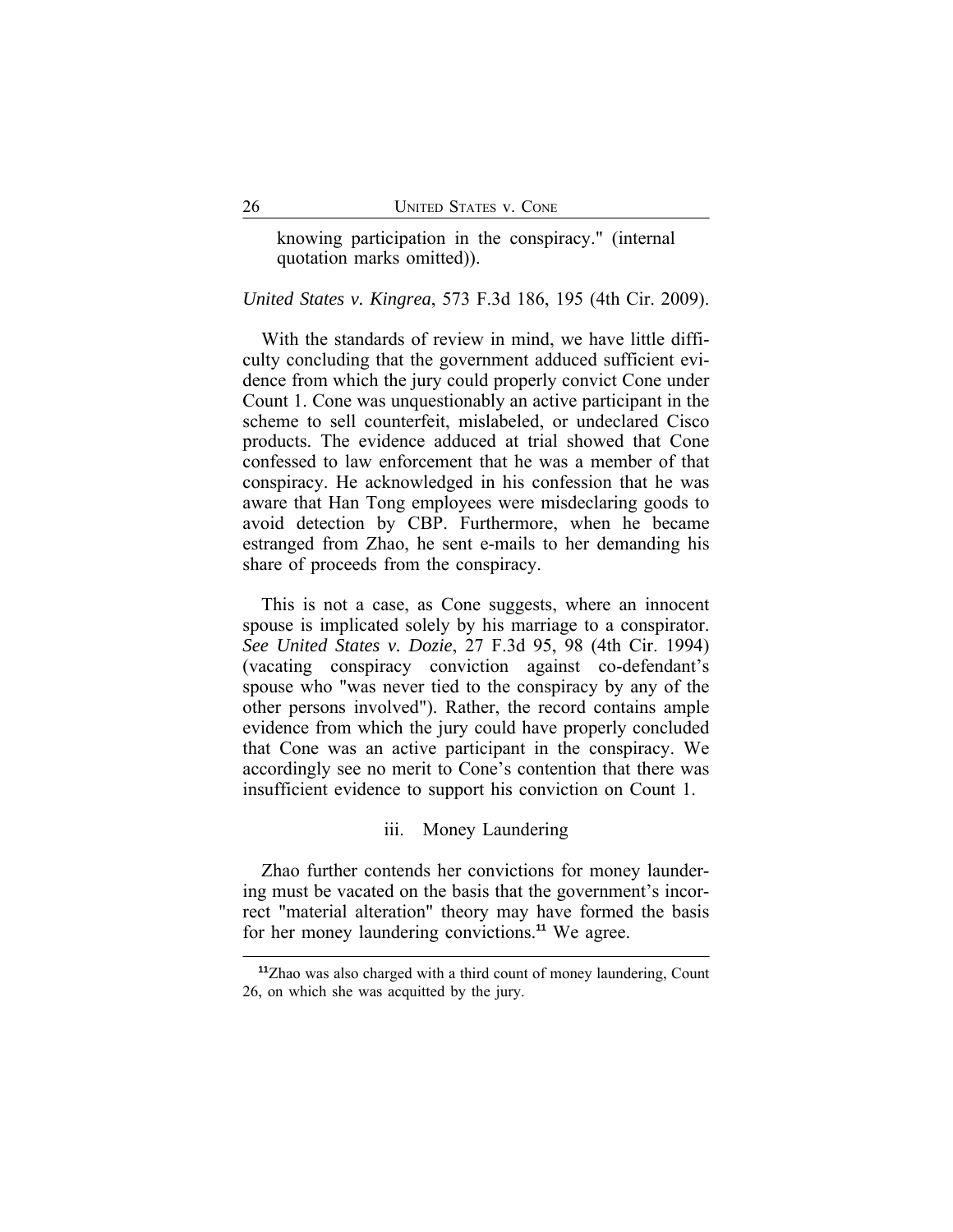| <b>UNITED STATES V. CONE</b> |  |
|------------------------------|--|
|------------------------------|--|

Zhao was convicted of two counts (Count 27 and 28) of "concealment" money laundering. *See* 18 U.S.C.  $\S 1956(a)(2)(B)(i)$ ; (a)(1)(B)(i). She was also convicted of Count 29, engaging in a monetary transaction with criminally derived proceeds in violation of 18 U.S.C. § 1957(a) (collectively "the money laundering convictions").

To obtain a conviction under  $\S 1956(a)(1)(B)(i)$  (Count 28), the government had the burden to prove four elements:

(1) an actual or attempted financial transaction; (2) *involving the proceeds of a specified unlawful activity*; (3) knowledge that the transaction involves the proceeds of some unlawful activity; and (4) knowledge that the transaction was designed in whole or in part to conceal the nature, location, source, ownership, or control of the proceeds of a specified unlawful activity.

*United States v. Richardson*, 658 F.3d 333, 337-38 (3d Cir. 2011) (internal quotation marks, brackets, and ellipsis omitted) (emphasis added). The elements of a violation of  $\S$  1956(a)(2)(B)(i), as charged in Count 27, are similar, with the additional requirement that the government prove an international transaction involving the proceeds of unlawful activity. *See Cuellar v. United States*, 553 U.S. 550, 553 (2008). Finally, as to Count 29, § 1957(a) similarly requires the government to allege (and prove) a transaction involving funds derived from a specified unlawful activity. *See United States v. Cherry*, 330 F.3d 658, 668 (4th Cir. 2003).

In this case, the district court instructed the jury properly as to each offense, observing that, to sustain a conviction under Counts 27, 28, and 29, the government must prove beyond a reasonable doubt that Zhao engaged in monetary transactions that, *inter alia*, involved funds derived from the offense of trafficking in counterfeit goods or labels. (*See* J.A. 2430-37.)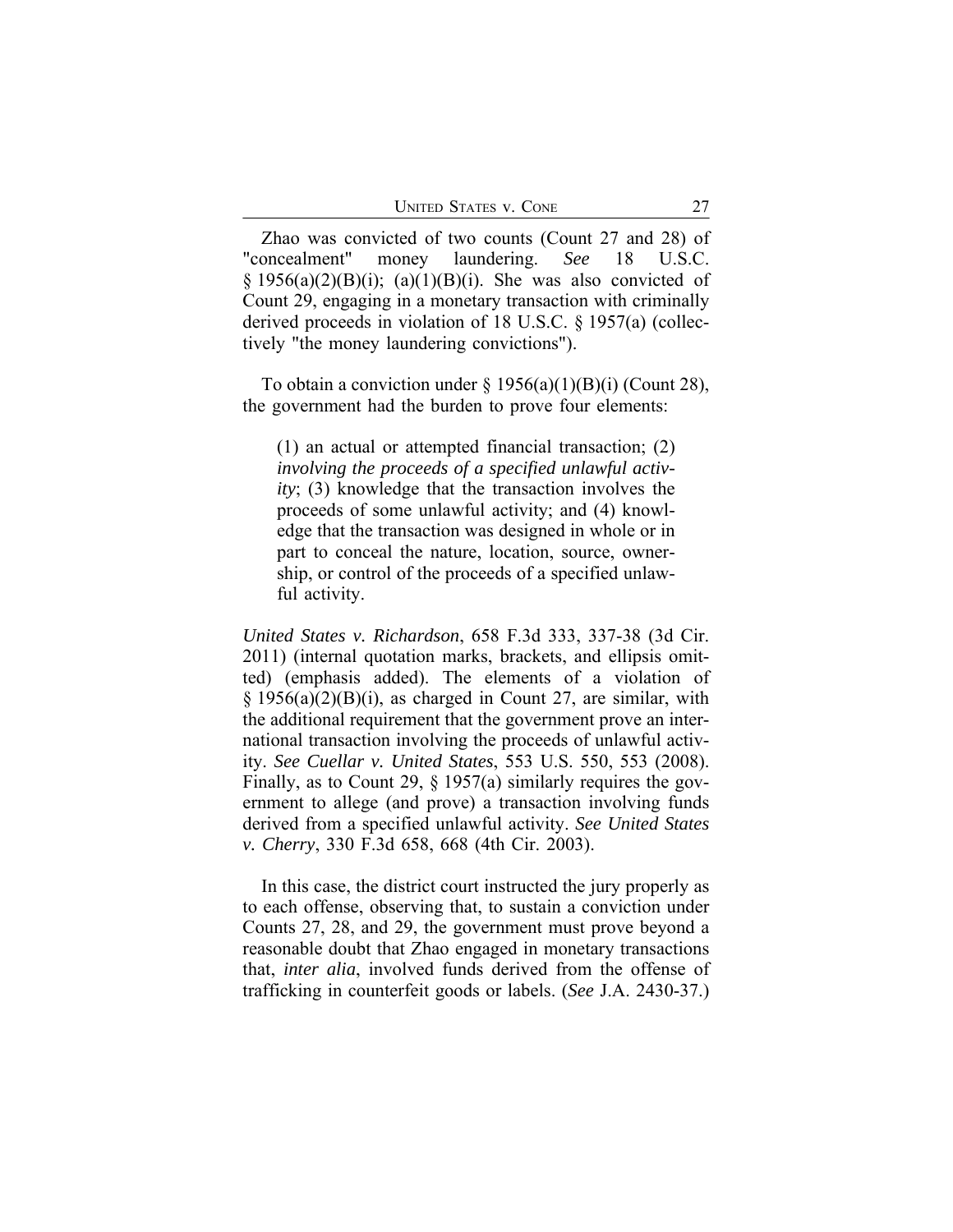As the Supreme Court has explained,

Jurors are not generally equipped to determine whether a particular theory of conviction submitted to them is contrary to law-whether, for example, the action in question . . . fails to come within the statutory definition of the crime. When, therefore, jurors have been left the option of relying upon a legally inadequate theory, there is no reason to think that their own intelligence and expertise will save them from that error.

*Griffin v. United States*, 502 U.S. 46, 59 (1991). Accordingly, "a verdict [is required] to be set aside in cases where the verdict is supportable on one ground, but not another, and it is impossible to tell which ground the jury selected." *Yates v. United States*, 354 U.S. 298, 312 (1957). *But see United States v. Hastings*, 134 F.3d 235, 242 (4th Cir. 1998) ("If [the] evidence is such that the jury must have convicted the defendant on the legally adequate ground in addition to or instead of the legally inadequate ground, the conviction may be affirmed.").

While it is no doubt correct that the government adduced ample evidence tending to show that Zhao committed "pure" counterfeiting, neither the indictment, nor the evidence adduced at trial allow us to conclude that the jury necessarily convicted Zhao of money laundering based on the government's "pure" counterfeiting theory.

Agent Hilario testified, in support of Count 27, that JDC and Han Tong engaged in a series of wire transfers in June, 2010, designed to conceal the funds' source. The source of these funds was derived largely, if not entirely, from sales, by JDC, of goods purchased from Han Tong. The evidence of these sales, introduced in the form of Zhao's ledgers, simply does not allow us to determine whether the sales were of "pure" counterfeits, or of "materially altered" goods, which, as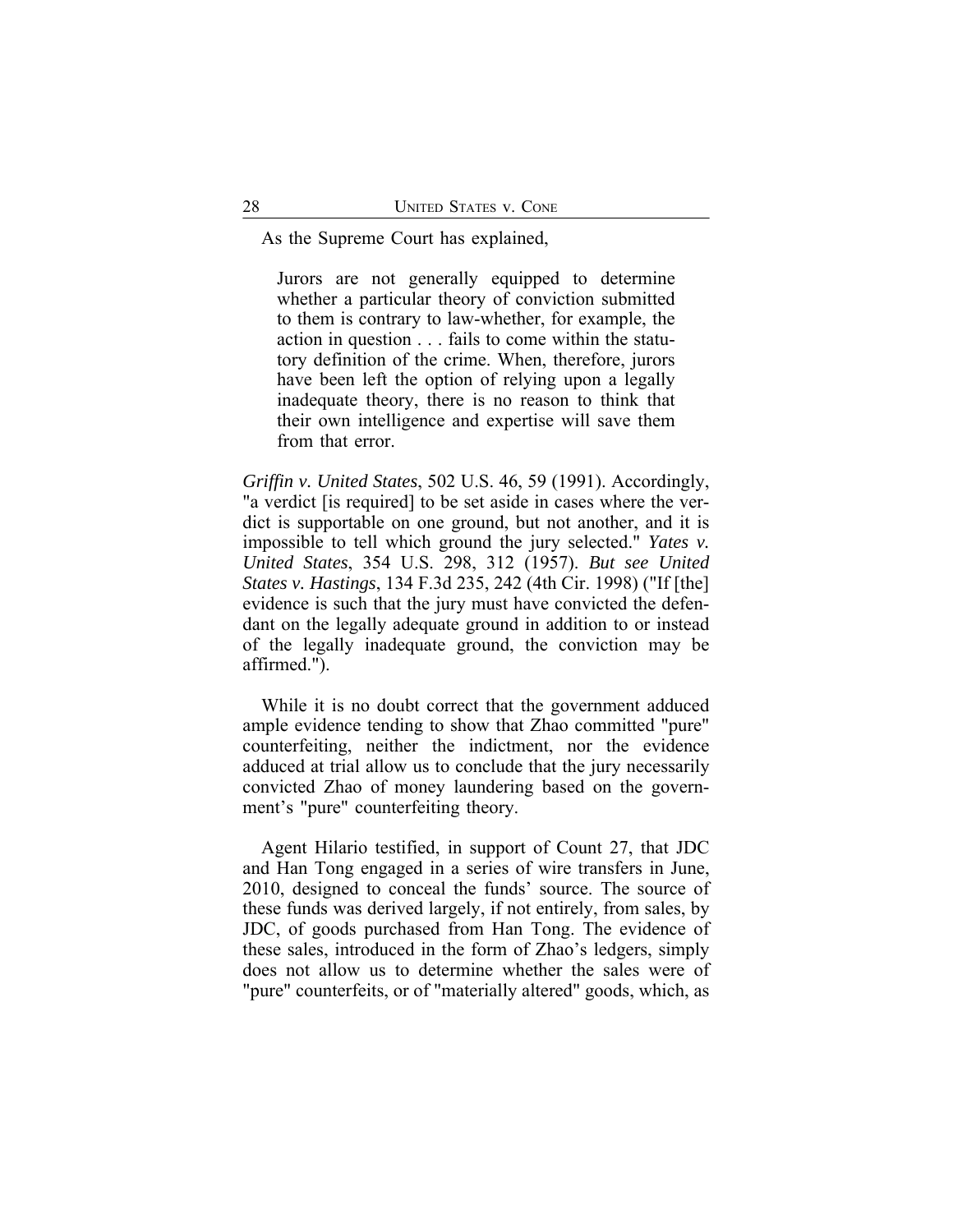discussed *supra*, do not constitute counterfeit marks for the purposes of § 2320.

The government's evidence in support of Count 28 consisted solely of testimony from ICE agent Raymond Orzel, a certified fraud examiner. Orzel testified that Zhao purchased a home in 2005 with funds derived from JDC, Han Tong, and related entities. (J.A. 1520-21.) In 2008, Zhao sold the home to an individual named Dan Lou, (an indicted co-conspirator) who rented the home out. However, the government also put forth evidence that the funds Lou used to purchase the home were drawn from Zhao's accounts, and that rent checks made out to Lou were deposited in accounts controlled by Zhao. Once again, the funds at issue were derived from JDC sales of Han Tong goods. We cannot say with any certainty that the jury only considered sales of "pure" counterfeits when convicting Zhao of Count 28.

In support of Count 29, the government adduced evidence that Zhao directed that two \$50,000 checks be drawn from JDC accounts to Marcie Wu, an affiliate of Han Tong. The checks represented, in large part, the proceeds of the sales of certain Cisco switches from JDC to Network Hardware Resale ("NHR"). (*See* J.A. 1964-66.) These switches were obtained from Han Tong, and the evidence adduced at trial demonstrated that the switches were manufactured by or for Cisco, and then later altered by Zhao. Because this conduct is not criminal counterfeiting, the jury's verdict of conviction on Count 29 rests on an unsound legal basis.

Thus, the money laundering convictions must be vacated. Count 29 appears to clearly rest on an improper legal basis, and because we cannot say with certainty whether Zhao's convictions on Counts 27 and 28 are based on "pure" counterfeiting, those convictions must be vacated as well.

#### iv.

Our distinguished colleague in dissent concurs in the foregoing analysis concerning the "material alteration" theory, but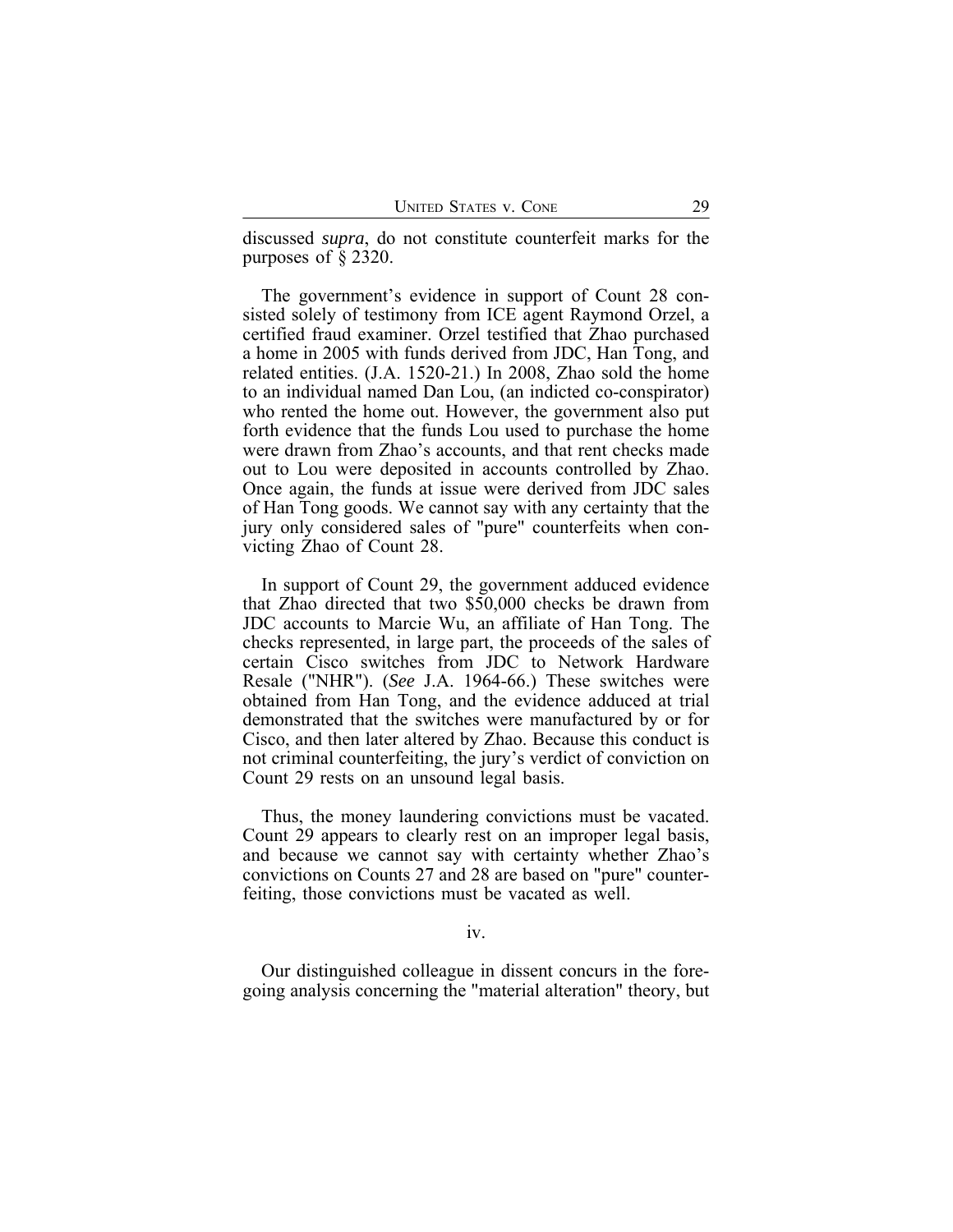suggests that Zhao's conviction on Count 8, a substantive counterfeit charge, should also be vacated. We respect the views of the dissent but do not agree.

The general thesis of the dissent is that, having held that the government's "material alteration" theory of counterfeiting is without legal basis, we should have vacated Count 8 owing to improper closing argument by the government. However, at oral argument, when asked by the panel what specific counts of the indictment would be affected by our rejection of the "material alteration" theory, counsel for Zhao responded that such a holding would "most clearly" affect substantive Count 9 and Count 1 (conspiracy). Audio Recording of Oral Argument at 1:30. Counsel, of course, could have argued that vacatur of Count 8 was appropriate as well, but chose to focus entirely on Counts 9 and 1. This is not surprising, as the record is conclusively clear that at no point in the district court or this court, did Zhao raise a claim of error under the material alteration theory as to Count 8. This concept arises *sua sponte* for the first time in the dissent.

The representations of Zhao's counsel to the panel at oral argument were entirely consistent with the arguments set forth in her briefs before this Court and the district court. Indeed, although Zhao contends that Count 8 should be vacated, her argument rests entirely on a sufficiency of the evidence basis, which we rejected in section II(A)(ii), above. (*See* Opening Br. of Appellant at 36-38).

The dissent acknowledges as much, but argues that because the government argued a legally incorrect theory to the jury in closing argument, deference to the jury's verdict is not warranted. To reach this result, the dissent analyzes the government's remarks under *United States v. Lighty*, 616 F.3d 321, 361 (4th Cir. 2010). Again, a construct appearing for the first time now, *sua sponte*, and which, under our precedent, has long since been waived by Zhao.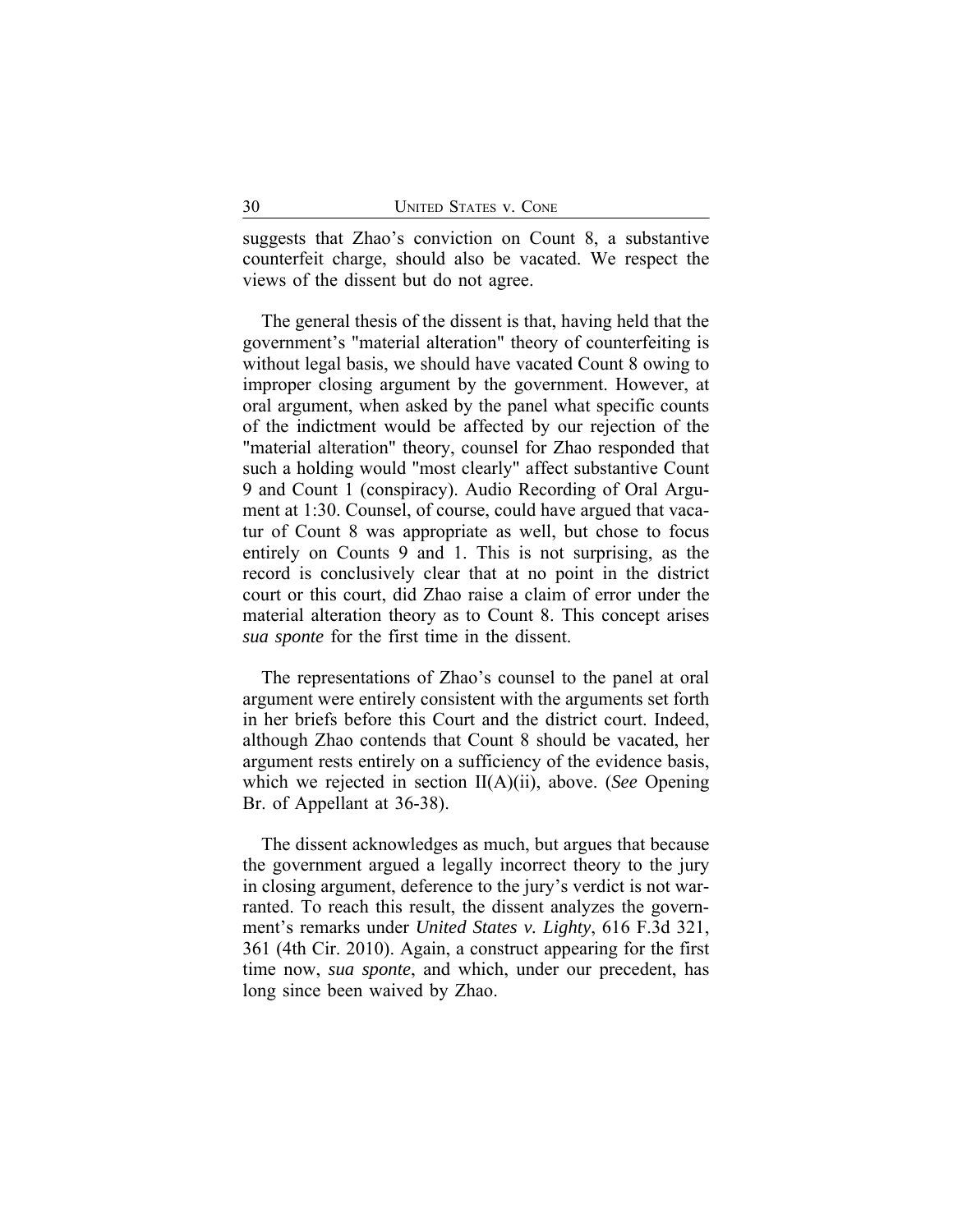UNITED STATES V. CONE 31

Zhao never made the argument that is the lynchpin of the dissenting opinion: that the prosecutor's closing comments, in and of themselves, constitute reversible error. *See Post* at 53 ("A prosecutor's comments *constitute reversible error* if . . . ."). Zhao's briefs on appeal are utterly devoid of any reference to the *Lighty* factors because Zhao does not make a standalone challenge to the government's statements in closing argument. Rather, to the extent that Zhao discusses the prosecutor's closing arguments at all, it is for purposes of the harmless error analysis under Count 1 only.

Zhao's failure to raise this independent assignment of error, either in brief or at oral argument, regarding the government's comments to the jury is fatal to the position advocated by the dissent. *See United States v. Strieper*, 666 F.3d 288, 293 n.4 (Floyd, J.) (citing *Edwards v. City of Goldsboro*, 178 F.3d 231, 241 n.6) (4th Cir. 1999)) ("This argument does not appear in [Appellant's] brief, and as such, it is waived."). Granting relief on a basis not advanced by Zhao (and arguably disclaimed at oral argument) is plainly improper for all the reasons the rule of waiver is in force. The government has not had any opportunity to respond to the claim of error advanced by the dissent, nor was it ever placed before the district court for consideration.**<sup>12</sup>** *See Cavallo v. Star Enterprise*, 100 F.3d 1150, 1152 n.2 (4th Cir. 1995) ("The [Appellants'] omission of the issue from their initial brief denied [Appellee] an opportunity to respond, so considering it now would be unfair to the appellee and would risk an improvident or ill-advised opinion on the legal issues raised.") (quoting *Hunt v. Nuth*, 57 F.3d 1327, 1338) (4th Cir. 1995) (internal quotation marks omitted)).

**<sup>12</sup>**Because the government never had the opportunity to address an appellate challenge to its closing arguments, the dissent's assertion that the government has "waived waiver" is misplaced and a conclusion of pure speculation. Had Zhao raised an independent challenge to the government's closing remarks, the government could have asserted the waiver bar in response, but was never put on notice to do so.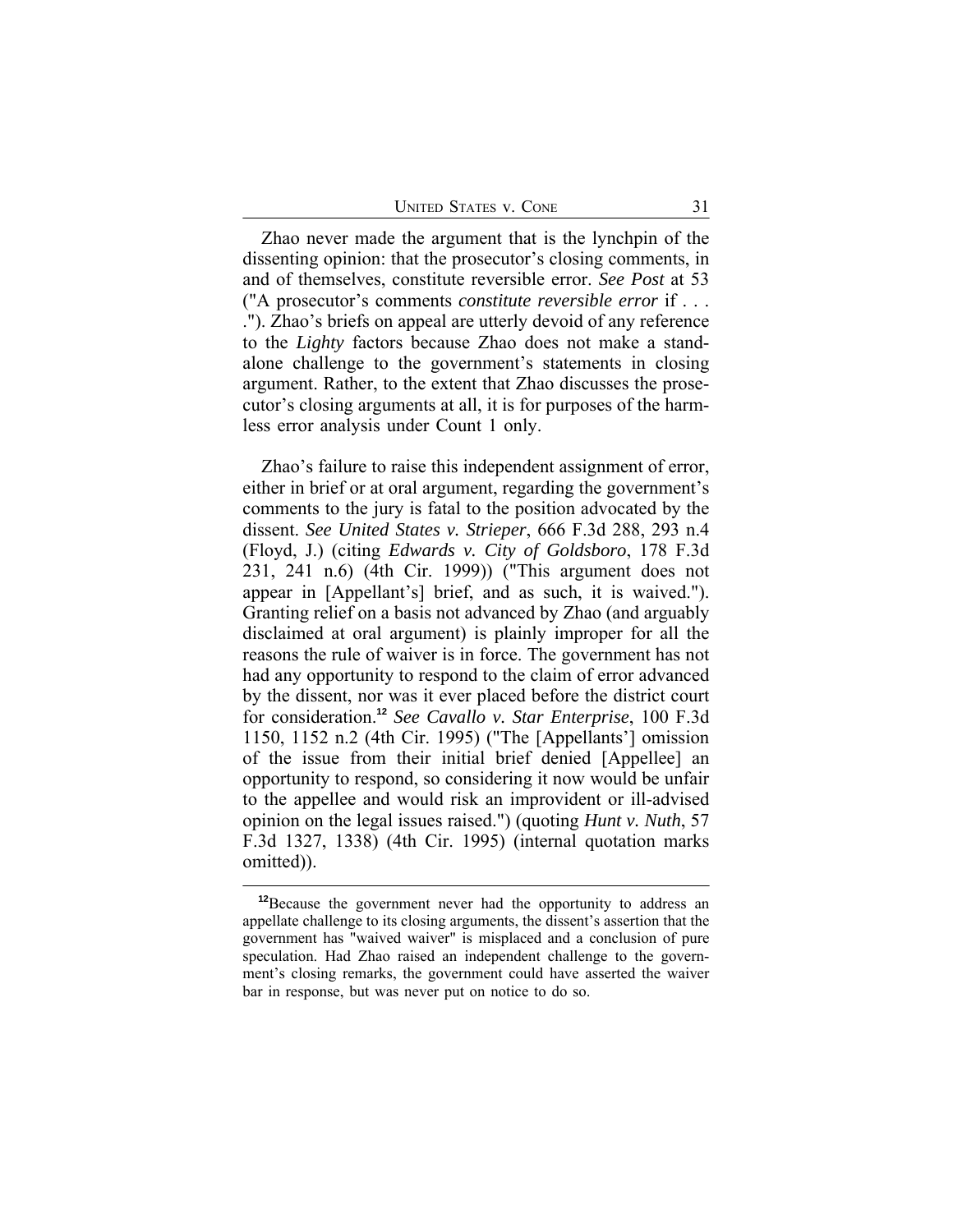Additionally, we do not consider the issue of the prosecutor's comments on appeal as they were not preserved by Zhao in the district court. We have long held that the failure to object to a prosecutor's statements made during closing arguments constitutes a waiver of that claim of error. *See United States v. Sawyer*, 347 F.2d 372, 374 (4th Cir. 1965) ("[I]f defense counsel does not object during the course of the Government's closing argument he may be said to have waived the point.").

The mere fact that Zhao challenged, as a general matter, the "material alteration" theory presented by the government is insufficient to preserve the claim of error formulated by the dissent. This is so because, as explained above, the dissent's theory is based on a stand alone prosecutorial misstatement claim. Indeed, the dissent acknowledges that the theory presented by the prosecution during closing statements "was even broader than the material alteration theory advanced in the government's' proposed jury instruction." *Post*, at 45. Accordingly, Zhao's pre-trial challenge to the government's proposed jury instructions would not preserve a claim of error as to the prosecutor's unchallenged remarks in closing.

It is for that reason that the dissent's reliance on *Lacy v. CSX Transportation, Inc.*, 520 S.E.2d 418 (W. Va. 1999), is unavailing. In that case, as the dissent observes, the court found that an unsuccessful motion in limine was sufficient to preserve a challenge to later closing remarks by the opposing party so long as the argument fell within the scope of the court's earlier ruling on the motion. *Id.* at 427. In this case, though, as the dissent acknowledges, Zhao succeeded in her motion in limine. It makes sense, therefore, that if the prosecutor's closing remarks ran afoul of the district court's prior ruling, Zhao should have timely objected to alert and afford the court an opportunity to correct any error.**<sup>13</sup>**

**<sup>13</sup>**Moreover, contrary to the dissent's suggestion, at 47, Zhao never argues in her post-verdict motion for acquittal that the government's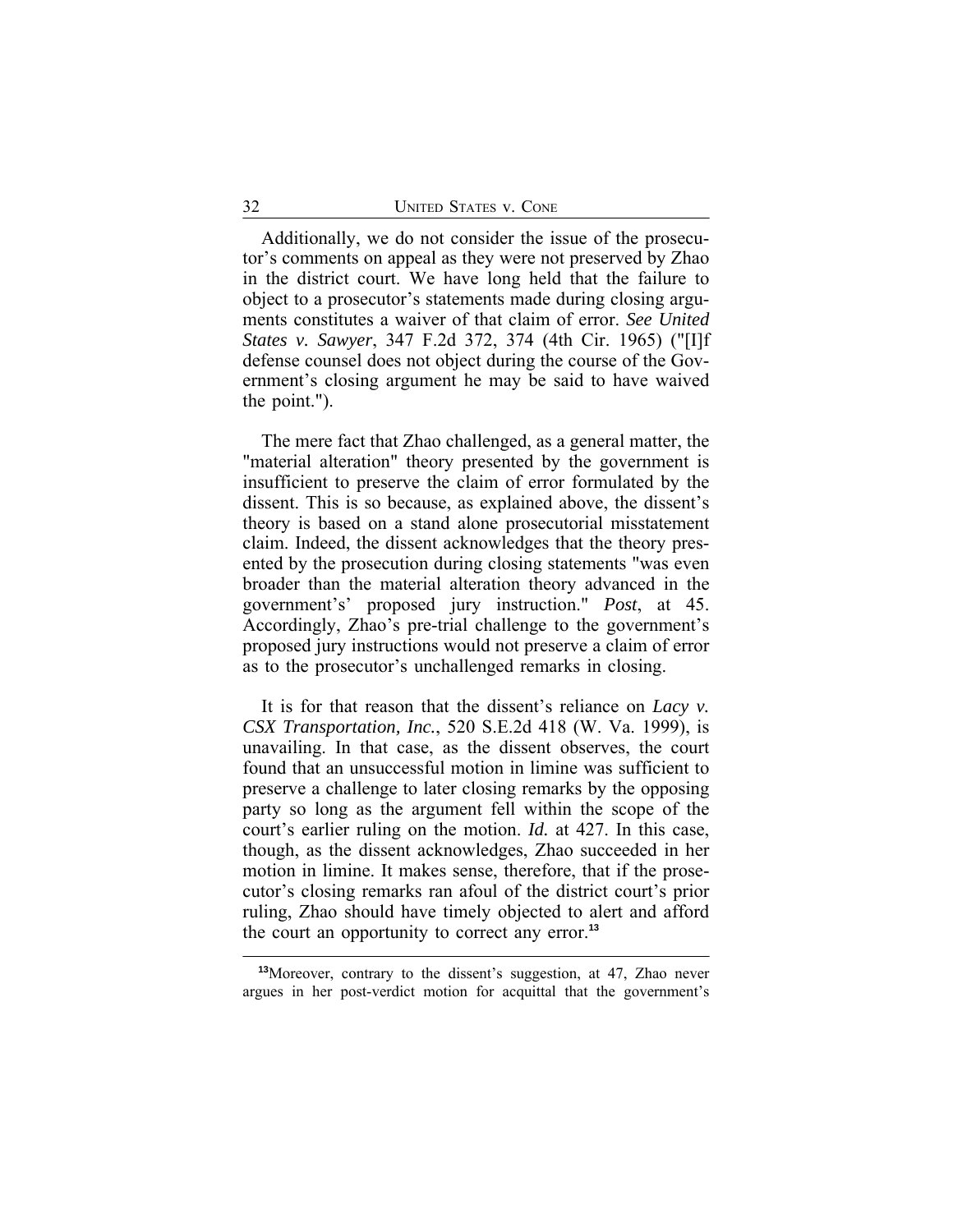The dissent does correctly observe that Zhao's brief on appeal mentions the government's closing arguments. But even a superficial reading of the briefs demonstrates that, far from raising an independent challenge to the prosecutorial statements, Zhao was merely describing what the prosecutor said, or, in one case, noting that any error in the government's theory of prosecution was non-harmless. *See* Appellants' Br. at 39-40. The dissenting opinion goes several steps farther, raising, for the first time, a stand alone challenge to the prosecutorial remarks.

For those reasons, the cases cited by the dissent in favor of its position are, in our view, inapposite. Judge Floyd's dissent in *Lam*, for example, cited twice in the dissenting opinion, observed that "the district court has sustained repeated objections to the [prosecutorial] statement." *Lam*, 677 F.3d at 212. Here, the district court did not sustain any objection because none was made. Thus the government was deprived of the opportunity to make the case that its argument was proper, and the district court was deprived of the opportunity to correct any purported error. *See United States v. Hargrove*, 625 F.3d 170, 184 (4th Cir. 2010) ("Hargrove failed to object . . . at the time, thus denying the district court the opportunity to consider Hargrove's argument and correct the purported error.").

Accordingly, while we respect the views of the dissent, we do not agree that the claim of error on which the dissent would vacate Count 8 was properly preserved by the Zhao or raised in this court or the district court.

#### C. Confrontation Clause

Zhao argues that the district court committed reversible error by admitting Cone's out-of-court statements to Agent

remarks were improper as to the "material alteration" theory. She only argues that the prosecutor made certain statements, unrelated to the present appeal, that were unsupported by the evidence. *See* Zhao's Mot. Judgment of Acquittal 7 n.8, ECF 240. Nowhere in Zhao's motion as to Count 8 does she mention the material alteration theory. *Id.* at 5-7.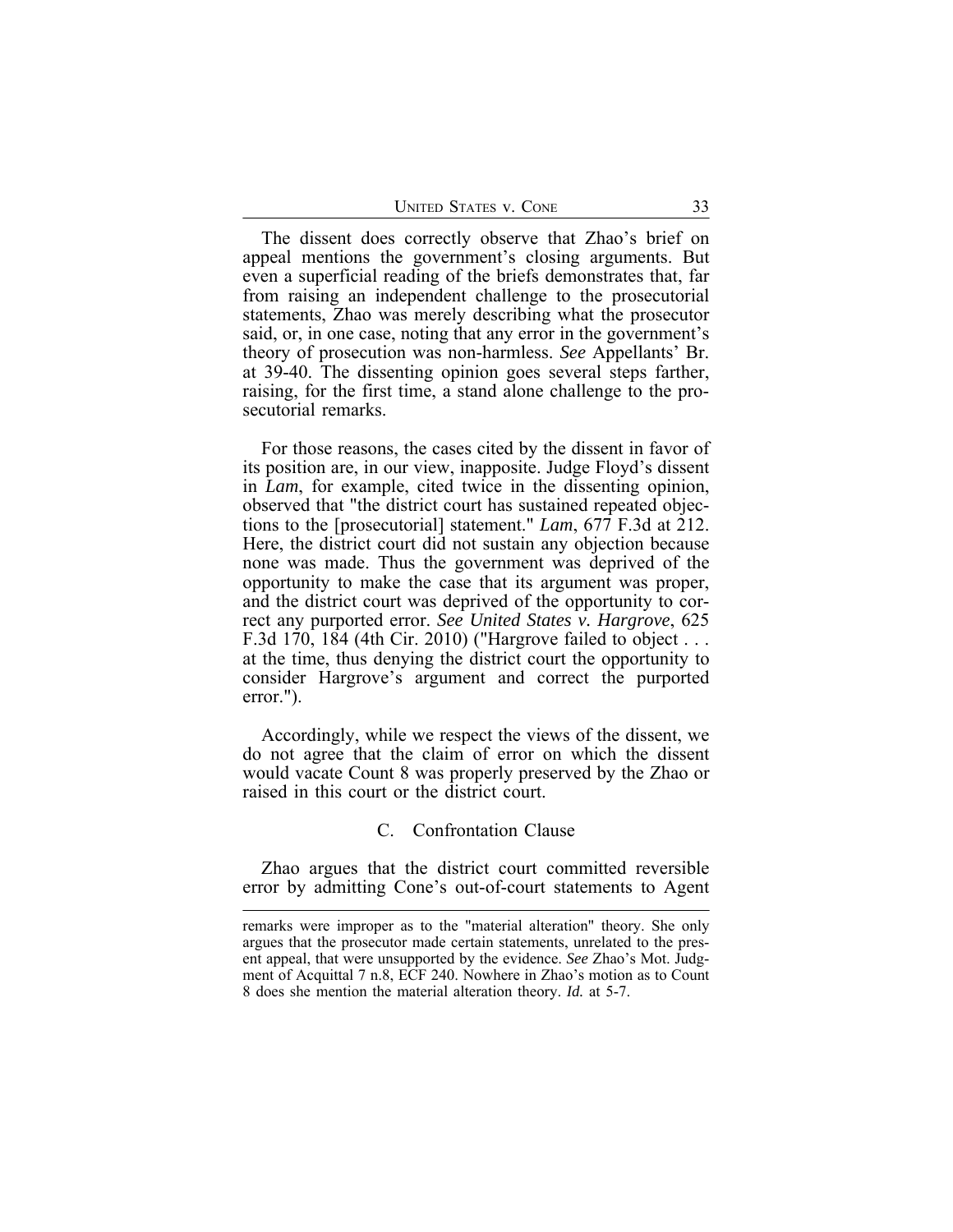Hilario into evidence against her. The core of Zhao's claim is that substituting "another individual" for her name made it obvious to the jury that she was the person referenced and thereby violated her Sixth Amendment Confrontation Clause rights.

In *Bruton*, the Supreme Court held: "[A] defendant is deprived of his rights under the Confrontation Clause when his nontestifying codefendant's confession naming him as a participant in the crime is introduced at their joint trial, even if the jury is instructed to consider that confession only against the codefendant." *Richardson v. Marsh*, 481 U.S. 200, 201-02 (1987) (citing *Bruton v. United States*, 391 U.S. 123, 135-36 (1968)). This court reviews de novo an evidentiary ruling implicating the Confrontation Clause. *United States v. Palacios*, 677 F.3d 234, 242 (4th Cir. 2012).

In *United States v. Akinkoye*, 185 F.3d 192 (4th Cir. 1999), we summarized Supreme Court precedent as holding that "if a redacted confession of a non-testifying codefendant given to the jury (by testimony or in writing) shows signs of alteration such that it is clear that a particular defendant is implicated, the Sixth Amendment has been violated." *Id.* at 197. We further noted that the Supreme Court's precedent did not directly address the situation in that case–"namely, whether redacted statements that refer to the existence of another party who may be the defendant through symbols or neutral pronouns are admissible," and observed that "[t]he Supreme Court has strongly implied that such statements do not offend the Sixth Amendment." *Id.* at 198.

In *Akinkoye*, the co-defendant's confessions were retyped so as to replace "the defendants' respective names with the phrase 'another person' or 'another individual.'" *Id.* The retyped versions were read to the jury, and the jury "neither saw nor heard anything in the confessions that directly pointed to the other defendant." *Id.* Accordingly, we held that the defendants' Confrontation Clause rights were not violated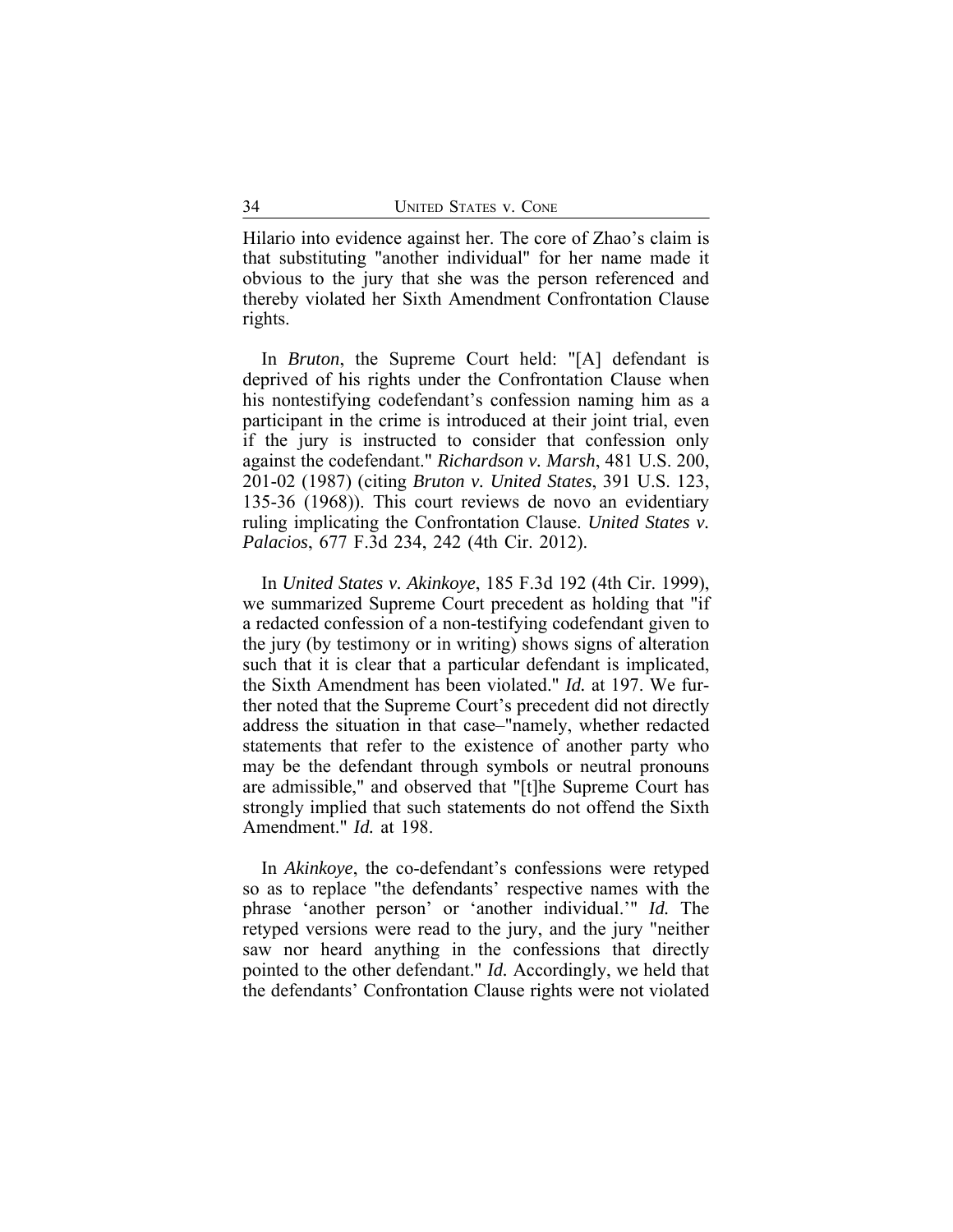by the redacted statements because use of the neutral phrase "another person" did not facially implicate the defendant. *Id.*

Applying the holding of *Akinkoye* to the case at bar, we readily conclude that substitution of Zhao's name with "another individual" was sufficient to protect Zhao's rights under the Confrontation Clause. The phrase "another individual" does not facially implicate Zhao. Only by reference to other evidence could the jury have arrived at the conclusion that Zhao was the actual subject of Cone's out of court statement. In such circumstances, we have concluded that the Confrontation Clause is not offended, and thus Zhao's claim lacks merit.

#### D. Introduction of Customer E-Mails

Cone and Zhao last argue that the district court erred in admitting certain e-mails from JDC customers complaining that JDC products were "counterfeit" and "fake." Although the district court determined that the e-mails were introduced for a non-hearsay purpose, i.e., to show that Zhao and Cone were on notice that they were selling counterfeit goods, the court declined to give a limiting jury instruction to that effect and instead stated that "the e-mails say what they say and the jury will have to decide if they're believable or not. That's their job." (J.A. 1673-74.) Cone and Zhao contend that the court's actions constitute reversible error.

This Court reviews evidentiary rulings for an abuse of discretion and "will only overturn an evidentiary ruling that is 'arbitrary and irrational.'" *United States v. Cloud*, 680 F.3d 396, 401 (4th Cir. 2012) (quoting *United States v. Cole*, 631 F.3d 146, 153 (4th Cir. 2011)). Evidentiary rulings are subject to harmless error review, such that any error is harmless where we may say "with fair assurance, after pondering all that happened without stripping the erroneous action from the whole, that the judgment was not substantially swayed by the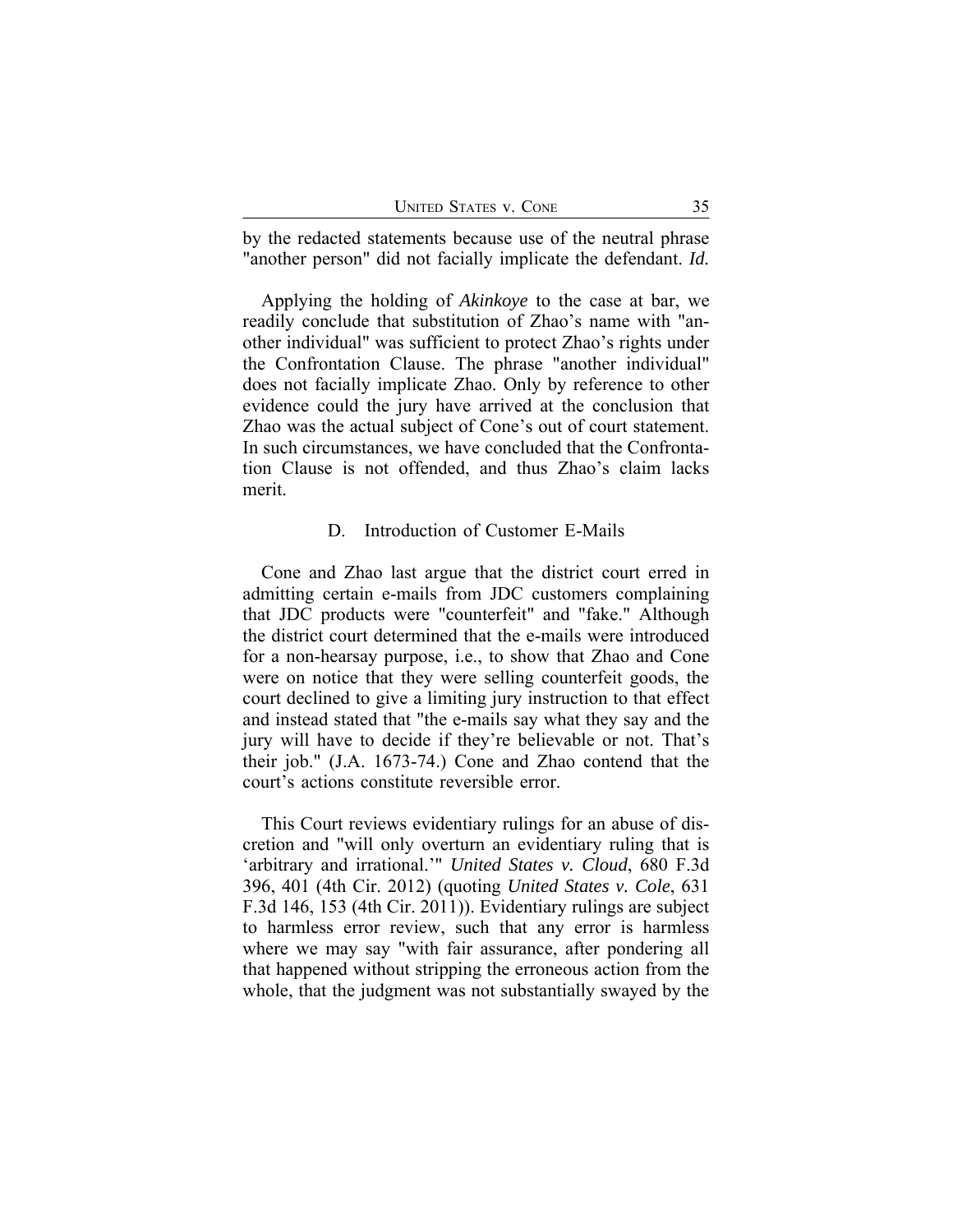error." *United States v. Johnson*, 617 F.3d 286, 292 (4th Cir. 2010).

At the outset, we believe that the district court properly admitted the e-mails for the non-hearsay purpose of showing that Cone and Zhao were on notice as to the counterfeit nature of the goods they sold. *See* 5-801 *Weinstein's Federal Evidence* § 801.11[5][a] (Out of court statement not hearsay when "offered not for [its] truth but to prove the extent of . . . a recipient's notice of certain conditions.").

We are troubled, however, by the court's response to counsel's request for a limiting instruction. Indeed, while the emails may have been properly admitted for a reason other than their truth, the district court stated just the opposite—that the jury will have to decide "if they're believable or not." In other words, the court erroneously instructed the jury to consider statements contained in the e-mails for the truth of the matter asserted.

The government contends, nonetheless, that the court's statement was not error because the statements in the e-mails could have been admitted under a hearsay exception, namely the business records exception to the hearsay rule, found at Federal Rule of Evidence 803(6). We are not persuaded.

Rule 803(6)(B) allows for the introduction of records that are "kept in the course of a regularly conducted activity of a business." For a record to be admitted as a business record, it must be "(1) made by a regularly conducted business activity, (2) kept in the 'regular course' of that business, (3) 'the regular practice of that business to make the memorandum,' (4) and made by a person with knowledge or from information transmitted by a person with knowledge." *Clark v. City of L.A.*, 650 F.2d 1033, 1036-37 (9th Cir. 1981) (quoting Fed. R. Evid. 803(6)).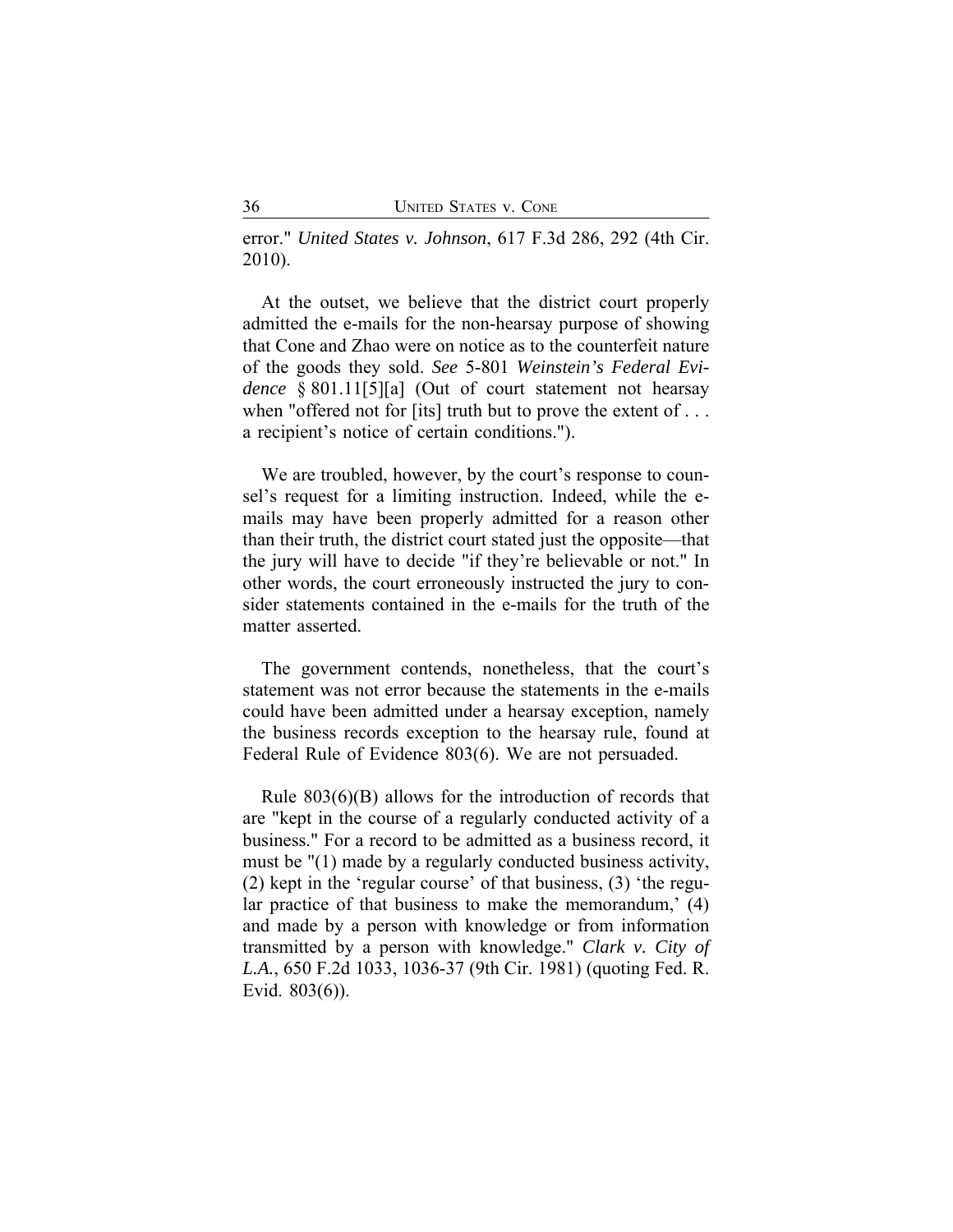E-mails, however, present unique problems of recent vintage in the context of the business records exception. As one district court recently explained:

Courts are in disagreement on whether emails can and should fall under the business records hearsay exception. The business records exception assumes that records containing information necessary in the regular running of a business will be accurate and reliable. *See Certain Underwriters at Lloyd's London v. Sinkovich*, 232 F.3d 200, 204–05 (4th Cir. 2000). Email, however, is typically a more casual form of communication than other records usually kept in the course of business, such that it may not be appropriate to assume the same degree of accuracy and reliability. As email is more commonly used to communicate business matters both internally and externally, however, more formal paper records are becoming more unusual.

*Its My Party, Inc. v. Live Nation, Inc.*, No. JFM-09-547, 2012 WL 3655470 at \*5 (D. Md. Aug. 23, 2012) (unpublished). The district court in that case excluded the e-mails on the basis that the "more specificity is required regarding the party's recordkeeping practices to show a particular email in fact constitutes a reliable business record." *Id.*

While properly authenticated e-mails may be admitted into evidence under the business records exception, it would be insufficient to survive a hearsay challenge simply to say that since a business keeps and receives e-mails, then *ergo* all those e-mails are business records falling within the ambit of Rule  $803(6)(B)$ . "An e-mail created within a business entity does not, for that reason alone, satisfy the business records exception of the hearsay rule." *Morisseau v. DLA Piper*, 532 F. Supp. 2d 595, 621 n.163 (S.D.N.Y. 2008). The district court's observation that the e-mails were kept as a "regular operation of the business" is simply insufficient on that basis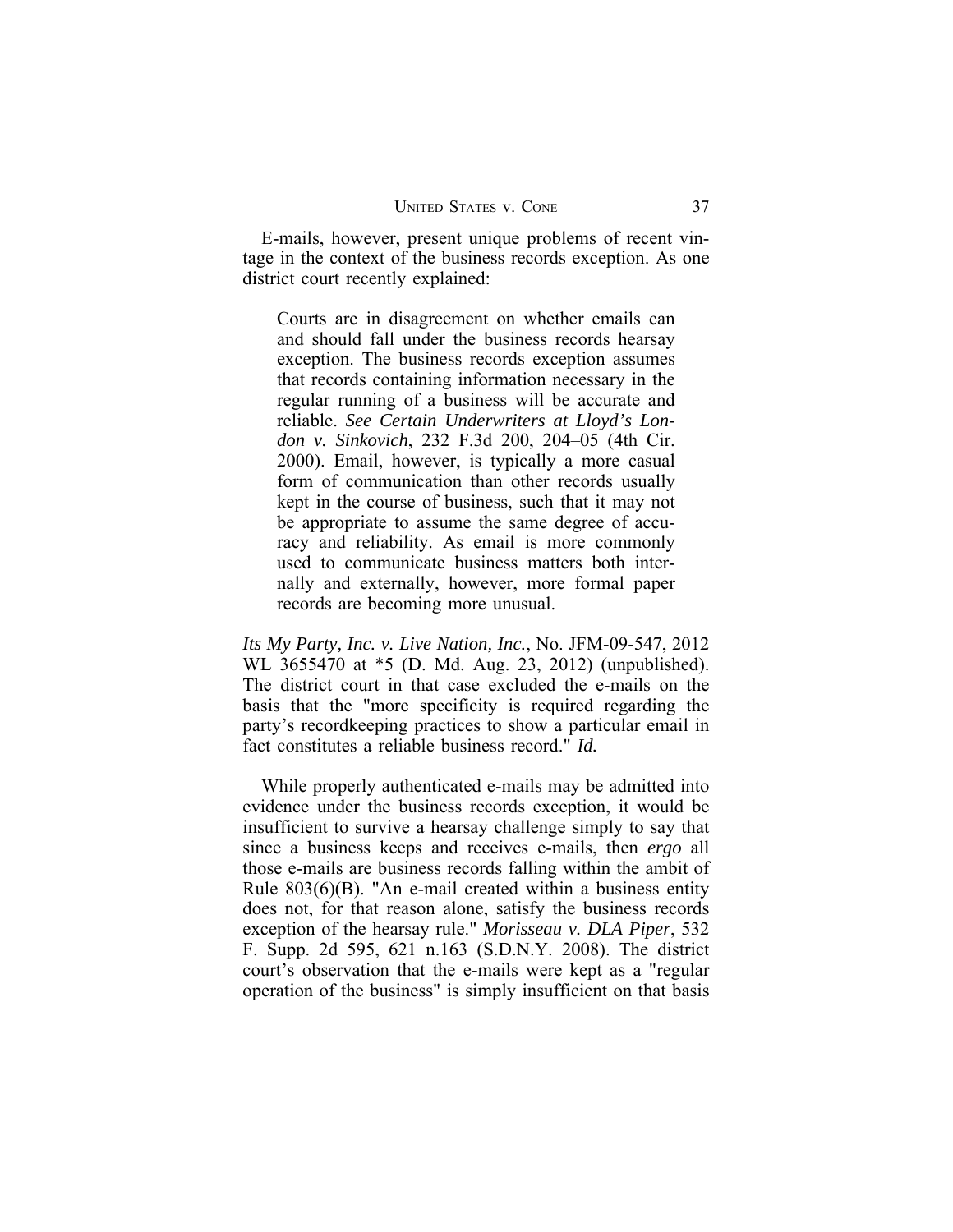alone to establish a foundation for admission under Rule 803(6)(B). Accordingly, because the e-mails could not, on this record, be admitted under an exception to the hearsay rule, the district court's failure to give the limiting jury instruction was error.

We conclude, however, that the any error in the court's jury instructions or failure to give an e-mail limiting instruction was harmless. In the context of a twelve-day jury trial in which the government adduced overwhelming evidence of Cone and Zhao's guilt, we cannot conclude that Cone or Zhao were prejudiced by this single error concerning a minute portion of the total evidence against them. As discussed above, the government further introduced physical evidence in the form of counterfeit labels seized from Zhao's home and storage unit. The government also introduced routers seized by CBP, that Heidecker (a Cisco engineer) identified as counterfeit goods.

The government also introduced evidence from Cone and Zhao themselves. In addition to Zhao's confession at the time of her arrest (that she sold "fake" goods in order to make more money), the government introduced incriminating e-mails from Cone to Zhao wherein Cone threatened to reveal the counterfeiting scheme to law enforcement if he did not receive his share of proceeds from the criminal venture. In sum, the government's evidence against Cone and Zhao was more than ample, and we conclude that the district court's jury instruction with respect to certain e-mails from JDC customers was harmless beyond a reasonable doubt.

#### III.

Because we conclude that the government's material alteration theory of counterfeiting is not encompassed within the § 2320 statutory crime of counterfeiting marks, we vacate Zhao's conviction on Count 9. In light of this holding, we must vacate Zhao's convictions for Counts 27, 28, and 29. We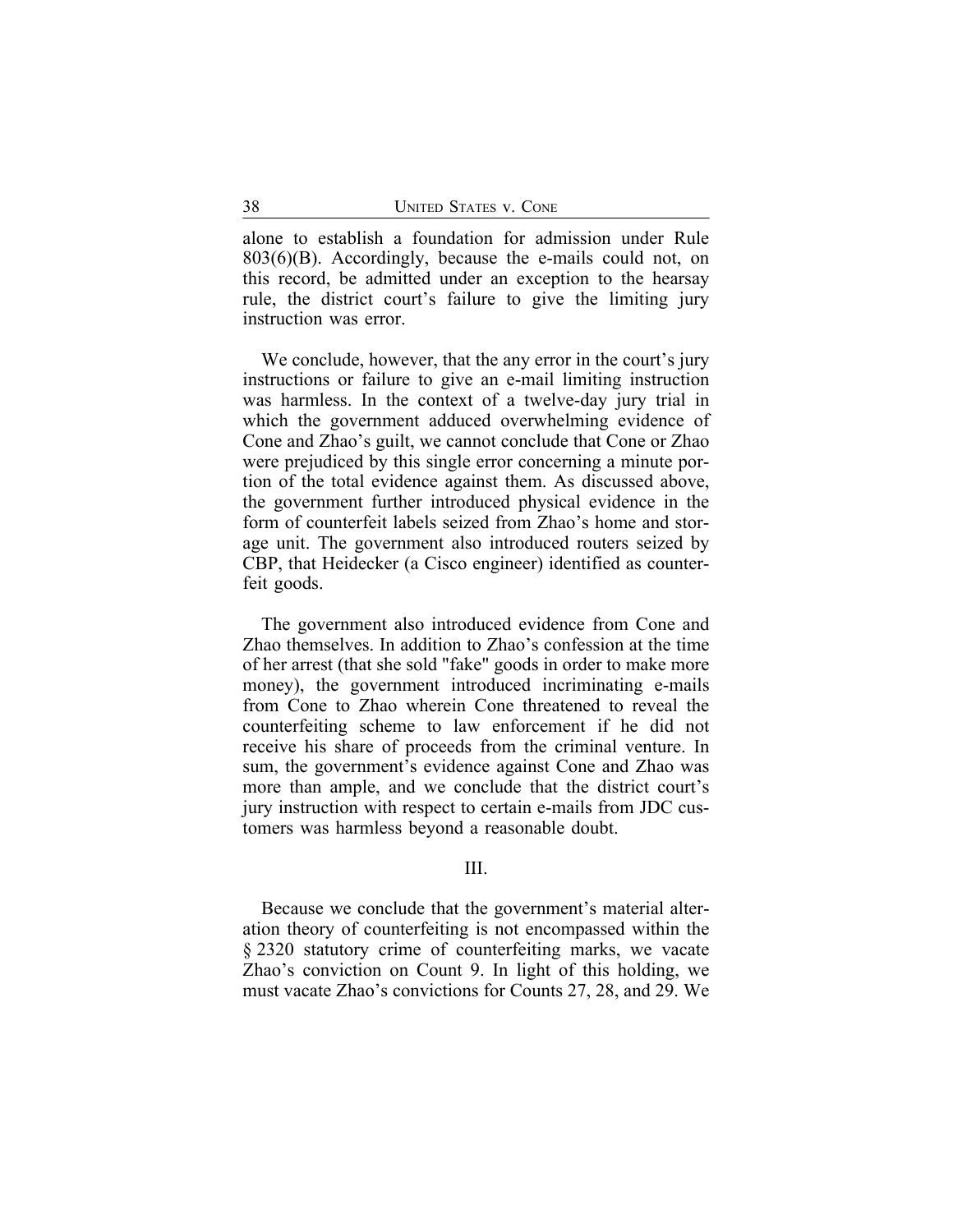further hold that the evidence was insufficient as a matter of law to sustain Zhao's conviction on Count 10 and also vacate that conviction. We also vacate the sentences of both Cone and Zhao and remand for resentencing in light of our holding today. We affirm the judgment of the district court in all other respects.

> *AFFIRMED IN PART, VACATED IN PART, AND REMANDED*

WYNN, Circuit Judge, concurring in part and dissenting in part:

I concur with the majority's conclusion that the government's "material alteration" theory is not supported by the plain language of the criminal trademark counterfeiting statute, 18 U.S.C. § 2320. As a result, I also agree that this Court must reverse Defendant Zhao's conviction on Count 9, which involved a networking switch that the government concedes was manufactured by or for Cisco, and her three money laundering convictions, which were tainted by the material alteration theory. I further concur that the government adduced insufficient evidence to convict Defendant on Count 10 because the government's evidence at most showed that Defendant Zhao repackaged a genuine Cisco product.

However, I cannot join the majority in affirming Defendant Zhao's conviction on Count 8, the remaining trademark counterfeiting conviction potentially tainted by the errant material alteration theory. The government and Defendant Zhao presented conflicting evidence regarding whether the products at issue in Count 8 were manufactured by or for Cisco. In affirming that conviction, the majority considered the evidence adduced at trial in the light most favorable to the government. But such deference is unwarranted because the government argued its legally incorrect alteration theory to the jury and the district court did not provide an adequate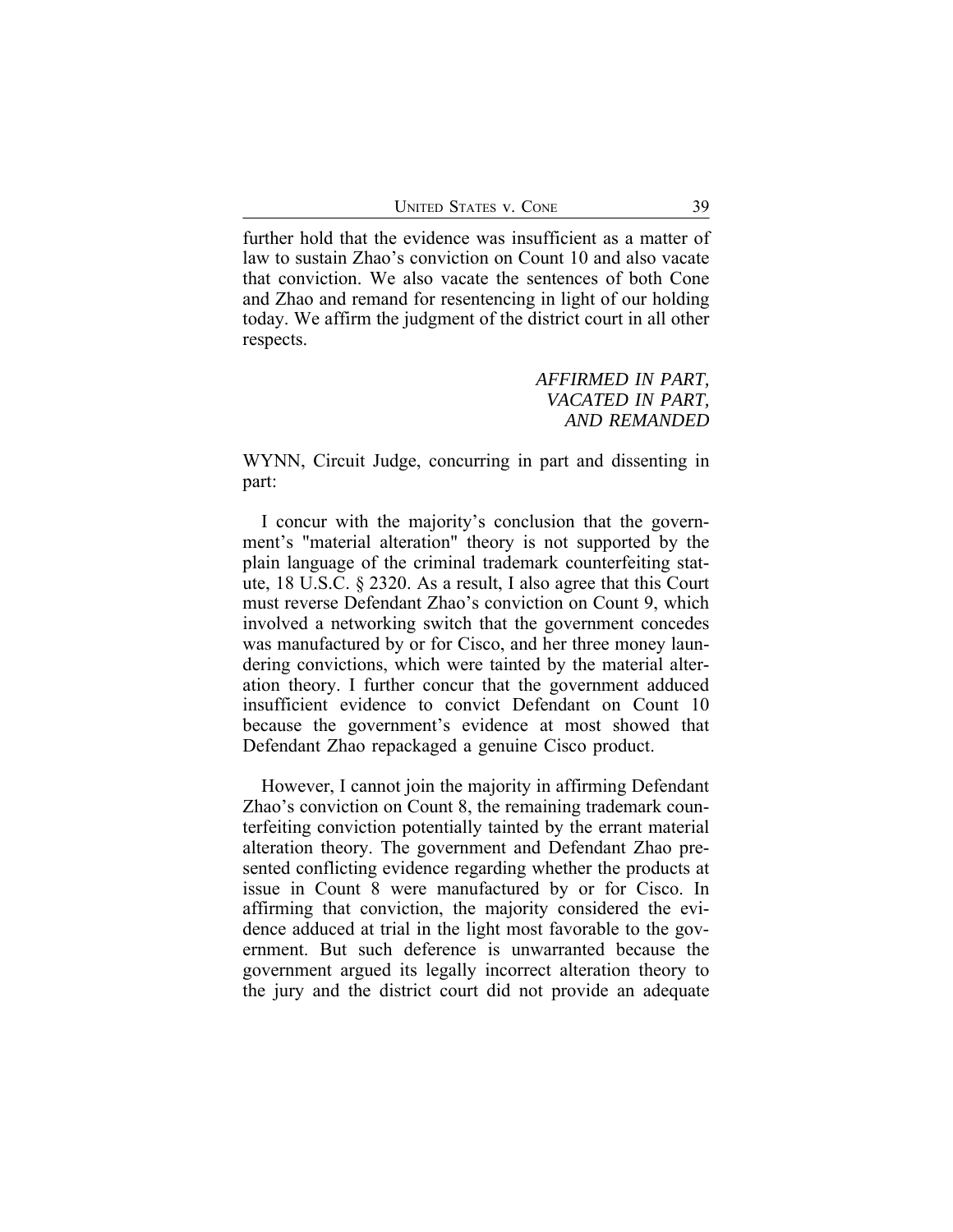instruction to the jury regarding when a product that has its genesis in authorized production can serve as the basis for a trademark counterfeiting conviction. Because we do not know whether the jury properly credited the government's evidence or improperly credited the government's errant legal theory, this conviction also should be reversed.

In addition, I write separately to clarify that in resentencing Defendants Zhao and Cone on their conspiracy convictions the district court should not take into account evidence that Defendants altered one other type of Cisco product, which, like the switch at issue in Count 9, the government concedes was manufactured by or for Cisco. I further emphasize that this panel was not tasked with answering, and thus did not decide, whether the repackaging of an altered, but genuine product in a non-deceptive manner violates Section 2320 as a matter of law.

I.

Before explaining why Defendant Zhao's conviction on Count 8 should be reversed, it is first useful to provide some additional background on Section 2320, the government's material alteration theory, and the district court's instruction on the definition of "counterfeit" under Section 2320.

## A.

Section 2320(a) makes it unlawful for anyone to "intentionally traffic[ ] or attempt[ ] to traffic in goods or services and knowingly use[ ] a counterfeit mark on or in connection with such goods or services . . . ." The statute defines a "counterfeit mark" as a "spurious mark that is used in connection with trafficking in any goods [or] services . . . that is identical with, or substantially indistinguishable from, a [registered] mark . . . the use of which is likely to cause confusion, to cause mistake, or to deceive  $\ldots$  "  $\S$  2320(e)(1)(A).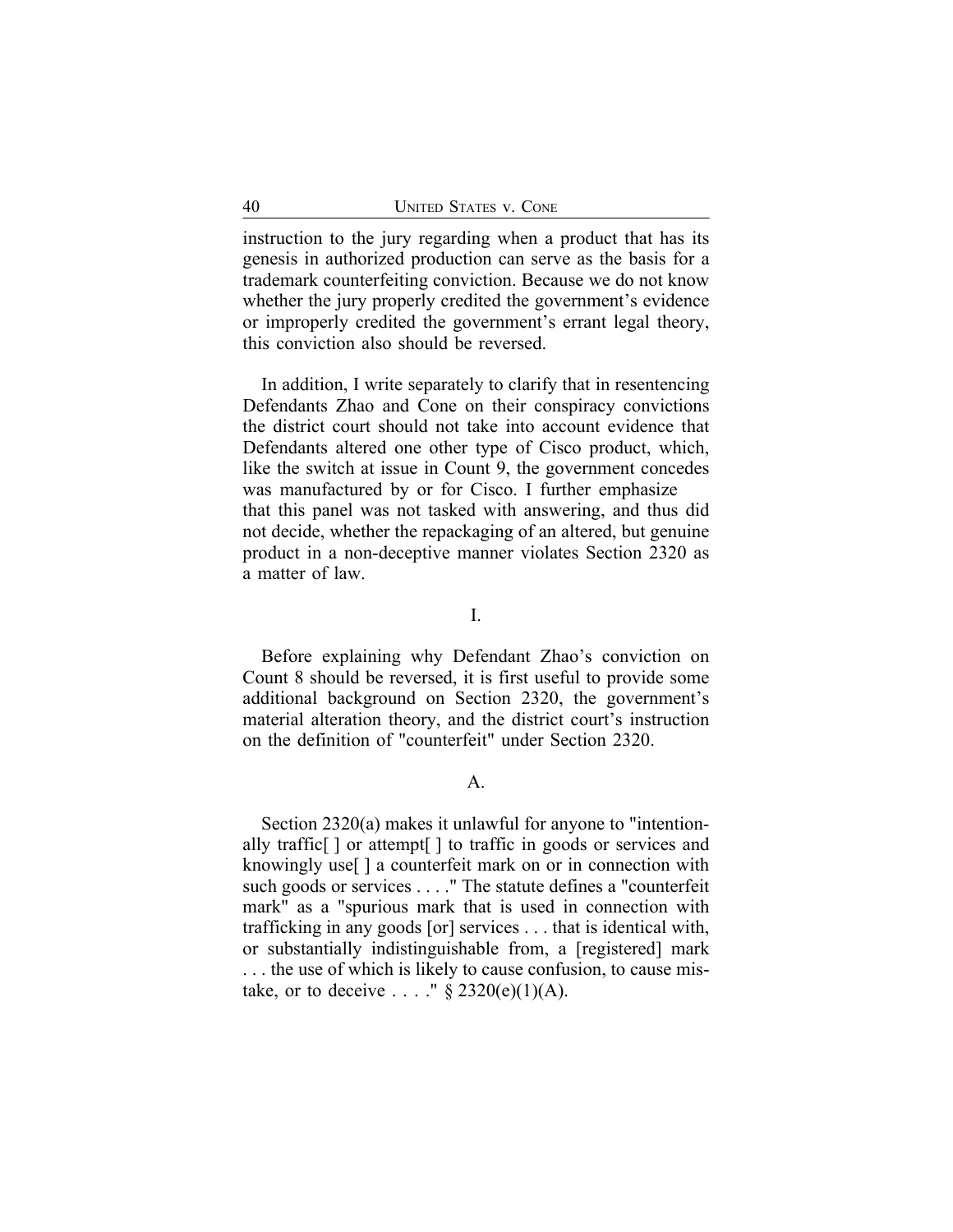| <b>UNITED STATES V. CONE</b> |  |
|------------------------------|--|
|------------------------------|--|

Section 2320 includes two provisions that deal with when the resale of an authentic or genuine good can serve as the basis for a trademark counterfeiting conviction: (1) an "authorized use" exception and (2) a "repackaging," or "gray goods," exception. As the majority correctly notes, the authorized use exception excludes from the definition of "counterfeit mark . . . any mark . . . used in connection with goods or services . . . of which the manufacturer or producer was, at the time of the manufacture or production in question, authorized to use the mark" by the trademark holder.  $\S 2320(f)(1)$ . The second exception bars the government from bringing "a criminal cause of action . . . for the repackaging of genuine goods or services not intended to deceive or confuse." § 2320(g). This applies to "gray goods," which are "goods that are authentic and that have been obtained from overseas and imported into the United States." *United States v. Hanafy*, 302 F.3d 485, 488 (5th Cir. 2002).

In *Hanafy*, the Fifth Circuit approvingly quoted its district court regarding the relationship between the two exceptions:

A common denominator of these two exceptions is that the goods to which the mark is attached were manufactured by, or with the permission of, the owner of the mark—that is, the goods themselves are genuine. That Congress saw fit to exempt "gray market" goods and [authorized users] from criminal liability lends support to an interpretation that § 2320 was intended to prevent trafficking in goods that were similar to but different than the goods normally associated with the mark.

*Id.* (quoting *United States v. Hanafy*, 124 F. Supp. 2d 1016, 1023-24 (N.D. Tex. 2000)). Thus, the two exceptions jointly indicate that Congress intended generally to exclude from liability under Section 2320 sellers of goods that have their genesis in authorized production. Such an exclusion makes sense—one of the primary rationales for protecting trade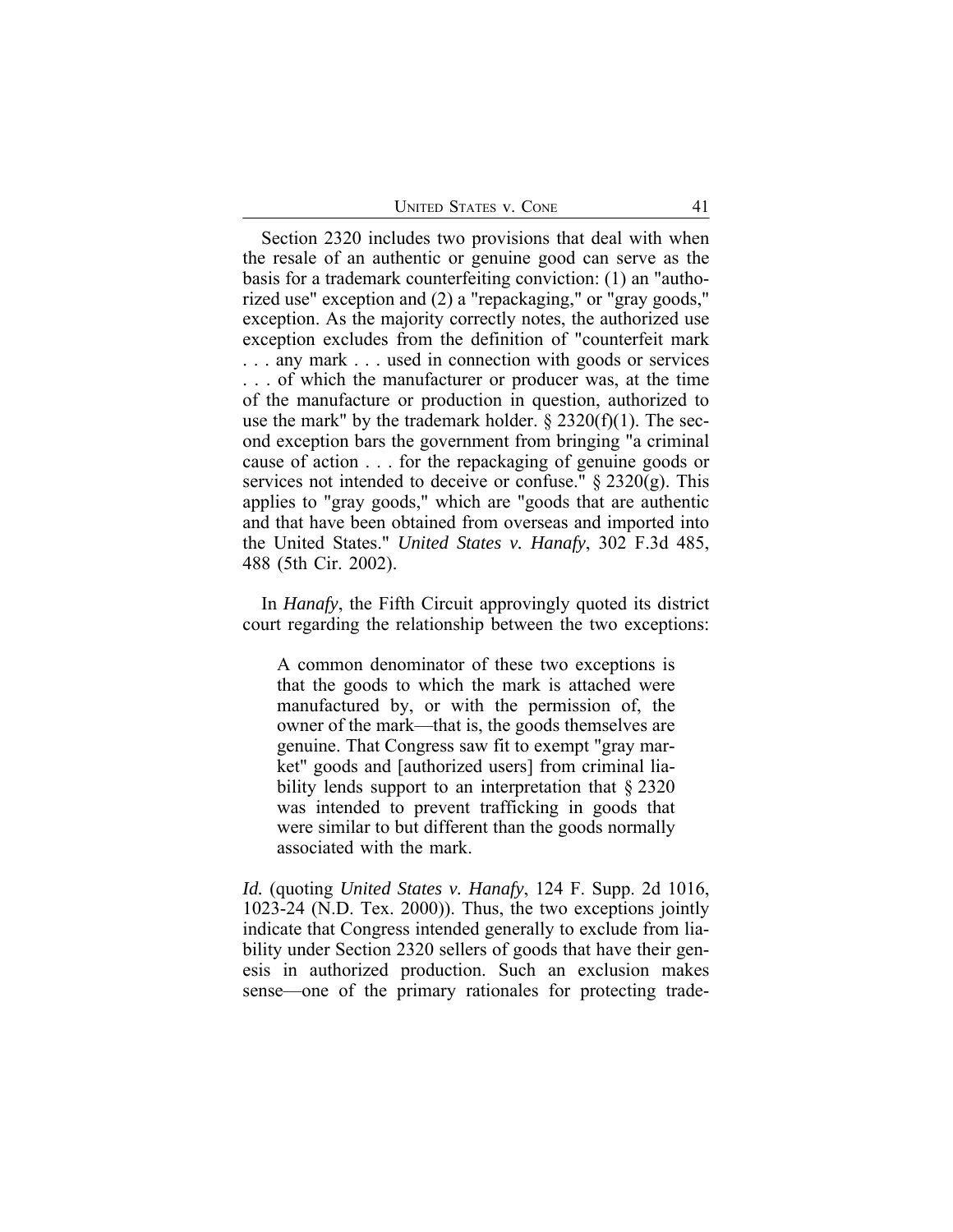marks is that they assist consumers in identifying the source of goods. *OBX-Stock, Inc. v. Bicast, Inc.*, 558 F.3d 334, 339 ("Trademark law, at a general level . . . enabl[es] consumers readily to recognize products and their source and to prevent consumer confusion between products and between sources of products."). Therefore, it would make little sense for Congress to hold a reseller criminally liable for attaching a mark to a product if the mark correctly identifies the source of the product, and does so in a nondeceptive manner.

B.

Prior to trial, the government submitted a lengthy proposed instruction regarding the definition of "counterfeit," which provided, in pertinent part:

[A] defendant cannot purchase genuine products manufactured by or for the registered owner, materially alter those products, and then offer the products for resale as genuine or unaltered products. . . . Such modifications convert a genuine product into a "counterfeit" product.

J.A. 160. This language was drawn almost entirely from federal district and appellate court decisions in civil actions brought under the trademark counterfeiting provisions in the Lanham Act.

Defendants Zhao and Cone filed a motion in limine seeking an advance ruling on the government's proposed instruction, arguing that the "material alteration" theory was not supported by the plain language of Section 2320 and had never been applied in criminal cases brought under the statute. Defendants requested that the "material alteration" language not be used, and instead proposed that the instruction state, in pertinent part: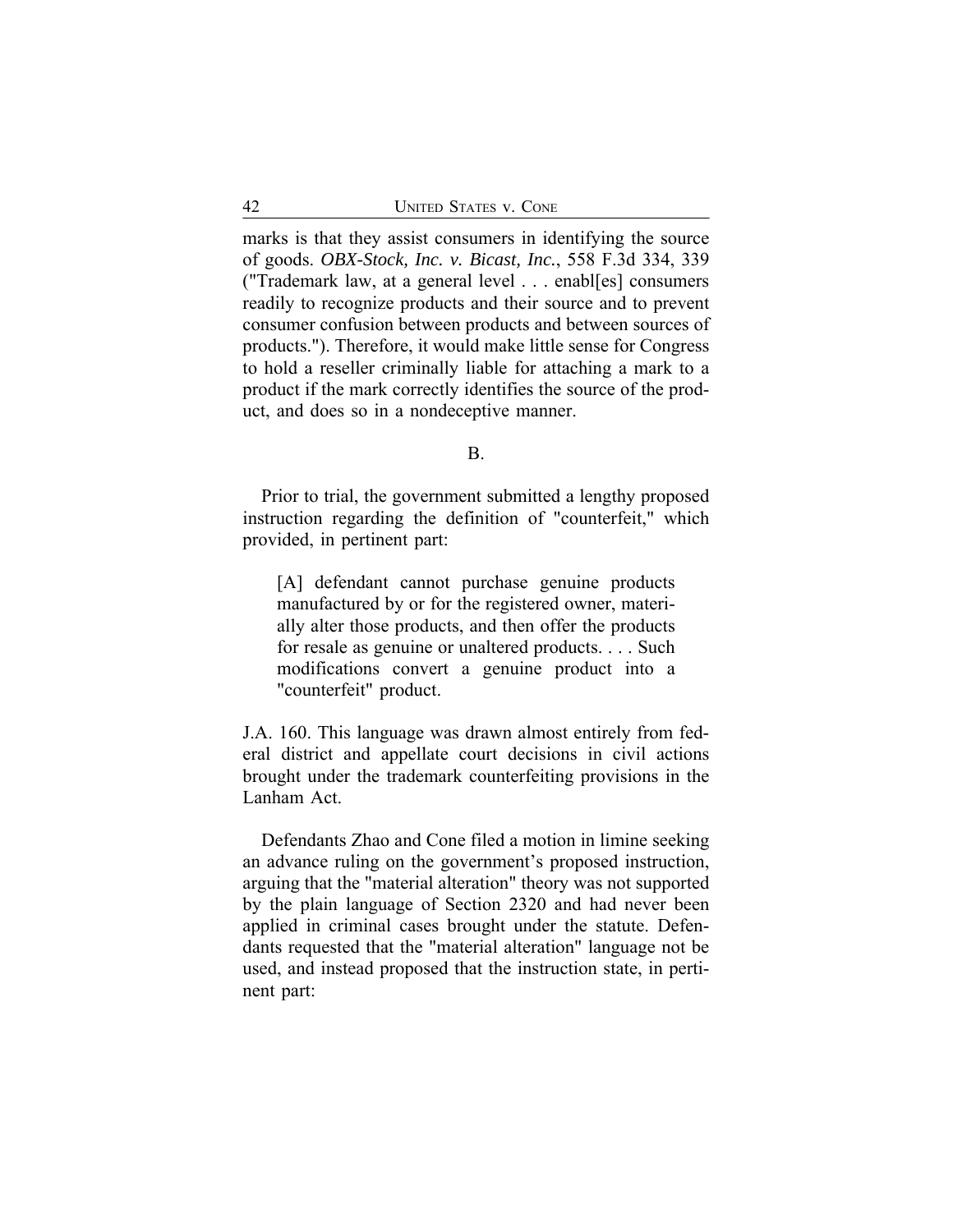A mark is counterfeit if, and only if . . . the challenged mark is spurious, which means false or inauthentic . . . .

Because a counterfeit mark must be false or inauthentic, the definition of counterfeit mark does not include any mark used in connection with goods or applied to labels or packaging if, at the time of manufacture of the goods or production of the labels or packaging, the manufacturer or producer was authorized to use the mark for the type of goods or packaging being made. . . .

The use of an inauthentic mark in the repackaging of genuine goods does not constitute use of a counterfeit mark if it is done without any intent to deceive or confuse as to the authenticity of the goods.

J.A. 132-33. Thus, Defendants' proposed instruction on the definition of "counterfeit" included both the authorized use and repackaging exceptions.

Noting that a material alteration instruction had not previously been given in a criminal trademark counterfeiting case, the district court expressly rejected the government's proposed instruction. Instead, the court elected to use the model instruction set out in 3 Hon. Leonard B. Sand et al., Modern Federal Jury Instructions, Instruction 54A-4. In comments on the model instruction, Sand states that "[f]urther instruction may be required when the prosecution involves goods other than the typical knock-off containing a false label." Sand, *supra*.

Emphasizing that the parties agreed that this was not the typical "knock-off" case, at the conclusion of evidence, the government renewed its request that the court instruct the jury on the material alteration theory. J.A. 2350. Although the government and Defendants agreed that the Sand instruction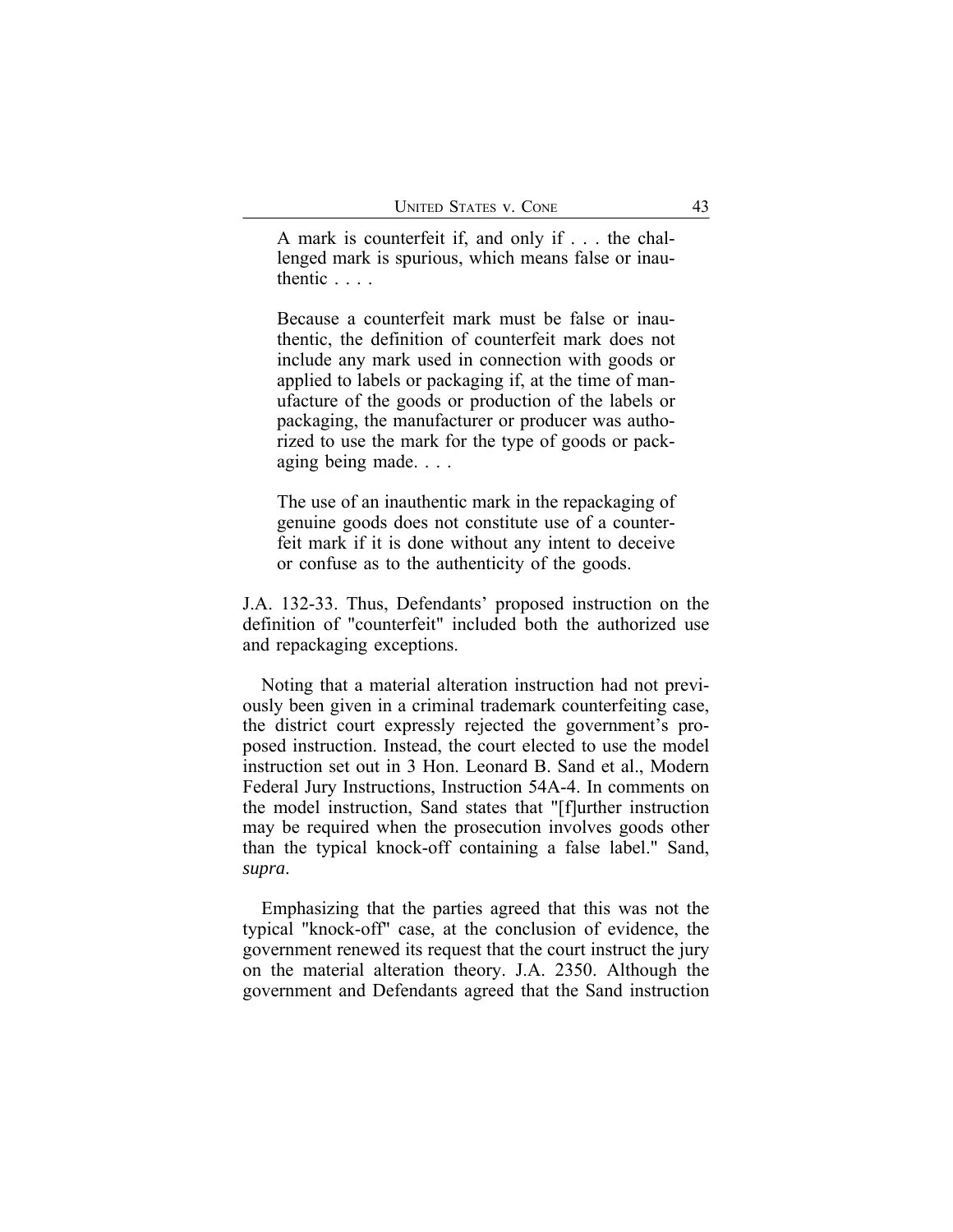was inadequate, they could not agree on how it should be modified. Rather than choosing between the government's and Defendants' proposed instructions, the district court modified the Sand instruction by quoting Section 2320's authorized use exception, instructing the jury, in pertinent part:

A counterfeit mark is one that is identical to or substantially indistinguishable from a registered trademark, the use of which is likely to confuse, cause mistake or deceive the public in general . . . .

I instruct you that as a matter of law, the counterfeiting statute in this case . . . does not criminalize any mark or designation used in . . . connection with goods or services . . . if the manufacturer or producer was at the time of the manufacture or production in question authorized to use the mark or designation for the type of goods or services so manufactured or produced.

J.A. 2424, 2427-28. Although it quoted the authorized use exception, the district court did not quote or paraphrase the repackaging exception.

#### II.

With this background in mind, turn with me to Defendant Zhao's conviction on Count 8, which covered four network routers bearing Cisco trademarks sold by JDC.

Defendant Zhao contends her conviction must be reversed because the evidence adduced by the government would only be sufficient to support a trademark counterfeiting conviction under the government's errant material alteration theory, which she contends that the government impermissibly argued to the jury. In particular, Defendants note that after the district court had instructed the jury and despite the fact that the court had rejected the government's proposed material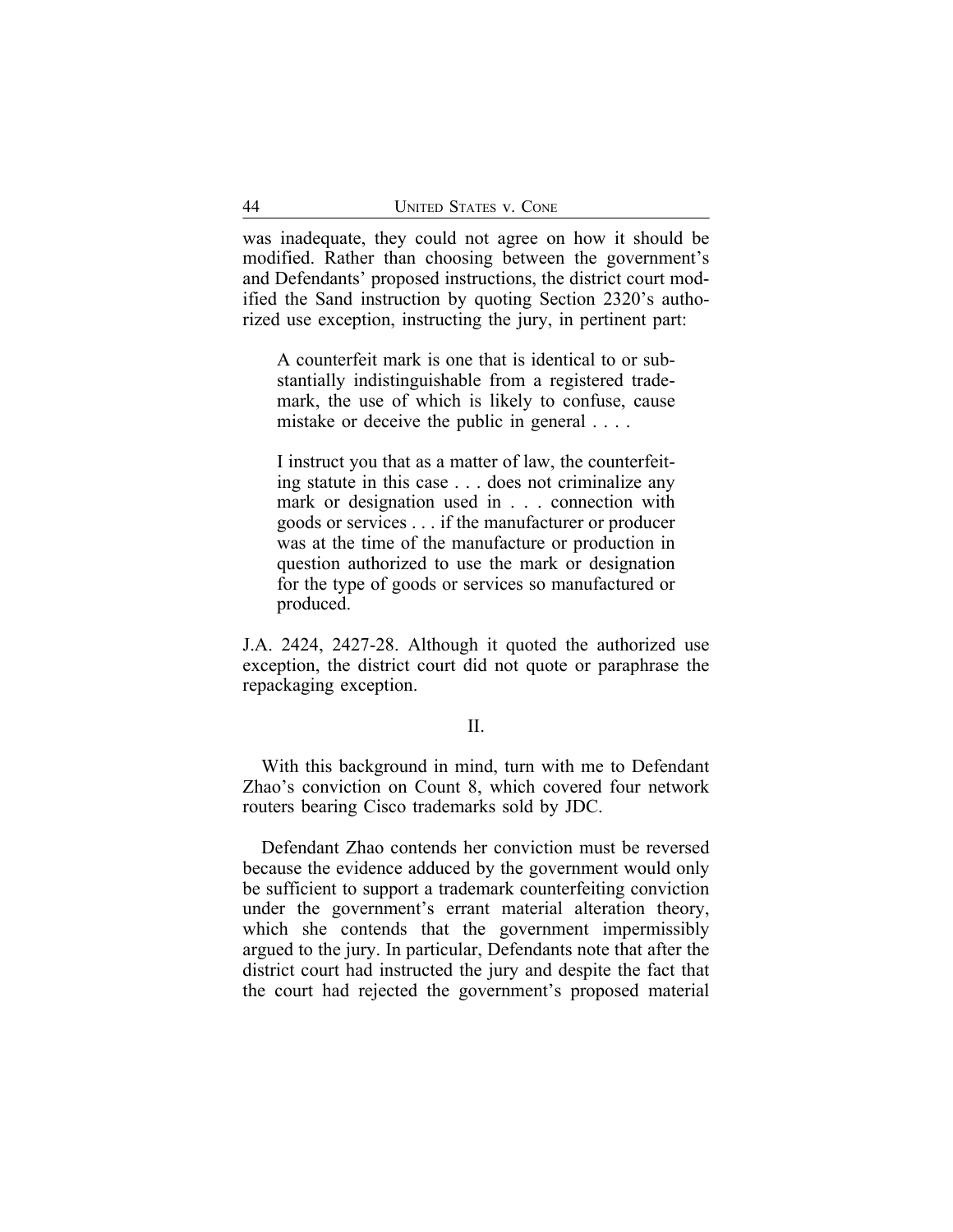alteration instruction, the government still argued in its closing that altering and then reselling a genuine good constitutes illegal trademark counterfeiting for purposes of Section 2320.

For example, during its initial closing argument, the government argued that Defendants engaged in

illegal upgrading . . . . If they were just buying things in China and selling in the U.S., they could have done that. But they were upgrading them. They were changing them. They were making them new products.

J.A. 2481. Similarly, during its rebuttal argument, the government defined "counterfeit" as follows:

[Defendants] were taking one product and converting it to another. They were making a product in Chantilly, Virginia. That's not a Cisco product any more. Cisco has standards for its products, quality control. What they did is they took software . . . to change what those products did. They don't know what they actually could do with that software. Maybe it turned it into something unusable. They took that risk and then they packaged it up with a Cisco logo on it and sold it. That's counterfeit. Those are not Cisco products. Once you make that alteration, it's something different.

J.A. 2546. This argument, referred to hereafter as the "alteration theory," was even broader than the material alteration theory advanced in the government's proposed jury instruction because it suggested that any alteration, no matter how minor, to a product manufactured by or for a mark holder and sold under the original mark violates Section 2320.

#### A.

Before reaching Defendant Zhao's argument that these remarks constitute reversible error, it is first necessary to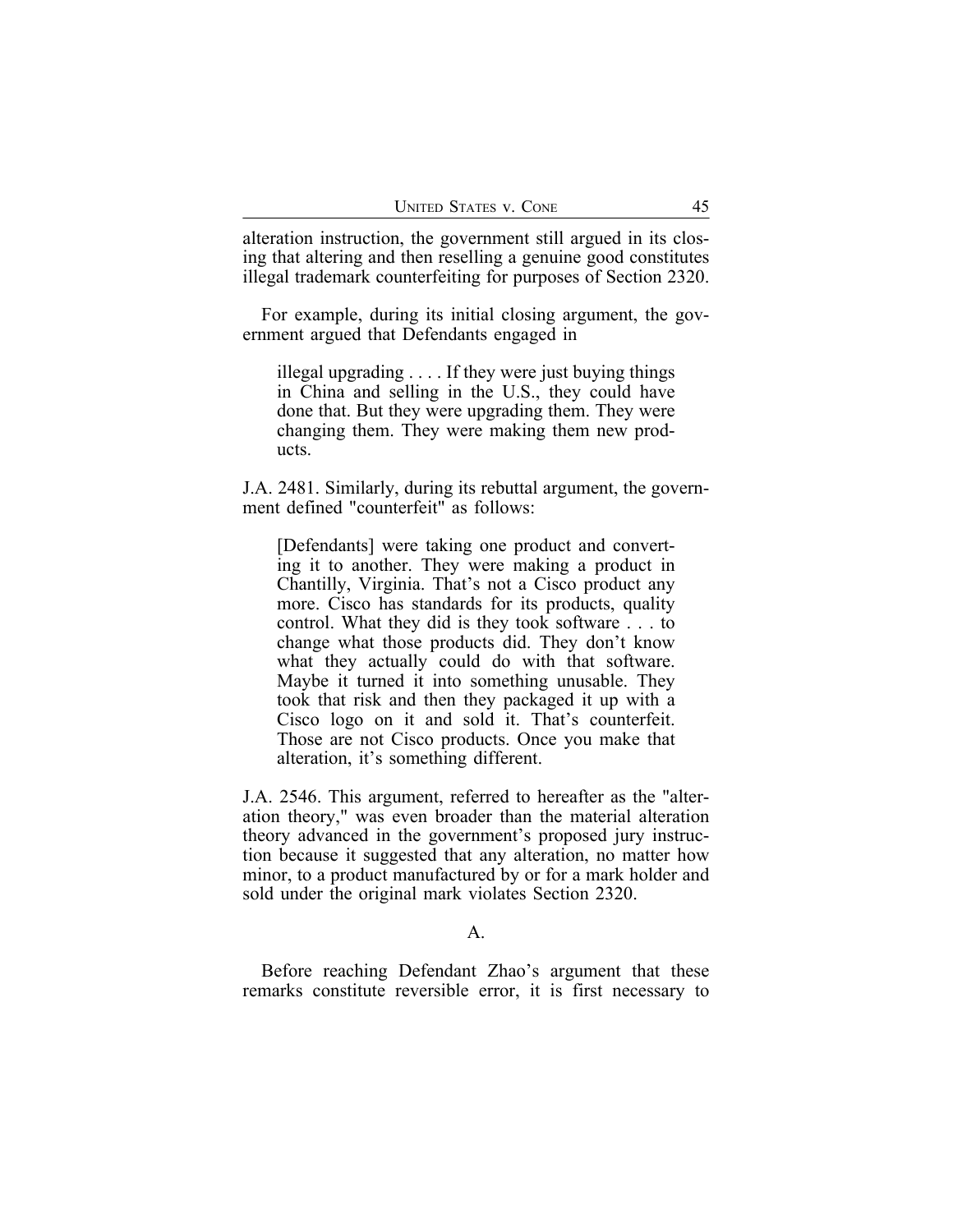address whether this issue is properly before us on appeal. Although not disputing the merits of this argument, the majority maintains that Defendant Zhao waived any argument regarding the government's remarks because she did not timely object below and failed to adequately raise the issue on appeal. I disagree.

At the outset, it is worth noting that the general rule is that the government "waives waiver" by failing to argue on appeal that the defendant did not preserve a given argument. *See, e.g.*, *United States v. Quiroz*, 22 F.3d 489, 491 (2d Cir. 1994); *United States v. Beckham*, 968 F.2d 47, 54 n.5 (D.C. Cir. 1991). Here, the government did not argue in its briefs or at oral argument that Defendants waived any challenge to the government's closing remarks by failing to contemporaneously object. Appropriately, the same degree of scrutiny for preserving issues on appeal should be applied to the government as the majority seeks to apply to Defendants. If done so here, then we must conclude that the government waived the waiver argument advanced by the majority.

Nonetheless, regarding whether Defendant Zhao preserved this issue below, the majority correctly notes that the general rule is that "counsel for the defense cannot . . . remain silent, interpose no objections, and after a verdict has been returned seize for the first time on the point that the comments to the jury were improper and prejudicial." *United States v. Socony-Vacuum Oil Co.*, 310 U.S. 150, 238-39 (1940). An appellate court, however, may consider improper remarks by counsel in "exceptional circumstances" such as if the remarks were "obvious, or if they otherwise seriously affect the fairness, integrity, or public reputation of the judicial proceedings." *Id.* at 239 (quotation omitted). This Court has indicated that exceptional circumstances exist when comments by the prosecution cause "actual prejudice" to a defendant. *United States v. Elmore*, 423 F.2d 775, 780 (4th Cir. 1970).

Additionally, this Court has held that motions in limine "preserve issues that they raise without any need for renewed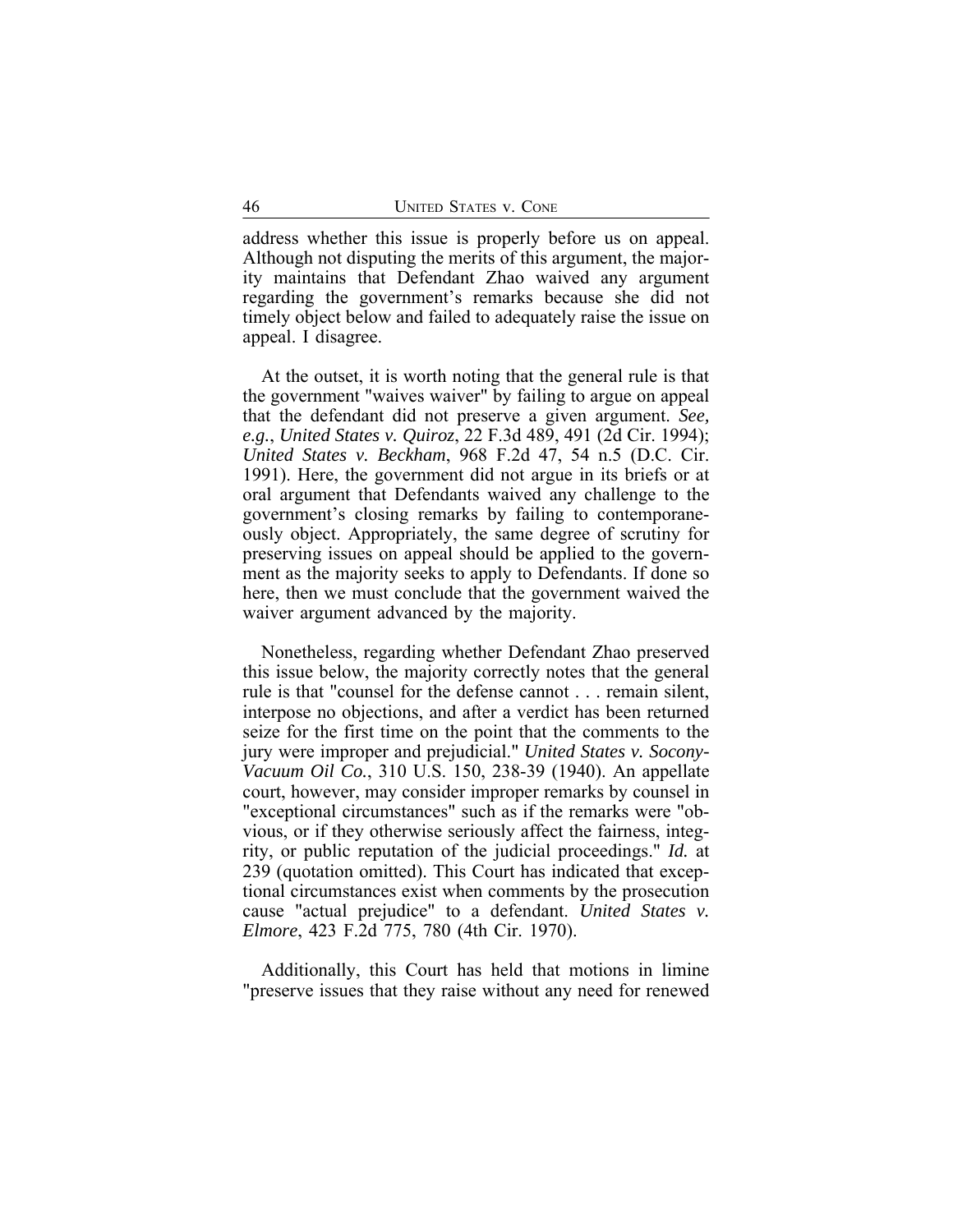UNITED STATES V. CONE 47

objections at trial, just so long as the movant has clearly identified the ruling sought and the court has ruled upon it." *United States v. Williams*, 81 F.3d 1321, 1325 (4th Cir. 1996). For example, we have held that when a party moves in limine to exclude evidence, the party need not renew its objection when evidence within the scope of the motion is introduced at trial. *United States v. Ruhe*, 191 F.3d 376, 383 n.4 (4th Cir. 1999); *see also* Fed. R. Evid. 103(b). Although we have not previously had occasion to apply this rule in the context of motions in limine to preclude the jury from considering a particular legal theory, the same logic applies: Because counsel is restricted to arguing the law in accordance with the principles espoused in the court's instructions, *United States v. Trujillo*, 714 F.2d 102, 106 (11th Cir. 1993), if a party moves in limine to bar the jury from considering a particular legal theory and the court rules on that motion, it need not renew its objection when the opposing party argues the legal theory at trial, *see Lacy v. CSX Transp. Inc.*, 520 S.E.2d 418, 427 (W. Va. 1999) ("[T]o preserve error with respect to closing arguments by an opponent, a party need not contemporaneously object where the party previously objected to the trial court's in limine ruling permitting such argument, and the argument subsequently pursued by the opponent reasonably falls within the scope afforded by the court's ruling.").

The majority contends that *Lacy* is inapposite because in that case the party's motion in limine to preclude the jury from considering a particular legal theory was *unsuccessful*, whereas here Defendant Zhao's motion in limine seeking to exclude the material alteration theory was *successful*. But it is paradoxical to argue that a party need not contemporaneously object when an opposing party argues a legal theory that was explicitly accepted by the court but must contemporaneously object—at risk of waiver—when an opposing party argues a legal theory that was explicitly rejected by the court. Such a holding would unfairly reward parties that violate a court's in limine rulings and is contrary to the policy underlying motions in limine, which is to allow a party to exclude from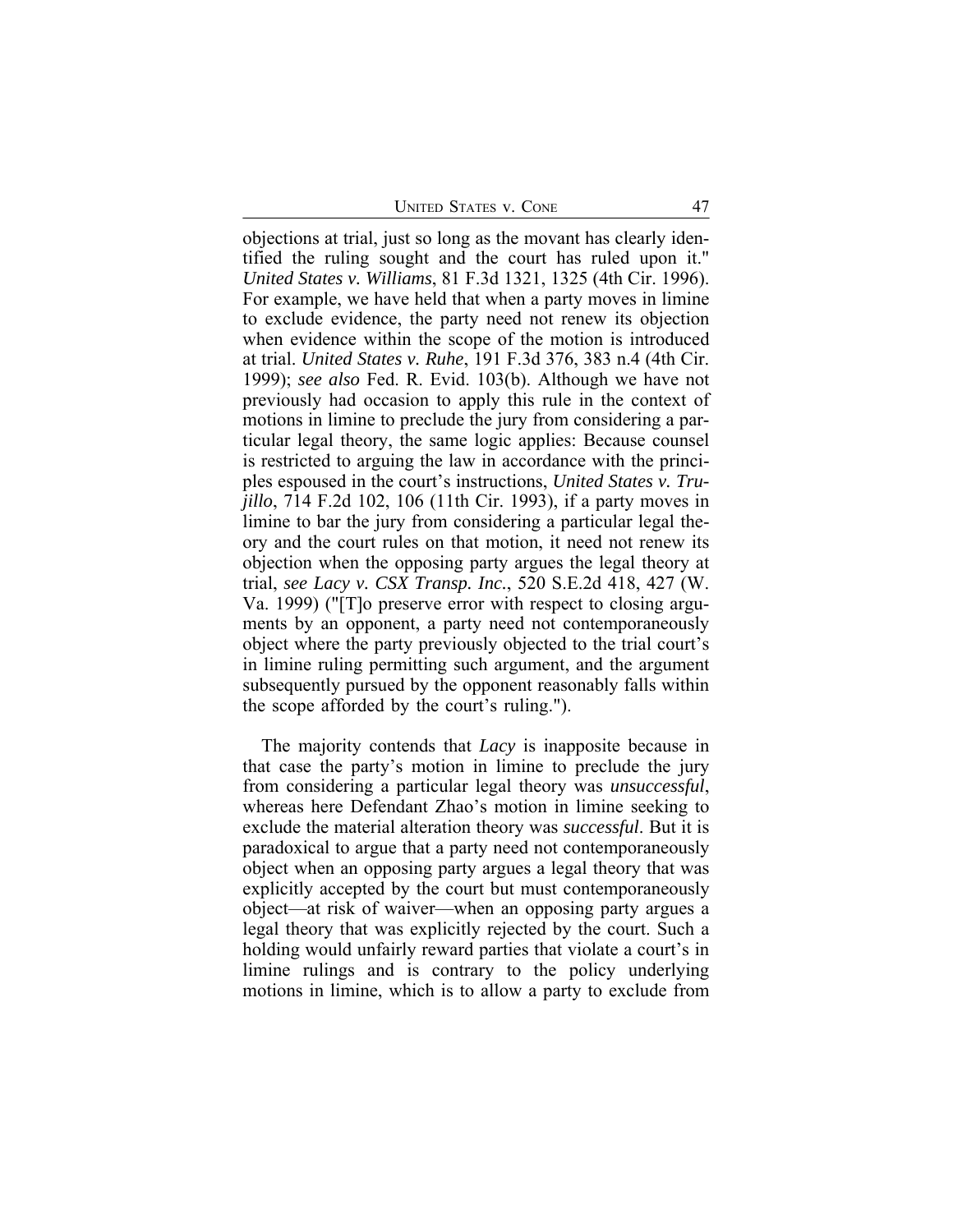consideration of the jury a prejudicial matter without drawing attention to the matter by having to contemporaneously object to it. *See* Jeffrey F. Ghent, Annotation, *Modern Status of Rules as to Use of Motion In Limine or Similar Preliminary Motion to Secure Exclusion of Prejudicial Evidence or Reference to Prejudicial Matters*, 63 A.L.R.3d 311 § 1(a) (1975).

Here, Defendants did not contemporaneously object to the government's statements during its closing. At the same time, Defendants did not "remain silent" or "interpose no objections" to the government's efforts to get the material alteration theory before the jury. Rather, Defendants repeatedly sought to bar the jury from considering the theory: on two occasions Defendants successfully asked the district court to exclude the government's proposed material alteration instruction; after the government completed its case in chief, Defendant Cone sought to have the trademarking counterfeiting counts dismissed on grounds that the alteration theory is not supported by the plain language of Section 2320; during their closing argument, Defendants sought to diminish the prejudice from the prosecution's statements by arguing that the alteration theory espoused in the government's closing was contrary to the court's instruction; and, after the jury rendered its verdict, Defendants sought to have their convictions set aside on grounds that the government impermissibly argued the alteration theory to the jury. Because the government's alteration theory was within the scope of Defendants' motion in limine, which the court definitively ruled upon prior to closing arguments, it was unnecessary for Defendants to renew their objection to the theory when, contrary to the court's ruling, the government argued the errant theory to the jury.

The majority maintains that Defendant Zhao's post-verdict motion for acquittal does not argue that the government's closing remarks regarding the material alteration theory were improper and a basis for acquittal. To the contrary, as her brief notes, Appellant's R. Br. at 12, Defendant's Zhao's motion explicitly incorporated all arguments made by Defen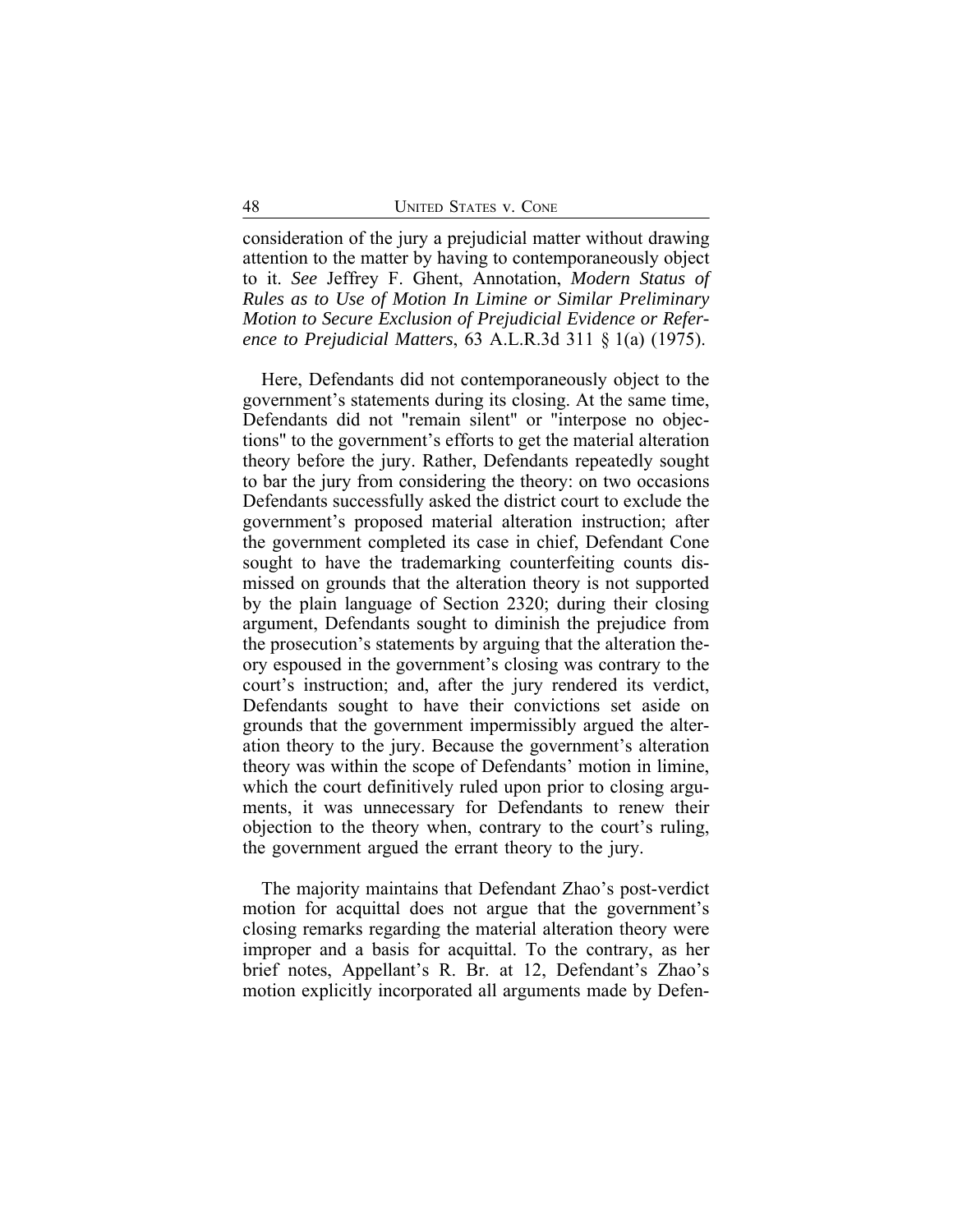dant Cone regarding the criminal trademark counterfeiting counts in his motion for acquittal. J.A. 2698. And Defendant Cone's motion for acquittal states:

The government argued, and the jury considered, the theory that Mr. Cone agreed to materially alter Cisco-manufactured equipment, and that this activity constitutes a violation of § 2320. Because the jury considered an impermissible basis for liability under § 2320 and the Court is unable to determine the basis for the jury's guilty verdict, Mr. Cone must be granted a new trial pursuant to Rule 33.

J.A. 2748-49. Thus, Defendant Zhao did argue in her motion for post-verdict relief that the government's closing remarks constituted a basis for her acquittal.

But even if Defendants' repeated efforts to preclude the jury from considering the alteration theory were inadequate to preserve the issue, I believe that this is one of those few cases where exceptional circumstances warrant consideration of the government's remarks on appeal. The government's remarks caused Defendant Zhao actual prejudice because they misled the jury into believing that *any* alteration of a good manufactured by or for a mark holder would be sufficient, by itself, to support a conviction under Section 2320. Yet the majority correctly holds that modifying a genuine good, without modifying the mark on the good, does not run afoul of Section 2320. *Ante* at 14. Thus, at a minimum, Defendants were prejudiced by the government's comments because they may have led the jury to incorrectly believe that Defendants could be convicted for modifying a genuine product even if the jury found that Defendants did not alter the mark on the product. *See United States v. Mitchell*, 1 F.3d 235, 241 (4th Cir. 1993) (holding that prosecution's appeal to improper legal theory during closing argument constitutes prejudicial plain error); *United States v. Chong Lam*, 677 F.3d 190, 212 (4th Cir. 2012) (Floyd, J., dissenting) (stating that a "misstate[ment of]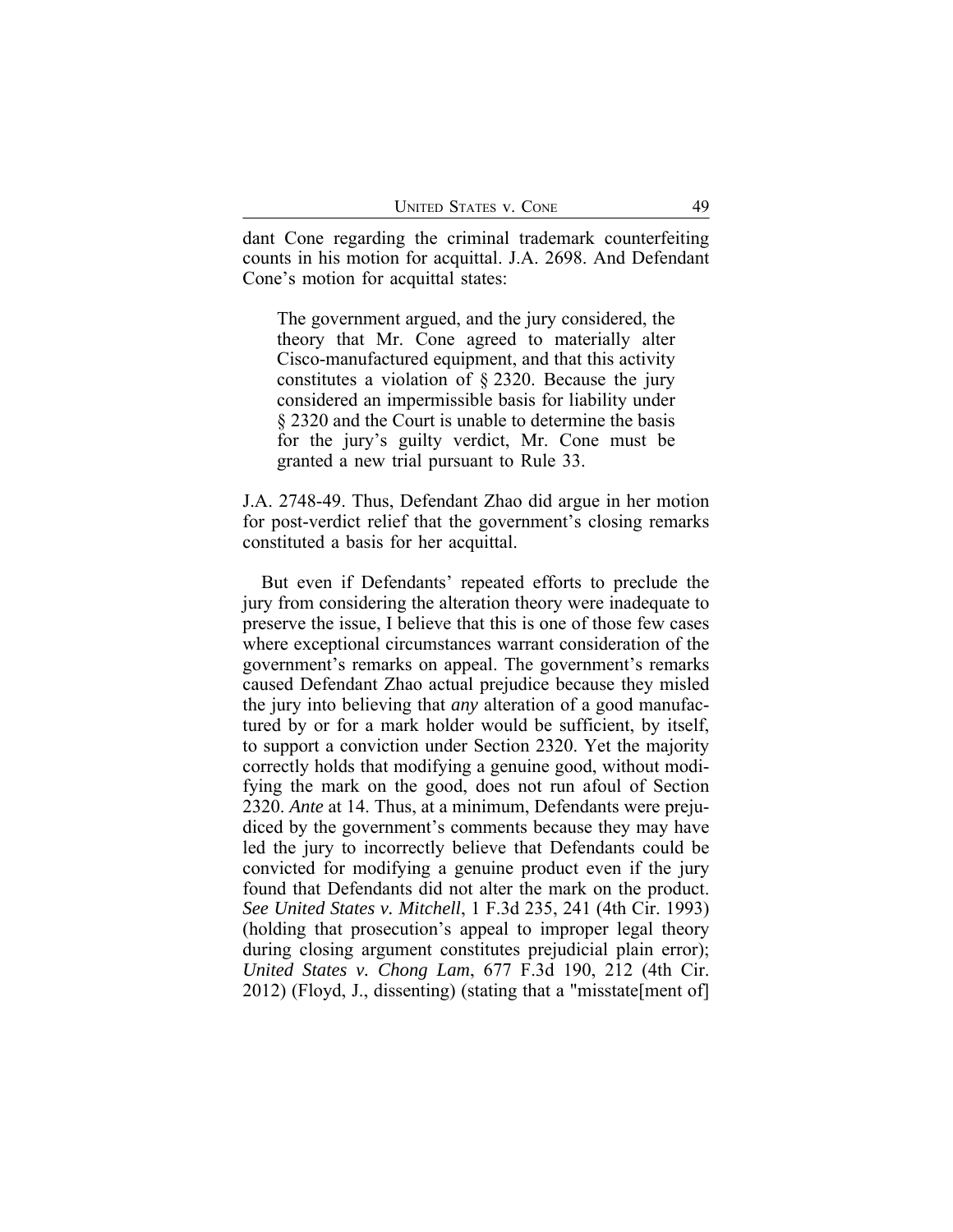the relevant legal standard" by the prosecution during closing arguments is prejudicial).

The majority also contends that Defendant Zhao failed to adequately raise this issue on appeal, arguing that Zhao has never "raise[d] a claim of error under the material alteration theory as to Count 8" and never argued that the government's closing remarks constitute reversible error. *Ante*, at 30. But the majority's position is belied by Defendant Zhao's briefs.

First, after arguing at length that this Court should reject the government's material alteration theory by adopting a narrower interpretation of Section 2320, Defendant Zhao's brief states:

If the Court adopts the narrower interpretation of Section 2320 that the plain language and the rule of lenity require, two conclusions follow. First, the government failed to prove that Zhao trafficked in counterfeit goods (as charged in Counts 8, 9, and 10). Those convictions therefore must be reversed, as must the associated money laundering convictions (Counts 27, 28, and 29).

Appellants' Br. at 36. Moreover, during her discussion of Count 8 in particular, Defendant Zhao asserts that the government's "evidence showed, at most . . . that a serial number programmed inside a genuine Cisco product was *altered* by someone." Appellants' Br. at 37 (emphasis added). Thus, Defendant Zhao repeatedly contended that the government's errant alteration theory improperly tainted her conviction on Count 8.\*

<sup>\*</sup>The majority also suggests the Defendant Zhao waived any argument that the alteration theory tainted her conviction on Count 8, when at oral argument her counsel said that the alteration theory "most clearly" impacted Count 1 and Count 9. *Ante*, at 30. But this comment cannot reasonably be interpreted as unambiguously waiving any argument that the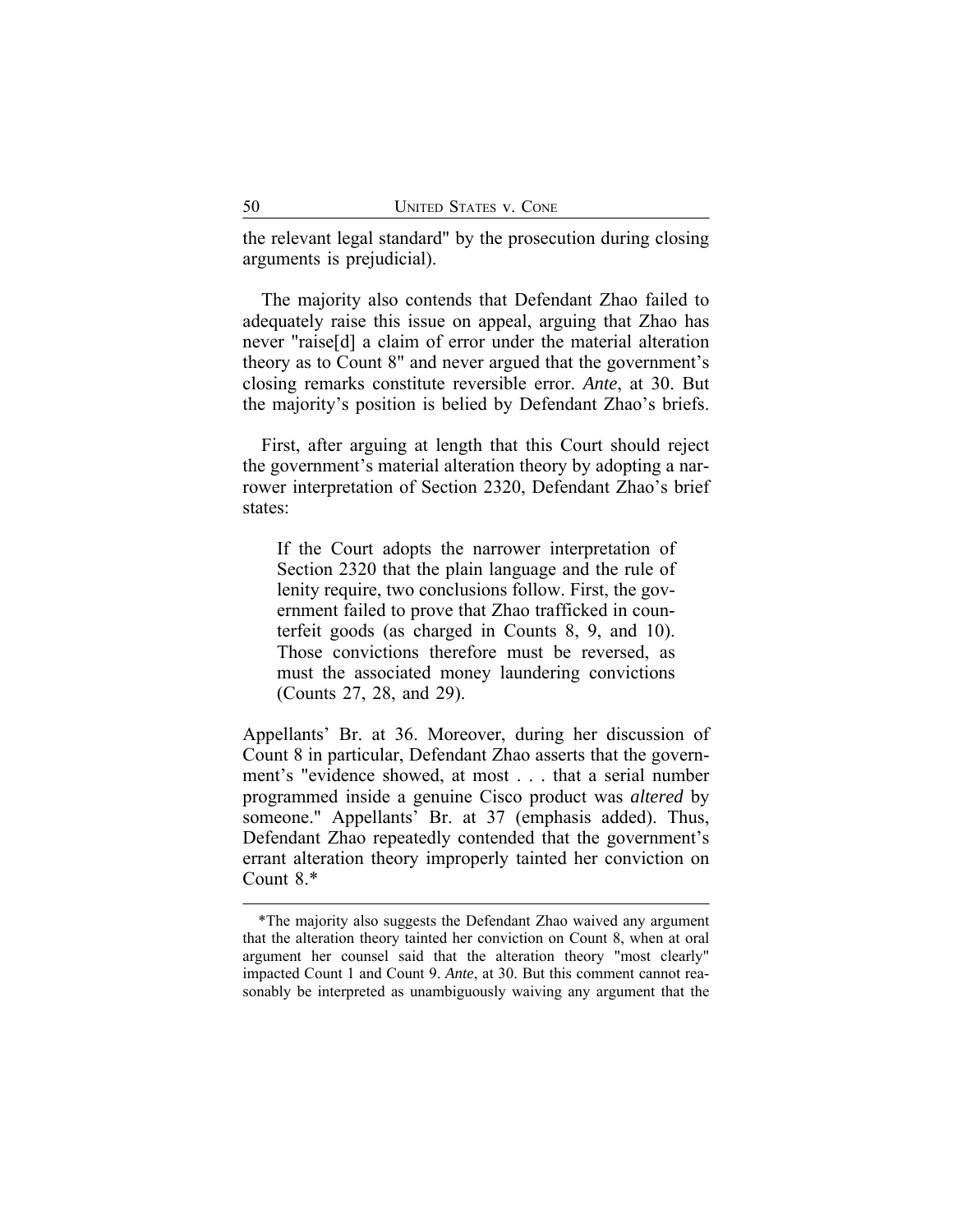Second, Defendant Zhao's opening and reply briefs also repeatedly take issue with the government's closing remarks, referencing them on at least five occasions. Appellants' Br. at 20-21, 28, 32-33, 39-41; Appellants' R. Br. at 18-19. In particular, Defendant Zhao summarizes her argument as follows:

The district court rejected the government's unprecedented [material alteration] instruction. But the court permitted the government to argue a version of the legal theory to the jury, and it denied appellants' motions challenging the theory and the verdicts that resulted. The district court's instructional ruling and its acceptance of the jury's verdicts cannot be reconciled.

Appellants' Br. at 20-21. Therefore, Defendant Zhao unambiguously argued in her opening brief that the government's closing remarks regarding the alteration theory improperly tainted the jury's verdict.

In sum, Defendant Zhao repeatedly argued below and on appeal that both the material alteration theory and the broader alteration theory tainted her trademark counterfeiting convictions because the government improperly argued the theories to the jury. Indeed, Defendant Zhao's challenges to the alteration theory were and are the central issue in this case. The government has repeatedly had the opportunity to respond to Defendant Zhao's objections on the issue, and in each case has argued that the theory is correct and thus her convictions must be affirmed. The majority correctly rejects the government's arguments and vacates or modifies all of Defendant

theory tainted her conviction on Count 8. And the majority fails to cite any authority, nor have I been able to find any, supporting the proposition that an appellant can waive an issue through an ambiguous statement made during oral argument, when the issue was raised in the appellant's briefs, as is the case here.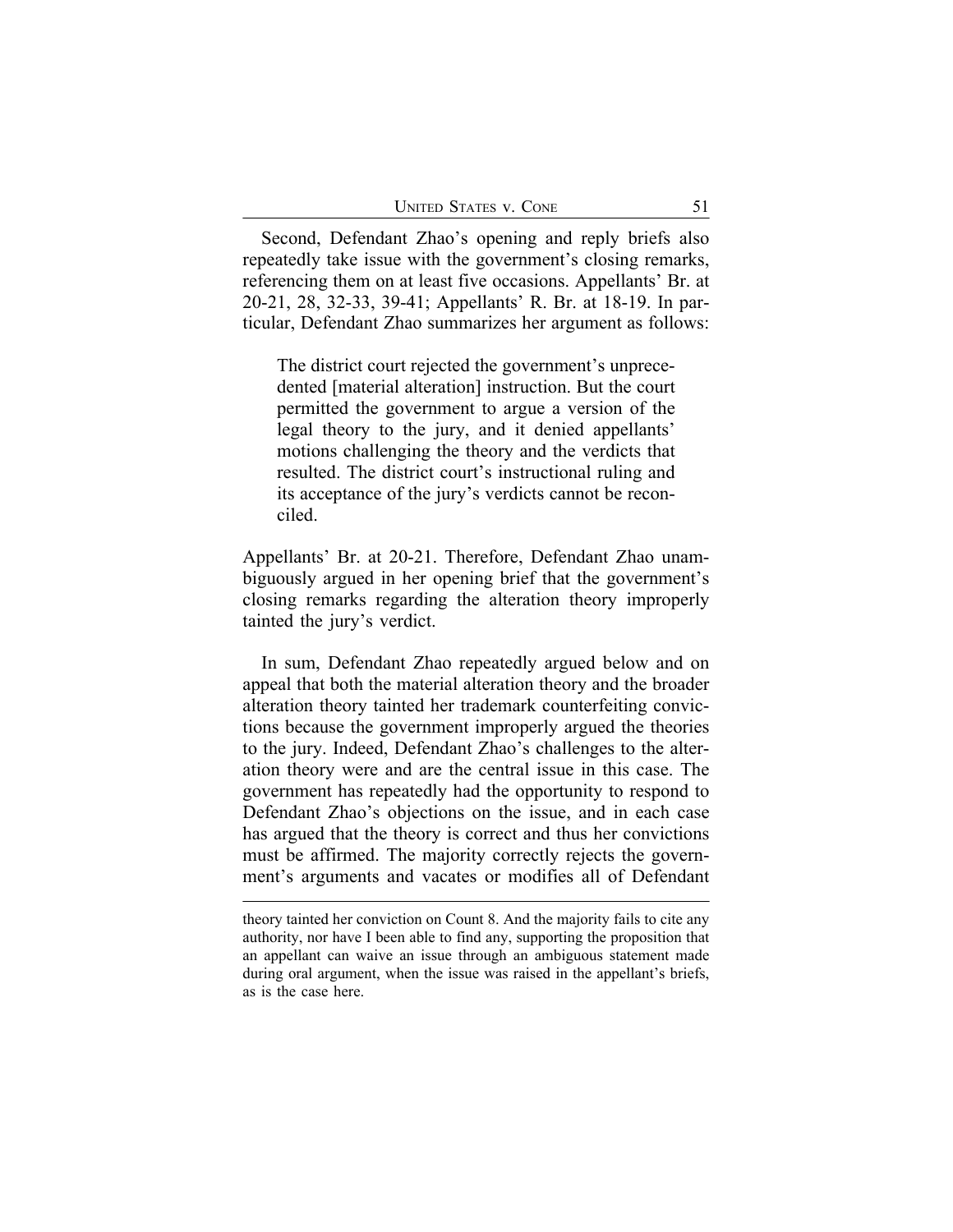Zhao's convictions that were potentially impacted by the government's errant alteration theory, except for Count 8. Given the centrality of this issue to Defendant's prosecution and her repeated efforts below and on appeal to raise the issueregardless of how inartful they may have been—whether the government's argument of the alteration theory during its closing constitutes a basis for vacating Defendant Zhao's conviction on Count 8 is properly before us on appeal.

#### B.

Having established that the government's comments during closing argument are properly before this Court, turn with me now to the issue of whether these comments warrant reversing Defendant Zhao's conviction on Count 8.

It is axiomatic that questions of law are the province of the court, whereas issues of fact are reserved for the jury. *Georgia v. Brailsford*, 3 U.S. 1, 4 (1794). When underlying legal principles are "undisputed," counsel is entitled to comment on the law to the jury. *United States v. Sawyer*, 443 F.2d 712, 714 (D.C. Cir. 1971). But if "counsel's view of the applicable law differs from that of the court, then . . . the jury should hear a single statement of law, from the court and not from counsel." *Id.* Consequently, "[i]n arguing the law to the jury, counsel is confined to principles that will later be incorporated and charged to the jury." *Trujillo*, 714 F.2d at 106.

Although noting that a prosecutor's instruction on the law during closing arguments lacks "the same force as an instruction from the court," the Supreme Court has recognized that "prosecutorial misrepresentations may . . . have a decisive effect on the jury" and thus can warrant reversing a conviction. *Boyde v. California*, 494 U.S. 370, 384-85 (1990). Consequently, the Supreme Court has admonished the government to abstain from securing convictions by misrepresenting facts or the law: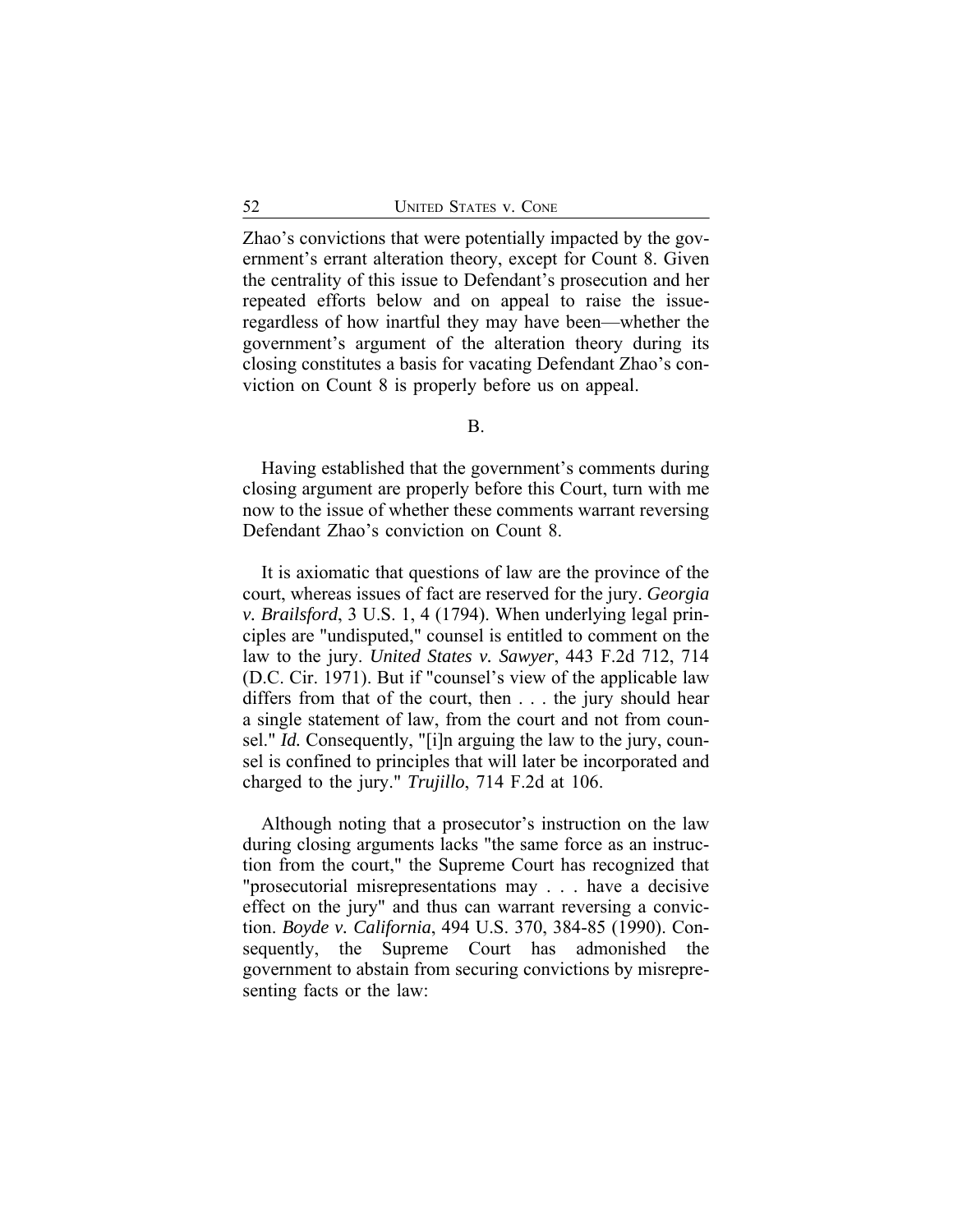The United States Attorney . . . may prosecute with earnestness and vigor—indeed, he should do so. But, while he may strike hard blows, he is not at liberty to strike foul ones. It is as much his duty to refrain from improper methods calculated to produce a wrongful conviction as it is to use every legitimate means to bring about a just one.

## *Berger v. United States*, 295 U.S. 78, 88 (1935); *see also Boyde*, 494 U.S. at 384.

A prosecutor's comments constitute reversible error if they were "(1) improper and (2) prejudicially affected the defendant's substantial rights so as to deprive the defendant of a fair trial." *Chong Lam*, 677 F.3d at 203 (quotation omitted). This Court considers six factors in determining whether a prosecutor's comments prejudiced a defendant's "substantial rights":

(1) the degree to which the prosecutor's remarks ha[d] a tendency to mislead the jury and to prejudice the accused; (2) whether the remarks were isolated or extensive; (3) absent the remarks, the strength of competent proof introduced to establish the guilt of the accused; and (4) whether the comments were deliberately placed before the jury to divert attention to extraneous matters. We also consider (5) whether the prosecutor's remarks were invited by improper conduct of defense counsel, and (6) whether curative instructions were given to the jury.

*United States v. Lighty*, 616 F.3d 321, 361 (4th Cir. 2010). In cases in which a prosecutor erroneously instructs the jury on the law, "[t]he determinative question is whether the prosecutor's remarks cast serious doubt on the correctness of the jury's verdict." *United States v. Holmes*, 406 F.3d 337, 356 (5th Cir. 2005) (citation omitted).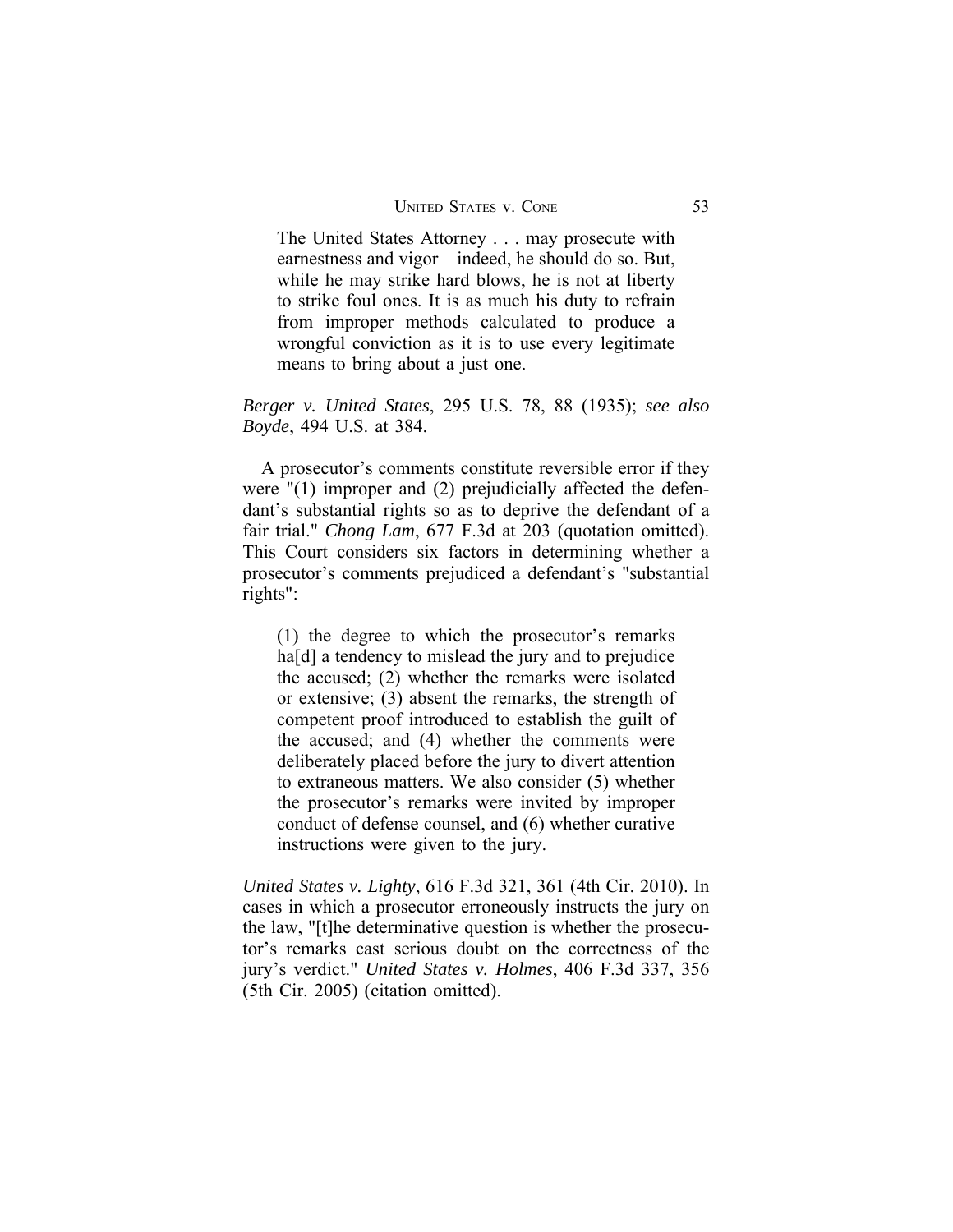#### C.

Applying this framework to the case at hand, we first must determine whether the government's remarks were improper. *Chong Lam*, 607 F.3d at 203. In light of our conclusion that the alteration theory advanced by the government is not cognizable under Section 2320, the government's closing remarks were an incorrect statement of the law, and thus improper. *Mitchell*, 1 F.3d at 242 (holding that prosecutor's appeal to improper legal theory during closing argument constituted plain error). The remarks also were improper because the government is restricted to arguing legal principles included in the jury charge, *Trujillo*, 714 F.2d at 106, and the district court had repeatedly sustained Defendants' motions objecting to the material alteration instruction.

The key issue, then, is whether, under the six *Lighty* factors, the government's comments prejudiced Defendants' substantial rights. Here, all of the *Lighty* factors support reversing Defendant Zhao's conviction on Count 8. Regarding the first factor, as I explained previously, the government's remarks misled the jury and prejudiced Defendant Zhao because they incorrectly suggested that she could be convicted for modifying a genuine product even if the jury found that she did not alter the mark on the product. *See United States v. Mandel*, 862 F.2d 1067, 1073 (4th Cir. 1988) ("[W]e hold that in a case in which the jury considers alternate theories of liability, we must reverse the convictions if either theory is an improper basis for punishment.").

Relatedly, based on the evidence adduced at trial, it is unclear whether there was sufficient competent evidence to convict Defendants on Count 8, as is required by the third *Lighty* factor. In particular, the government and Defendant Zhao presented conflicting evidence regarding whether the routers were manufactured by or for Cisco. At trial, a Cisco employee described the routers as "counterfeit" for two reasons: (1) they had codes on them that Cisco had assigned to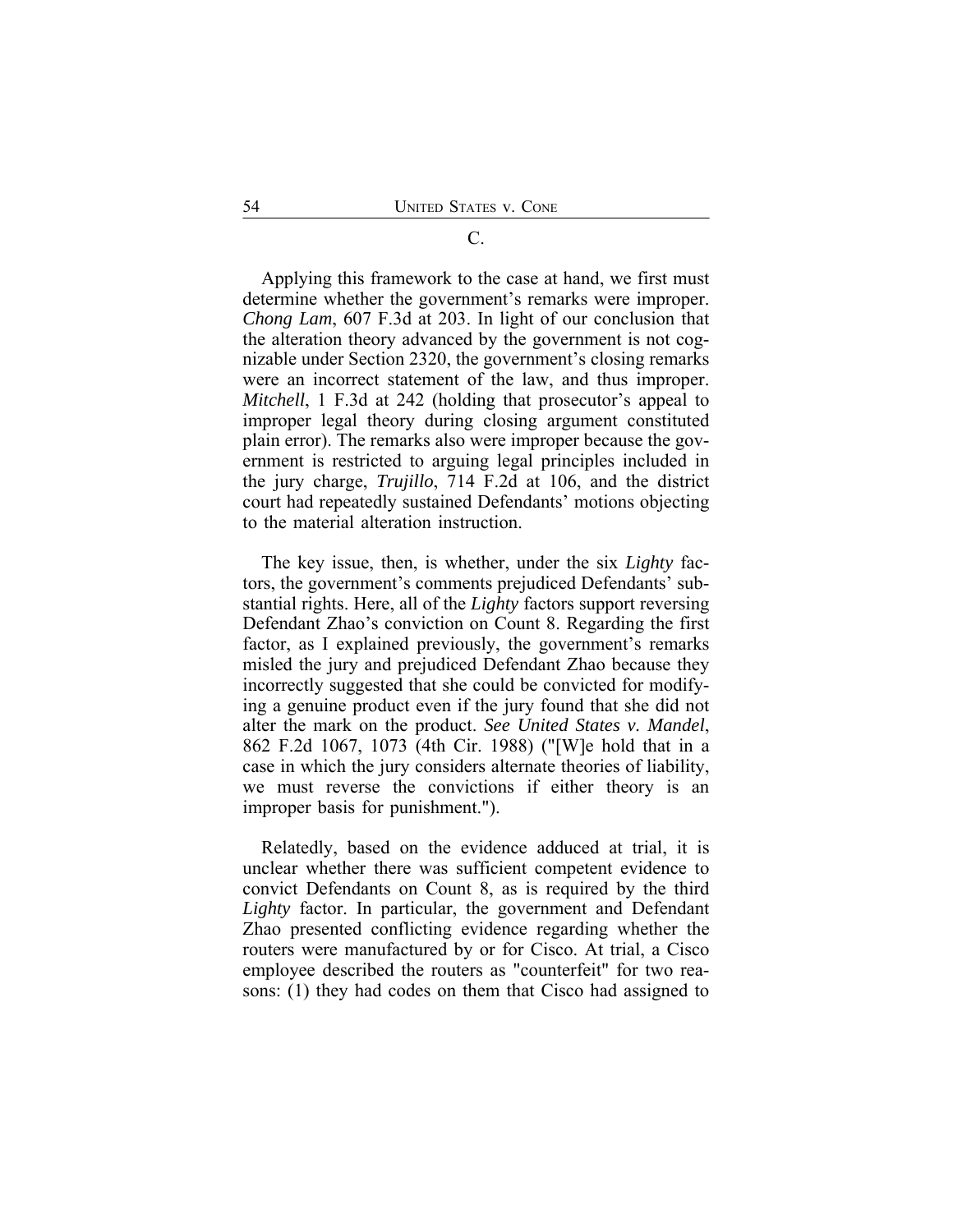routers with more ports and (2) the packaging for the routers was not Cisco packaging because it included a number of spelling errors. By contrast, an expert witness testifying on behalf of Defendants said that certain unalterable codes "burned into" the routers' memory indicated that they were manufactured by or for Cisco. J.A. 2207 And the Cisco employee called by the government testified that he did not know whether the routers were manufactured by or for Cisco.

As the majority correctly holds, evidence that a product has been repackaged is not, by itself, sufficient to prove that the product is nongenuine for purposes of Section 2320. *Ante*, at 24; *see also Hanafy*, 302 F.3d at 489. Moreover, based on the government's closing statement, the jury may have erroneously believed that any alteration of a genuine product—such as changing the codes assigned to the routers—could serve as the basis for a conviction under Section 2320. Consequently, we do not know whether the jury credited the government's evidence—and thus discredited Defendants' evidence—that the routers were not manufactured by or for Cisco, and therefore we do not know whether there was sufficient competent evidence to support Defendant Zhao's conviction. *See United States v. Hastings*, 134 F.3d 235, 241 (4th Cir. 1998) (holding that when a jury may have reached a verdict based on an erroneous legal theory, a reviewing court "must attempt to ascertain what evidence the jury necessarily credited in order to convict the defendant under the instructions given. If that evidence is such that the jury must have convicted the defendant on the legally adequate ground in addition to or instead of the legally inadequate ground, the conviction may be affirmed").

The second, fourth, and fifth *Lighty* factors also support vacating the conviction. In particular, the improper appeal to the alteration theory was extensive: not only did the government argue the alteration theory during its closing, the theory also played a key role in the government's opening argument. The pervasive appeal to the alteration theory throughout the trial and the government's repeated unsuccessful requests that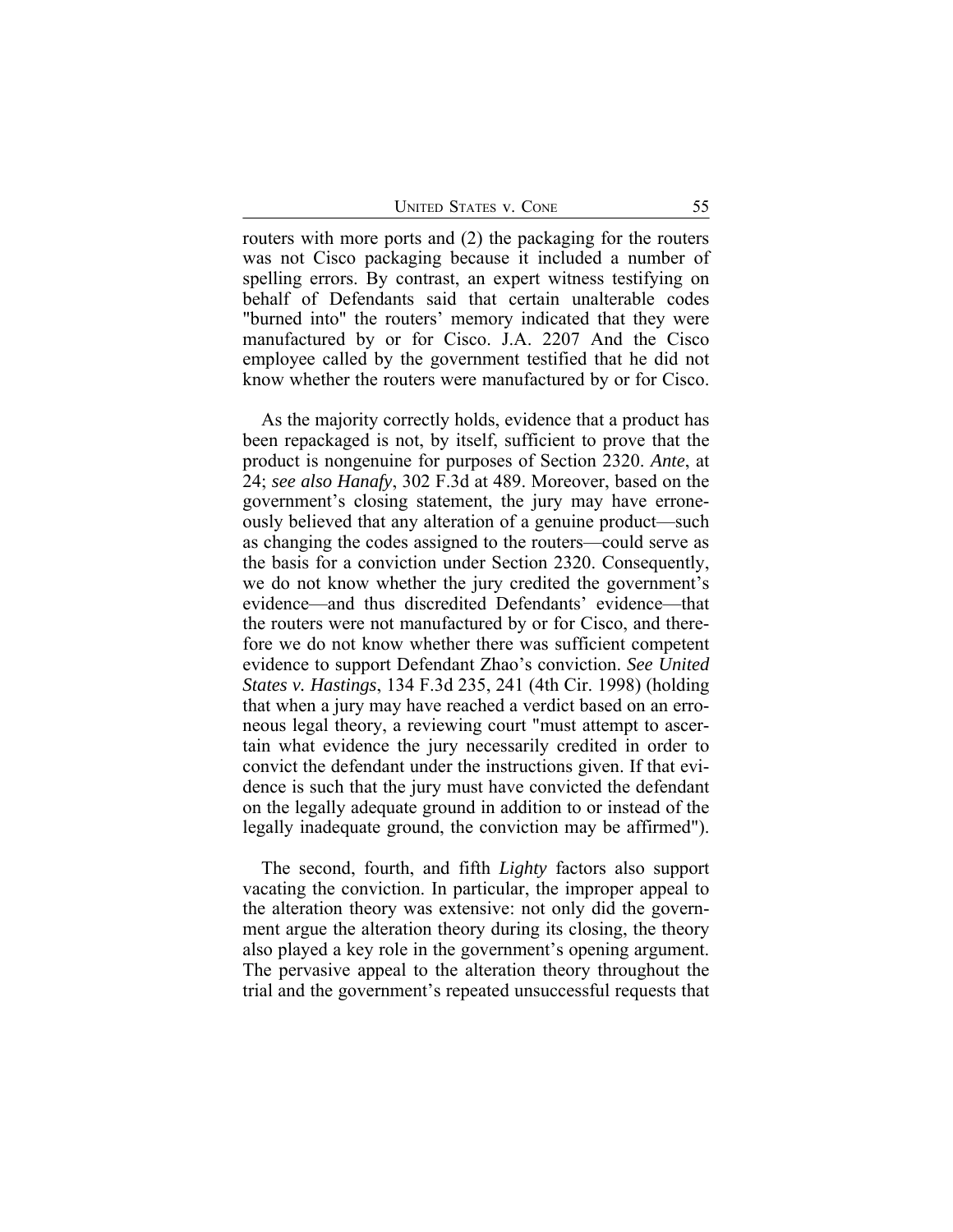the district court instruct the jury on that theory also indicate that the government's remarks were deliberate. *See Chong Lam*, 677 F.3d at 212 (Floyd, J., dissenting) ("Where, however, a prosecutor continues to make an incorrect statement of the law after the district court has sustained repeated objections to that statement, notifying the prosecutor of the error, the court should, in my opinion, infer some degree of deliberateness."). Further, there is no evidence that improper conduct by the defense invited the remarks by the government. To the contrary, the defense properly sought to bar the government from arguing the theory through its successful motion in limine to prohibit the proposed instruction.

Regarding the sixth and final factor, because we presume juries follow their instructions, even in the absence of a curative instruction, a misstatement of law by counsel generally will not warrant overturning a jury verdict if the court's instruction on the issue correctly stated the controlling law and barred the jury from convicting the defendant based on the erroneous legal theory. *See, e.g.*, *Chalmers v. Mitchell*, 73 F.3d 1262, 1271 (2d Cir. 1996); *United States v. Fierro*, 38 F.3d 761, 771-72 (5th Cir. 1994). Here, the district court did not provide a curative instruction, so the key question is whether the court's instruction on the definition of "counterfeit" foreclosed the jury from deciding this case based on the government's erroneous alteration theory.

As noted previously, the district court elected to use the Sand model instruction and modified it by quoting the authorized use exception. But neither the Sand instruction nor the language of the authorized use exception explicitly addresses whether altering a product that has its genesis in authorized production constitutes trademark counterfeiting. Thus, jurors reasonably could have believed that the court's instruction did not foreclose them from finding Defendant Zhao guilty under the alteration theory improperly argued by the government. Indeed, the district court appears to have believed that its instruction did not foreclose the jury from relying on the gov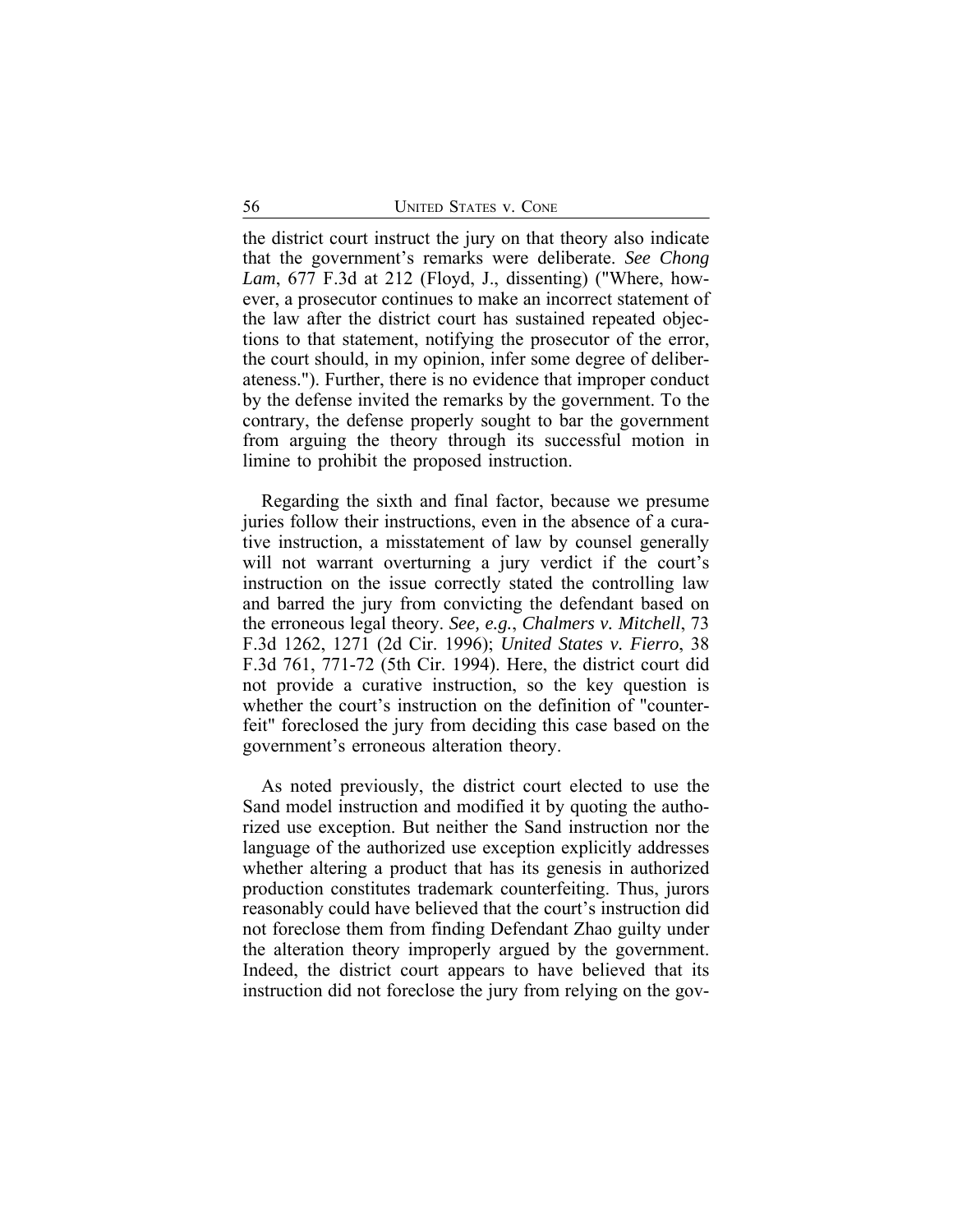UNITED STATES V. CONE 57

ernment's errant alteration theory: though the court elected not to give the government's proposed material alteration instruction, the district court did embrace the theory in rejecting Defendant Cone's Rule 29 motion for acquittal. J.A. 2345 ("[T]he presentation of an item as new when it has been altered under a mark is likely to cause confusion and lead the consumer to believe the product was made by the genuine owner of the trademark in the fashion in which it left the factory even though it was not.").

Nevertheless, the government argues that the court's instruction was proper and that "the jury was in no way directed to convict if a 'material alteration' had been made." Appellee's Br. at 25-26. But, despite Defendants' request, the court refused to instruct the jury on the repackaging exception because the court did not want to embrace a novel legal theory in its instruction. Given the centrality of the alteration theory to the government's case, the best course of action would have been for the district court to explicitly address the theory in its instructions—as, with the benefit of our holding in this case, future courts should do. At the least, it was incumbent on the court to instruct the jury on *all* statutory provisions addressing when resale of genuine products can give rise to trademark counterfeiting liability, which it did not do.

In sum, the majority of the *Lighty* factors favor vacating Defendant Zhao's conviction on Count 8. Moreover, the government's uncontradicted alteration argument casts significant doubt on the correctness of the jury's verdict by making it impossible for us to determine whether the jury properly credited the government's evidence or improperly credited the government's errant legal theory—although the jury's conviction of Defendant Zhao on Count 9, when the government conceded that the product at issue was manufactured by or for Cisco, suggests the jury improperly was doing the latter rather than correctly doing the former.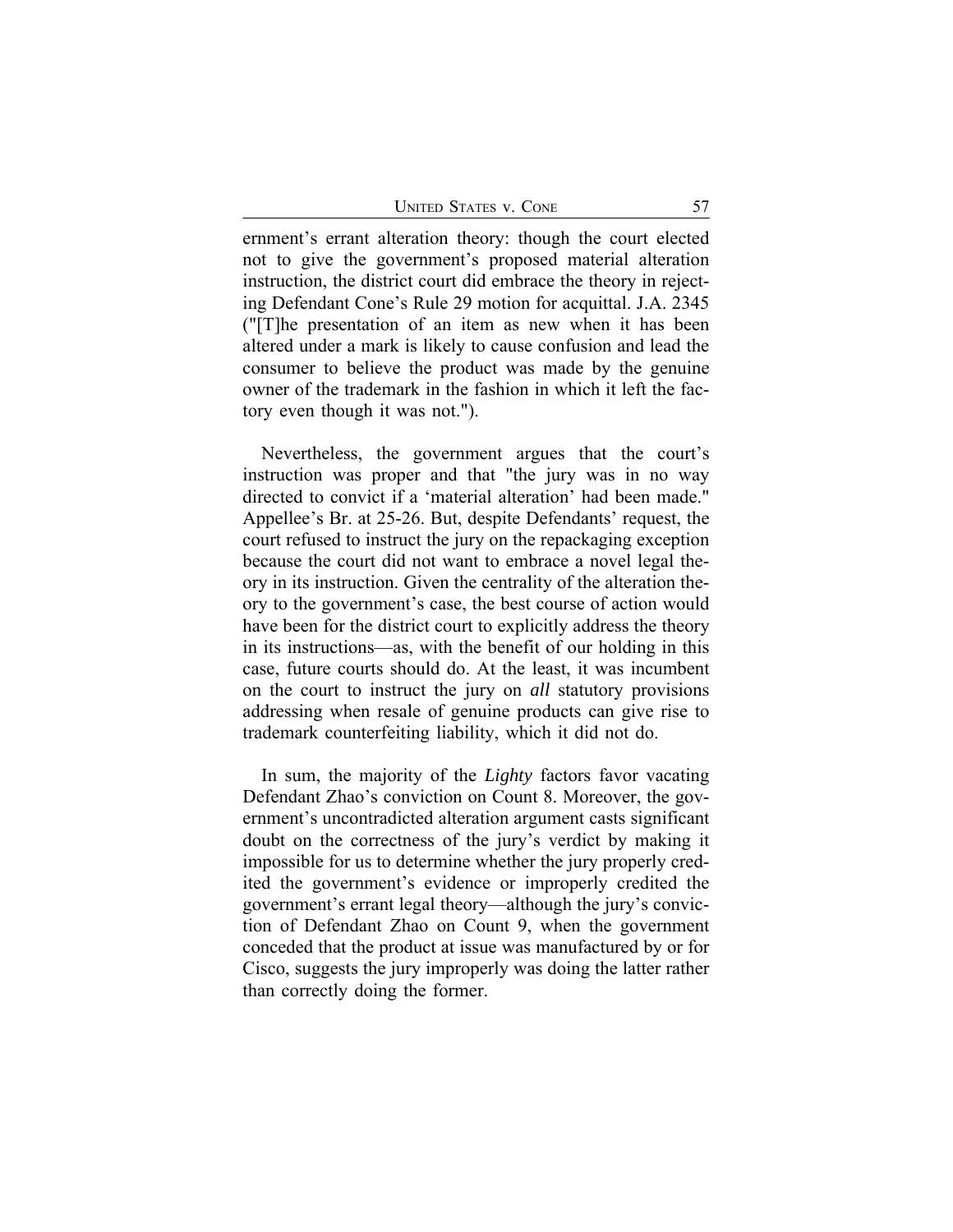## In addition to disagreeing with the majority's decision to affirm Defendant Zhao's conviction on Count 8, I write separately to highlight two important points not explicitly

First, it is important to clarify that in resentencing Defendants on their conspiracy convictions under the majority's decision, the district court must not factor into the revised sentences evidence presented at trial that Defendants' upgraded and resold genuine Cisco PIX firewalls. Sales of the upgraded PIX firewalls constituted a substantial portion of JDC's sales, exceeding \$1,200,000, and therefore factored into Defendants' sentences. As was the case with the router at issue in Count 9, the government concedes that the PIX firewalls were originally manufactured by or for Cisco. Yet under this Court's holding, merely upgrading a genuine product does not give rise to liability under Section 2320. Therefore, Defendants cannot be punished for trademark counterfeiting related to the PIX firewalls, and their sentences should be modified accordingly.

Second, it should be emphasized that we were not tasked with addressing whether a defendant violates Section 2320 by repackaging a genuine but modified good in a non-deceptive manner. According to the majority, a defendant cannot be held criminally liable under Section 2320(a) for "obtain[ing] a genuine . . . product bearing a genuine mark; modif[ying] the product, but not the mark; then s[elling] the modified product bearing the genuine mark." *Ante*, at 14. Although this is a correct statement of law, it should not be read as holding that a defendant who alters a genuine product *and* simultaneously alters an associated mark or packaging *always* violates Section 2320 as a matter of law.

Here, the government did not argue below and does not argue on appeal that the coincidence of altering a genuine

addressed by the majority.